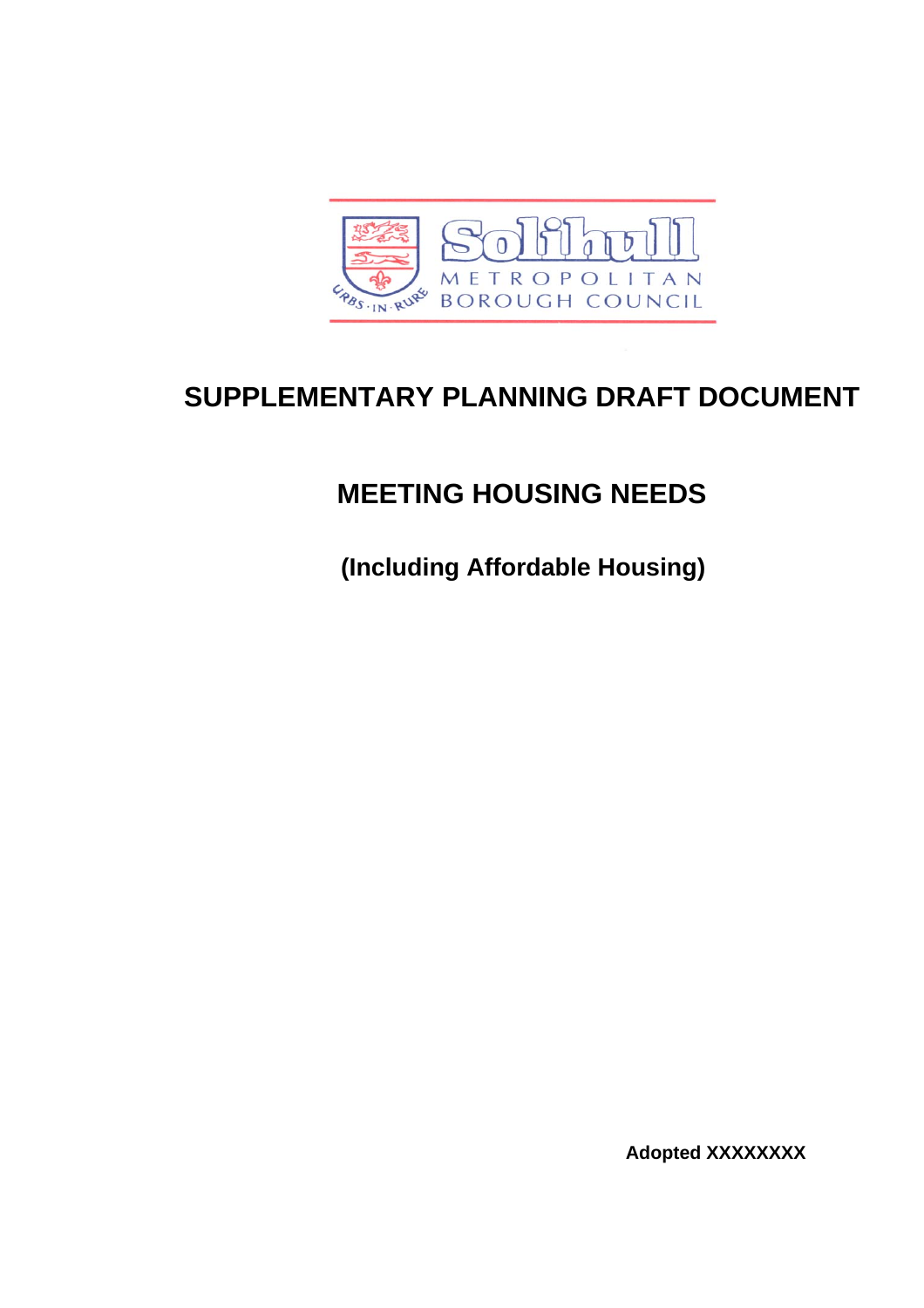POLICY & SPATIAL PLANNING

PLACES DIRECTORATE

SOLIHULL METROPOLITAN BOROUGH COUNCIL

COUNCIL HOUSE, MANOR SQUARE SOLIHULL B91 3QB

Email: housingstrategy@solihull.gov.uk

Telephone: 0121 704 8145

www.solihull.gov.uk/ldf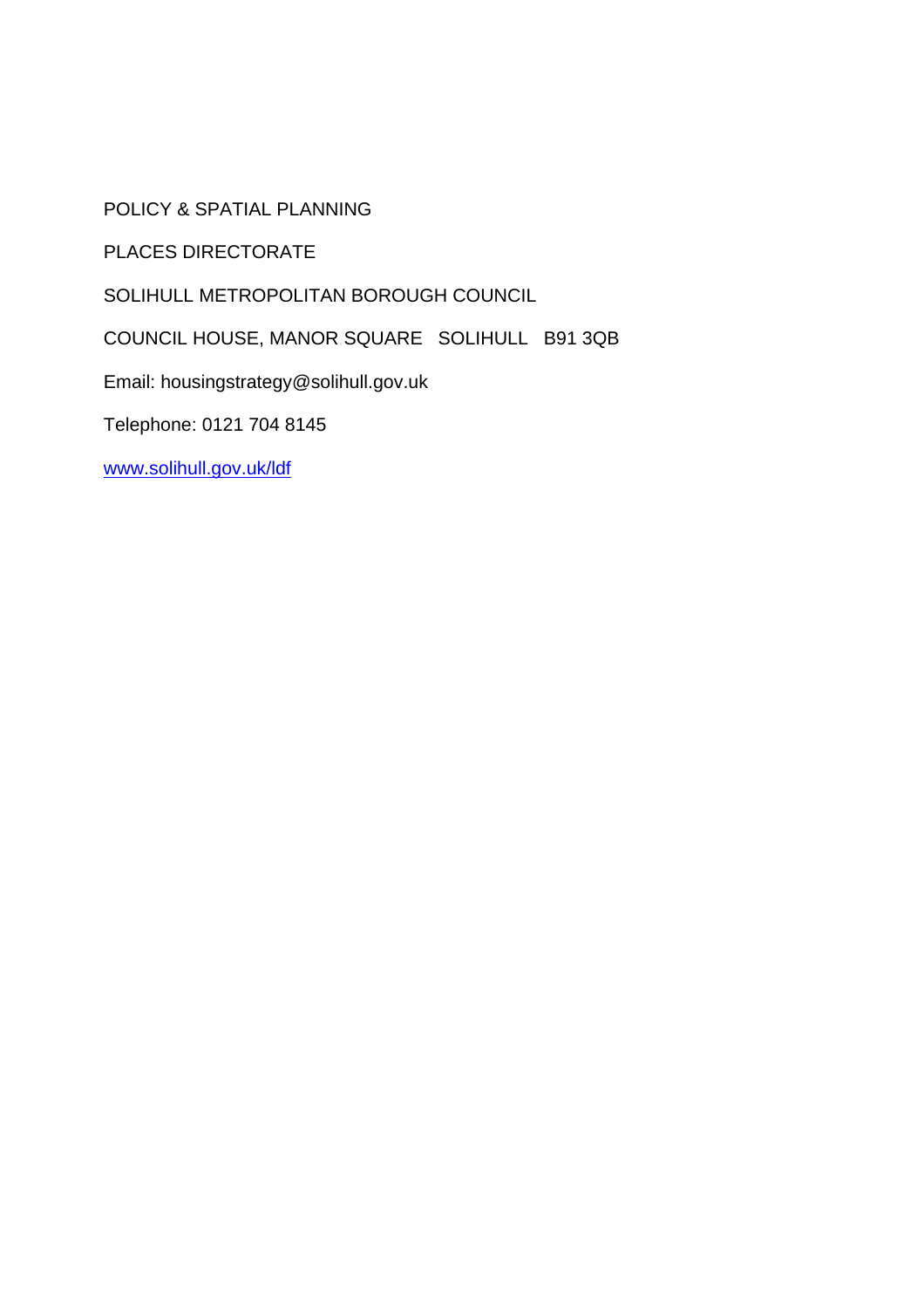# **SUPPLEMENTARY PLANNING DOCUMENT**

# **MEETING HOUSING NEEDS**

## **Contents**

|                              | Page |
|------------------------------|------|
| 1. Introduction              |      |
| 2. Purpose and Status        | 2    |
| 3. Policy Framework          | 3    |
| 4. Housing Need Assessment   | 8    |
| 5. Affordable Housing Policy | 11   |
| 6. Planning Obligations      | 22   |
| 7. Registered Providers      | 23   |
| 8. Rural Exceptions Policy   | 24   |
| 9. Market Housing Mix        | 30   |
| 10. Monitoring and Review    | 34   |
| 11. Council Contacts         | 35   |

# **Appendices**

| Appendix 1 Consultation                                           | 36 |
|-------------------------------------------------------------------|----|
| Appendix 2 Solihull Local Plan Policy P4 'Meeting Housing Needs'  | 38 |
| Appendix 3 Definition of Affordable Housing                       | 40 |
| Appendix 4 Affordable Housing Planning Conditions                 | 43 |
| Appendix 5 Local Housing Demand and Supply by Housing Market Area |    |
| and Settlement                                                    | 45 |
| Appendix 6 Glossary                                               | 61 |
|                                                                   |    |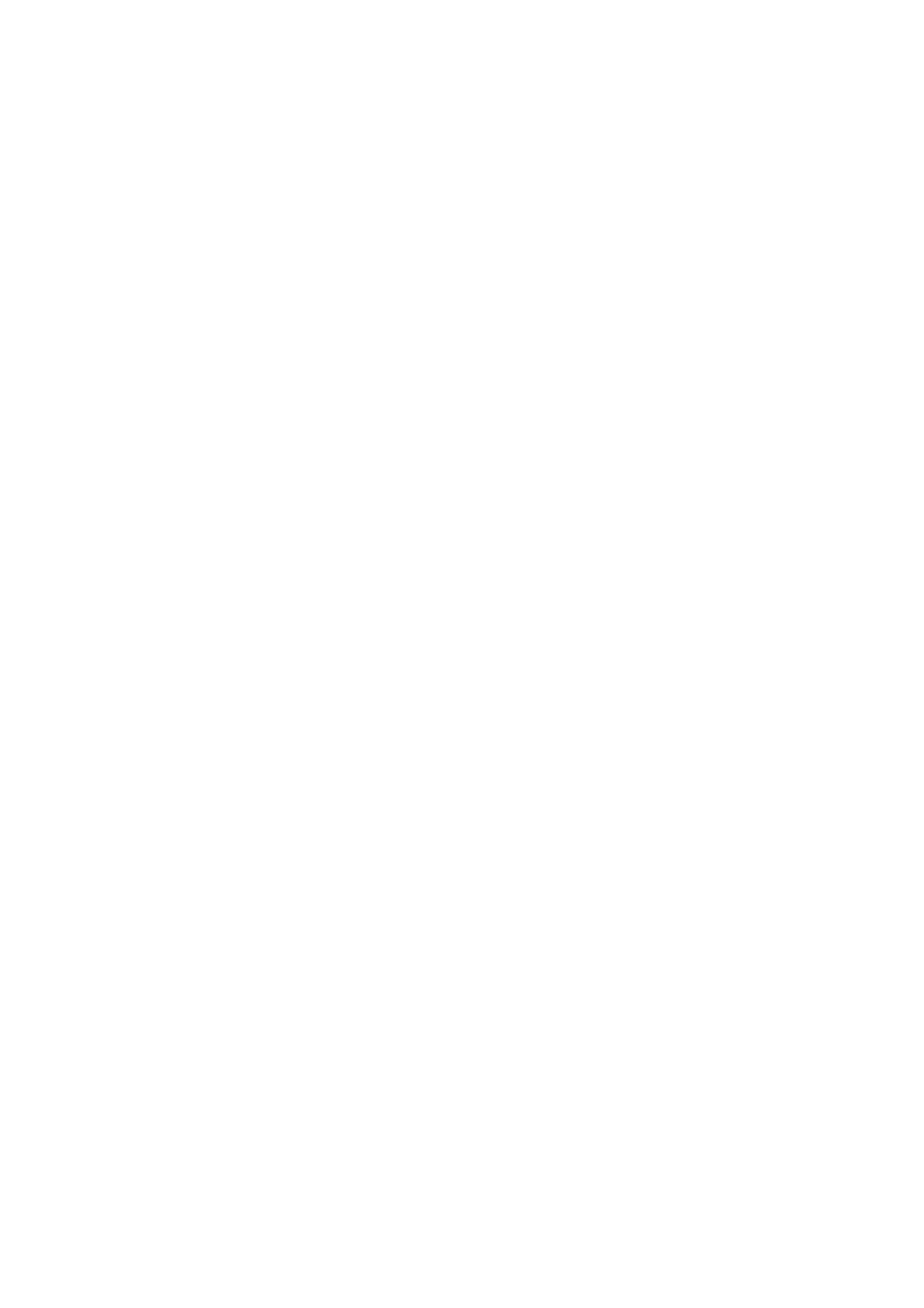## **1 Introduction**

- 1.1 The Council recognises the importance of creating sustainable, inclusive and mixed communities in all areas, both urban and rural. There is therefore a need to not only improve the affordability of housing across the Borough, but also to contribute to a range of outcomes including:
	- High quality housing that is well-designed and built to a high standard.
	- A mix of housing, both market and affordable, particularly in terms of tenure and price, to support a wide variety of households in all areas, both urban and rural.
	- Housing developments in suitable locations, which offer a good range of community facilities and provide good access to jobs, key services and infrastructure.
- 1.2 Solihull has a high level of housing need and the Council is committed to widening opportunities for home ownership and helping local people who cannot afford to buy or rent homes on the open market.
- 1.3 As Local Housing Authority, the Council has statutory duties for homelessness and housing needs. The Council does not rely solely on planning powers for the delivery of affordable housing and is doing all that it can to provide more affordable homes by a variety of means.
- 1.4 Notwithstanding the above, the Council will make full use of its planning powers to require suitable housing to help address local housing needs. This will involve negotiating for an element of affordable housing on all suitable development sites and an appropriate mix of affordable housing, with the Council's negotiating position being set out within this Supplementary Planning Document (SPD).
- 1.5 The Council recognises that the successful implementation of Local Plan Policy P4 requires a reasonable, flexible and negotiated approach, reflecting individual site characteristics. However, the provision of affordable housing and providing a suitable mix of market housing will result in a cost to be taken into account in negotiating land options and purchase. It is therefore important that landowners, valuers and developers take account of Policy P4 and this SPD at an early stage. Through this SPD the Council intends to be clear and helpful in its approach to all of the key issues.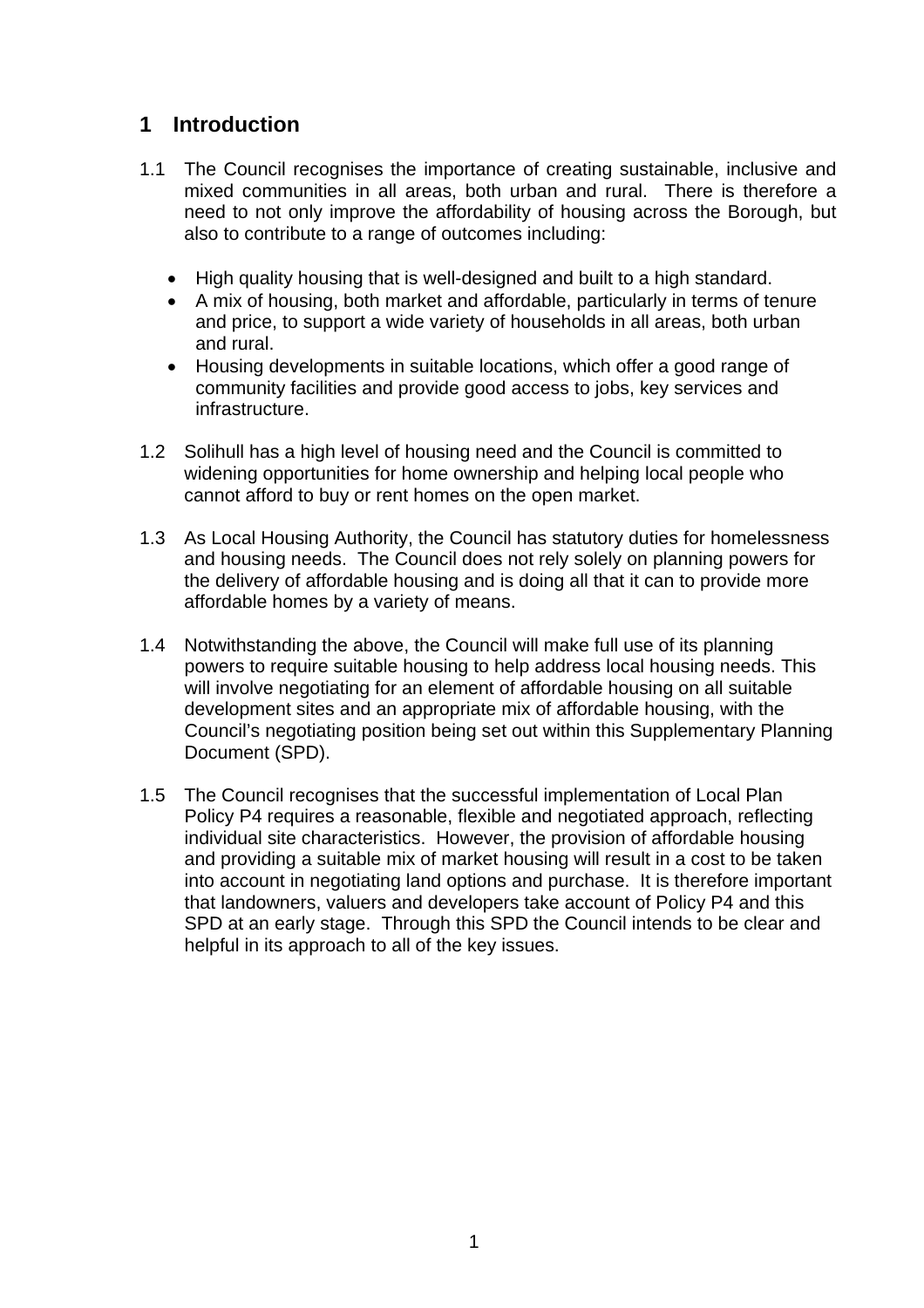## **2. Purpose and Status**

- 2.1 This SPD has been produced by Solihull Council to provide greater detail and additional information to assist with the implementation of Local Plan Policy P4 'Meeting Housing Needs'. It is consistent with both the Local Plan and current national planning policies.
- 2.2 Sections 3-7 primarily deal with Policy P4 (a); Section 8 covers Policy P4 (b); Section 9 covers Policy P4 (c).
- 2.3 This SPD should be read in conjunction with the whole Solihull Local Plan 'Shaping a Sustainable Future'. The other Local Plan policies which are particularly relevant to this SPD are P6 ('Provision of Sites for Gypsies and Travellers'), P15 ('Securing Design Quality') and P18 ('Health and Well Being').
- 2.4 The purpose of this SPD is to provide a consistent approach for the implementation of Policy P4 Meeting Housing Needs and provide clarity and certainty for landowners, valuers, developers and other professionals when bringing forward proposals for residential development.
- 2.5 This SPD is a material consideration in determining planning applications for all housing developments at and above the policy threshold.
- 2.6 The SPD has been developed following a thorough and comprehensive consultation process. Appendix 1 summarises the consultation and approval process for this SPD.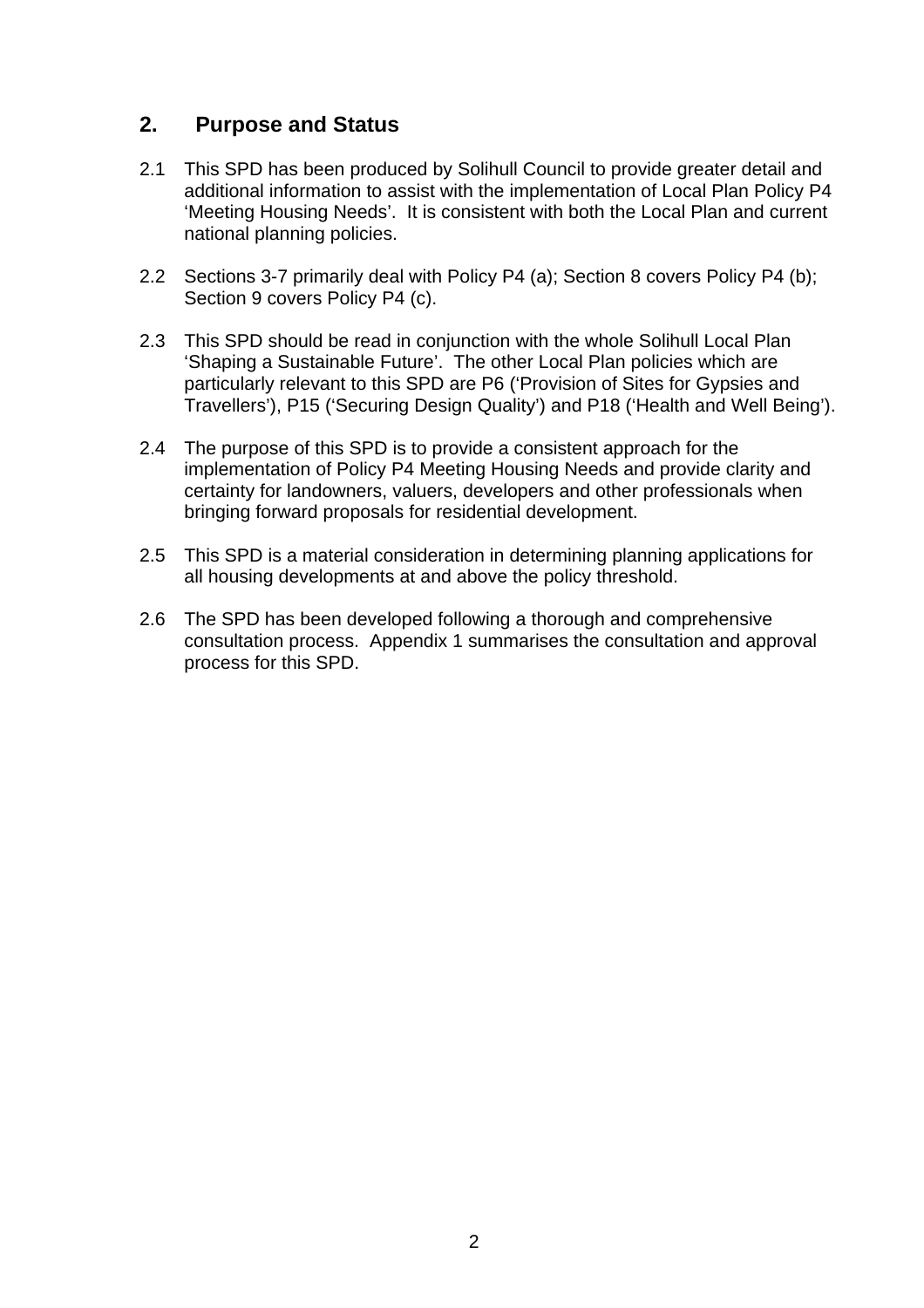## **3. Policy Framework**

#### National Planning Policy Framework (NPPF)

- 3.1 The NPPF replaced Planning Policy Guidance and Planning Policy Statements and following consultation it was finalised and issued in March 2012.
- 3.2 The NPPF has no formal legal status but all local and neighbourhood plans must have regard to it. The NPPF must be taken into account in the preparation of local and neighbourhood plans, and is a material consideration in planning decisions.
- 3.3 The NPPF states that:

*"...local planning authorities should use their evidence base to ensure that their Local Plan meets the full, objectively assessed needs for market and affordable housing in the housing market area, as far as is consistent with the policies set out in this Framework..."* (Paragraph 47)

*"To deliver a wide choice of high quality homes, widen opportunities for home ownership and create sustainable, inclusive and mixed communities, local planning authorities should:* 

- *plan for a mix of housing based on current and future demographic trends, market trends and the needs of different groups in the community (such as, but not limited to, families with children, older people, people with disabilities, service families and people wishing to build their own homes);*
- *identify the size, type, tenure and range of housing that is required in particular locations, reflecting local demand; and*
- *where they have identified that affordable housing is needed, set policies for meeting this need on site, unless off-site provision or a financial contribution of broadly equivalent value can be robustly justified (for example to improve or make more effective use of the existing housing stock) and the agreed approach contributes to the objective of creating mixed and balanced communities. Such policies should be sufficiently flexible to take account of changing market conditions over time."* (Paragraph 50)
- 3.4 The overall objectives are to deliver more homes which are of high quality, well designed, affordable in sustainable, mixed, inclusive communities where people want to live.
- 3.5 The provision of affordable housing is a priority for Government. The National Planning Policy Framework says that where local authorities have identified that affordable housing is required they should set policies for meeting this need.
- 3.6 There is a clear presumption in Government advice that provision should normally be on-site and that off-site provision should be agreed only in exceptional circumstances. Off-site provision or a financial contribution of broadly equivalent value should only be considered where it is justified and the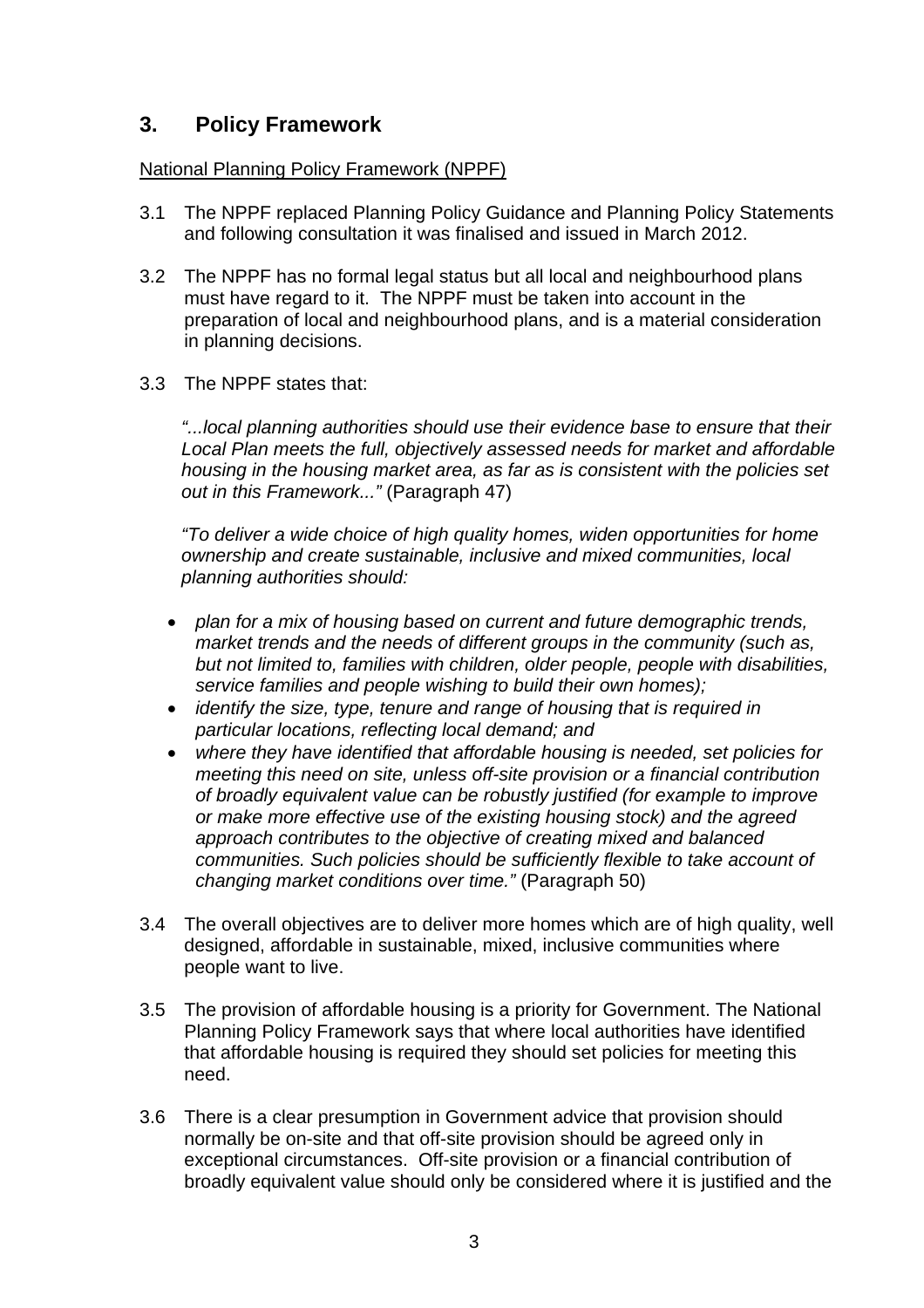agreed approach contributes to the objective of creating mixed and balanced communities.

#### Solihull Sustainable Communities Strategy

- 3.7 Under the Local Government Act 2000 local authorities have a duty to prepare a community strategy to promote or improve economic, social and environmental well-being.
- 3.8 In Solihull this has been developed through the Solihull Partnership which is a non-statutory body bringing together organisations and representatives voluntarily to work in partnership to improve the lives of people in Solihull.
- 3.9 The Partnership has developed a Sustainable Community Strategy for Solihull covering the period 2008 – 2018 and is titled 'One Borough: an equal chance for all'. The strategic vision is that Solihull in 2018 is a place where everyone has an equal chance to be healthier, happier, safer, and prosperous.
- 3.10 Access to housing that is affordable and in good condition is very important in providing the basis for an equal chance for all. Providing more affordable housing and meeting housing need is therefore an important part of helping the Solihull Partnership move towards realising its overall vision.
- 3.11 The Sustainable Community Strategy notes that there is a shortage of homes which are affordable by people on mid to low incomes and that the demand for social rented housing is strong and increasing. The Strategy also notes that house prices are well above the regional average in the south and east of the Borough and consequently Solihull has one of the most severe housing affordability problems in the West Midlands.
- 3.12 Consequently, delivering more affordable housing is important in delivering one of the main priorities of the Sustainable Community Strategy. It states:

"We will ensure that everyone has the opportunity of a decent home and that new housing meets the needs of the whole community'" and notes that "'Good quality, affordable homes are fundamental to individual and community wellbeing, underpinning social inclusion, health and the ability to participate in learning and employment" (page 26).

#### Solihull Local Plan

- 3.13 The Local Plan is important in helping to deliver the Sustainable Community Strategy. The Plan is firmly focused on meeting local needs and sets out the long term vision for how the Borough will develop in the plan period to 2028.
- 3.14 Two of the twelve identified challenges relate to addressing housing need. The specific needs identified are: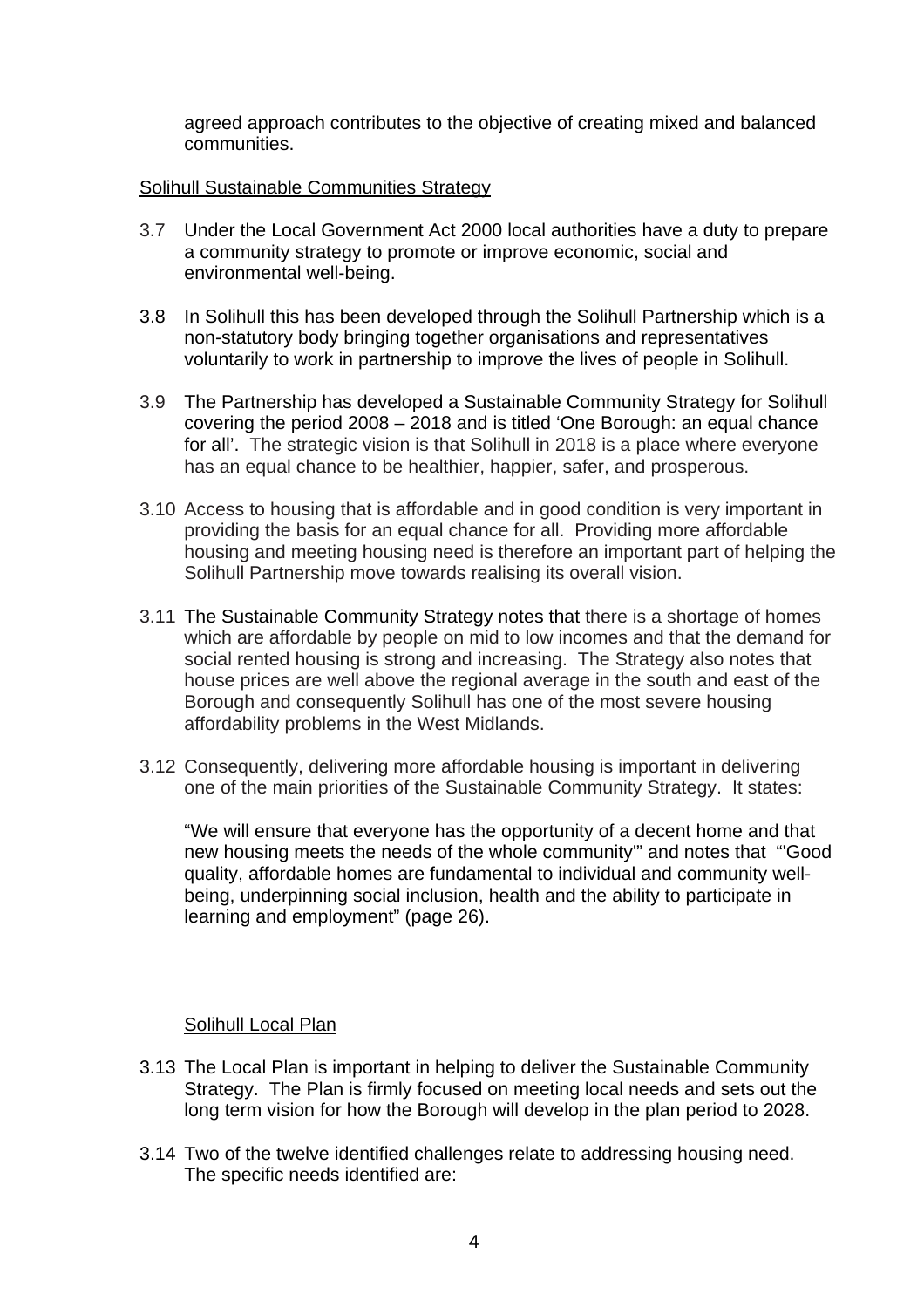- Shortage of affordable and in particular social rented housing.
- Providing affordable housing across the Borough to help meet priority needs, particularly the needs of local families and children, local single person households and local first time buyers.
- Need for affordable extra care housing for older and/or disabled people (learning, mental health and physical and sensory).
- Address constraints in supply including the inability to deliver affordable housing in recent years through windfall development.
- Little opportunity to address affordable housing needs in the Rural Area as part of market development.
- Addressing the imbalance in the housing offer across the borough
- 3.15 The objectives arising from these needs are to:
	- Maximise the provision of affordable housing of the right size, type and tenure and in the right location to help meet housing needs across the Borough.
	- Provide an adequate amount and variety of homes which are affordable by local people including homes for rent, for purchase and intermediate tenure.
	- To provide an adequate amount and variety of homes to meet the increasing demand from older people and those with disabilities and other needs.
	- Help address need on the housing waiting list and through homelessness and reduce the need for local households to move out of the Borough to find suitable housing or to continue to share with other households.
	- Accommodating additional development to help meet housing needs in the Borough whilst ensuring high quality places across the Borough through continuing to improve the quality of the environment in the North Solihull Regeneration Area and the Mature Suburbs and, conserving the qualities of the mature suburbs and rural settlements that make those places attractive areas to live.
- 3.16 More housing is needed because the number of households in the Borough is increasing and the average household size is decreasing. Population is projected to increase by around 20,000 between 2011-2028. The number of households is projected to increase by 14,000 over the period 2006 to 2028 with more people staying single longer; more couples/families separating and people living longer and continuing to live in their own home, often alone. National Household Projections forecast that by 2028 around one third of all households will be single people including those over pensionable age, people with disabilities and households splitting. Many of these households are likely to require affordable rather than market housing.
- 3.17The number of households represented by the over 75s is projected to increase by 7,000 between 2008 and 2023 to comprise 21% of all the Borough's households. This leads to market demand for specialist and supported housing together with homes which can provide opportunities for households to 'downsize', thereby releasing family housing for resale and reletting.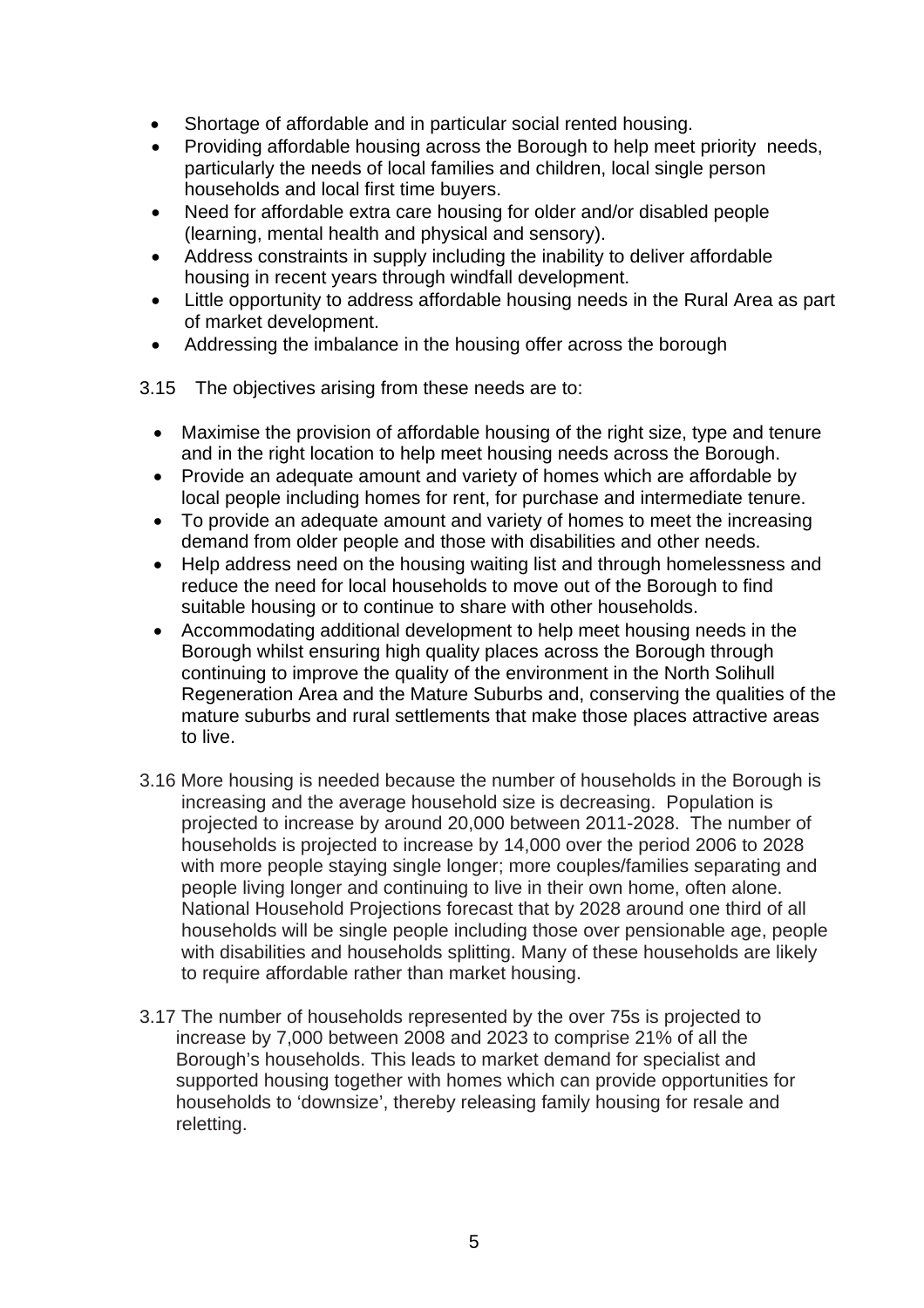- 3.18National household projections forecast an increase in smaller households through a projected increase in single person and lone parent households and a significant increase in the number of households with no dependent children which is likely to increase the need for smaller dwellings.
- 3.19 Affordable housing need is exceptionally high and Solihull has one of the most severe affordability problems in the West Midlands Region. The shortage of affordable housing is particularly acute in parts of the mature suburbs and the rural area.
- 3.20There are areas of the borough where existing housing mix is poor and there is a need to improve mix to ensure choice to meet projected demographic needs. In the rural housing market area and in parts of the urban housing market area the supply of smaller dwellings is limited.
- 3.21 Conversely, in the North Solihull Regeneration Area there is a limited range of homes for owner-occupation, particularly larger homes, which will meet the aspirations of local households. Policy P5 of the Local Plan ('Provision of Land for Housing') identifies sufficient housing land supply to deliver 8,678 additional homes in the period 2011-2028 with an annualised housing land provision target of 500 net additional homes per year. Sites are phased to ensure a continuous supply of housing provision throughout the Plan period and subsequently a continuous supply of affordable housing.

#### Solihull Housing Strategy 2013 - 2016

- 3.22 The Housing Strategy sets out the Council's assessment of housing needs and its objectives and priorities for housing. The Housing Strategy sets out five strategic housing objectives:
	- Enable the provision of new homes to meet local needs and support the managed growth of Solihull.
	- Allocate and manage social housing fairly and effectively.
	- Maintain and improve the quality of homes and neighbourhoods.
	- Assist more older and disabled people to live independently.
	- Support vulnerable people in the community.
- 3.23 The Housing Strategy is reviewed and updated periodically.

#### Solihull Homelessness Strategy 2012 - 2015

- 3.24 The overall aim of the Council's Homelessness Strategy is to prevent homelessness in Solihull and to provide a quality response to those that are affected by homelessness.
- 3.25 In order to achieve this, the overall aim of the strategy can be further broken down into the following four areas of strategic intent:
	- Prevent homelessness from occurring.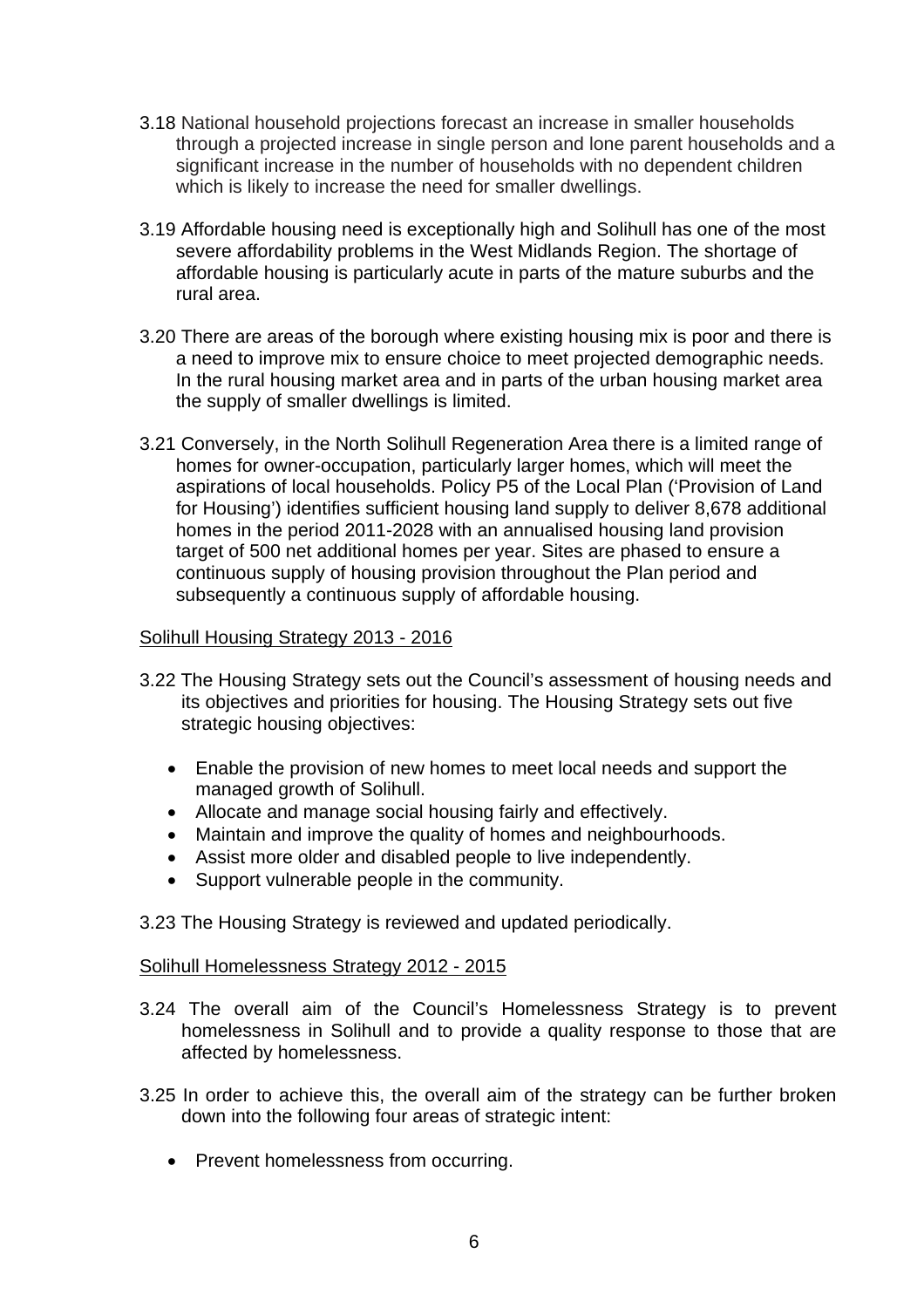- Ensure that people have access to good quality services to assist them when threatened with or experiencing homelessness.
- Work with all local organisations to provide a co-ordinated, multi-agency response to tackling and preventing homelessness.
- Reduce the likelihood of households experiencing homelessness by working with wider partners to tackle the root causes through much earlier intervention and 'upstream' prevention.

#### Independent Living and Extra Care Housing Strategy

- 3.26 The Independent Living and Extra Care Housing Strategy sets out a vision for how the provision of accommodation and housing related support services for vulnerable adults should develop in Solihull.
- 3.27 The strategy considers the needs of people aged 65 and over, people with learning disabilities, people with mental health needs and people with physical or sensory disabilities aged over 18.
- 3.28 The two main strategic objectives are to:
- Enable vulnerable people to continue to live independently in their own homes through provision of support services.
- Encourage provision of a wider range of suitable and affordable independent accommodation for people who need or choose to move.
- 3.29 The strategy is founded on the principle that people will be helped to continue to live in their current homes wherever possible, if this is what they choose; and that people should not have to move out of their home because of problems which could be overcome with a reasonable level of investment or support. However, it is recognised that older and vulnerable people may choose or need to move home and that they should be able to find and afford suitable accommodation with support.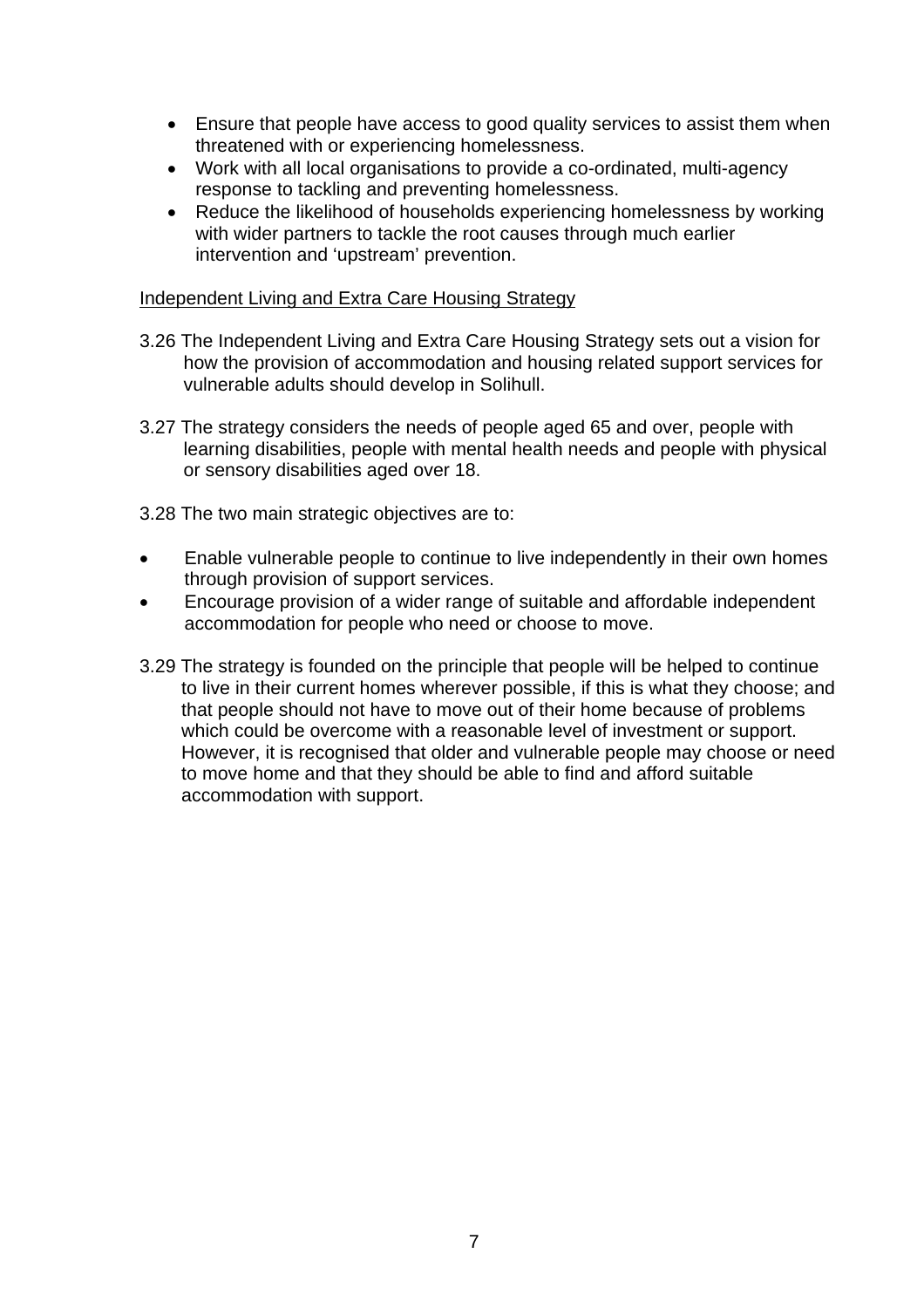## **4. Housing Need Assessment**

- 4.1 The Council's defines Housing Need as 'the quantity of housing required for households who are unable to access suitable housing without financial assistance'.
- 4.2 The concept of Housing Need is distinct from 'Housing Demand'. The Council defines this as, 'the quantity of housing that households are willing and able to buy or rent'.
- 4.3 The Council's Strategic Housing Market Assessment (SHMA) was completed in 2009 and followed guidance set out by the DCLG. The SHMA was produced as an evidence base for the Council's emerging Core Strategy and was adopted by the Council.
- 4.4 The study draws on an analysis of population and household growth projections, economic forecasts and proposed housing forecasts. It provides an up-to-date assessment of housing issues in the Borough, including affordable housing.
- 4.5 The SHMA showed that 70% of newly forming households were unable to satisfy their needs in the market, and that 1,182 'affordable' homes were required each year to reduce the backlog and provide for a proportion of newly formed households. This is calculated using the step by step approach in the 2007 DCLG Guidance.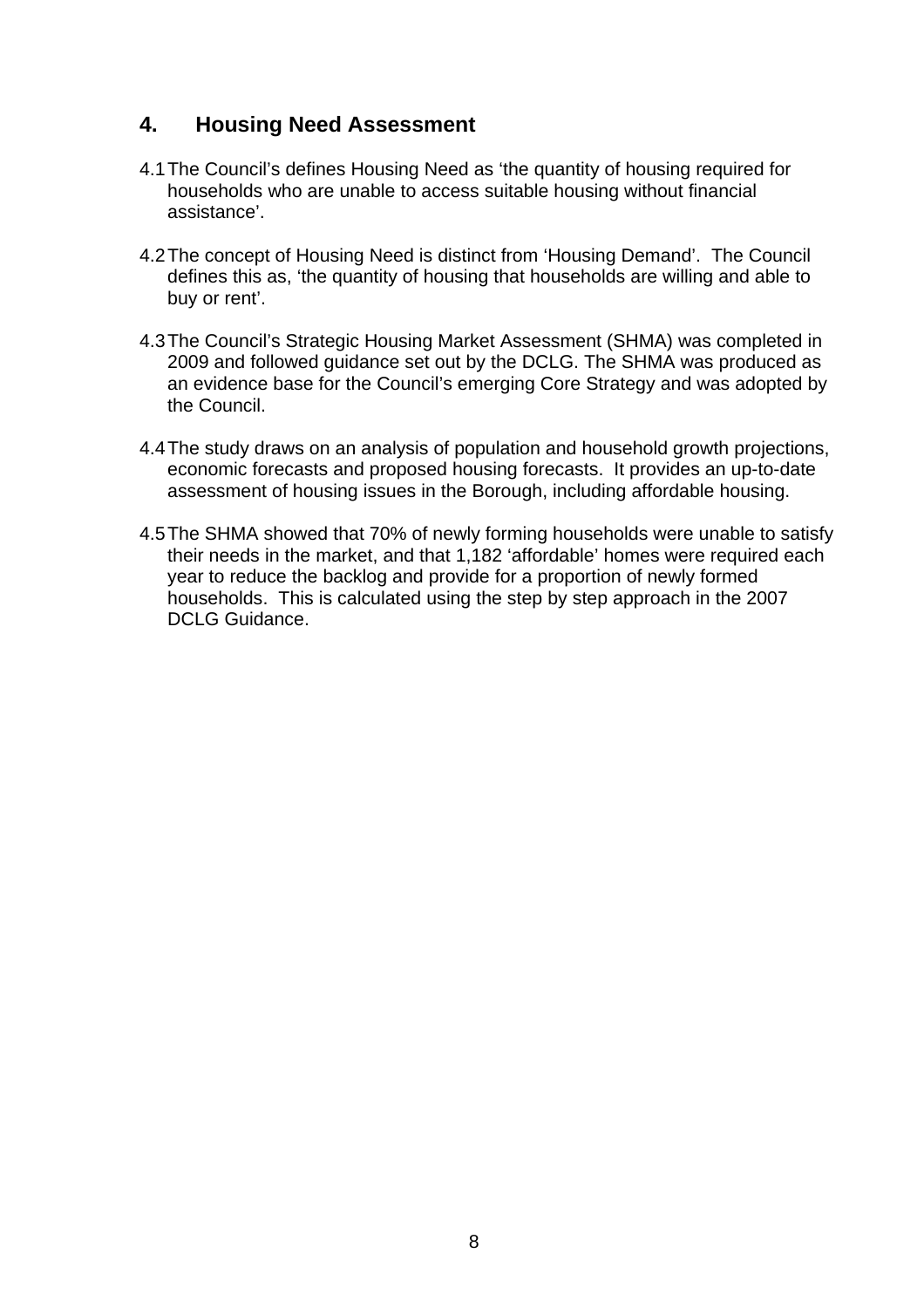|   |                                                                         | <b>Solihull</b> |
|---|-------------------------------------------------------------------------|-----------------|
| A | Total current housing need<br>(Bands A-E of Housing Register)           | 5,024           |
| B | Of which current occupiers of<br>affordable housing                     | 1,247           |
| C | Backlog need (A-B)                                                      | 3,777           |
| D | Gross new household formation<br>per annum 2006-2011                    | 1,544           |
| E | Share of newly forming<br>households unable to afford<br>market housing | 70%             |
| F | <b>Newly forming households</b><br>unable to afford (DxE)               | 1,077           |
| G | Existing households falling into<br>need                                | 267             |
| Н | Total newly arising need (F+G)                                          | 1,344           |
| I | Annual supply of re-lets                                                | 917             |
|   | Annual quota of backlog<br>reduction $(C\div 5)$                        | 755             |
| K | Net annual housing need<br>(J+H-I)                                      | 1,182           |

4.6 With regard to affordable housing the SHMA concluded that:

- There is a significant shortage of affordable housing.
- The shortage is Borough-wide and across all sizes of property.
- The most significant need is for social rented housing but there is also a need for more intermediate tenure.
- 4.7 The SHMA also demonstrated a growing need for homes which are suitable for older people and those with disabilities (physical, sensory and learning). This is also evidenced by local data supporting the Independent Living and Extra Care Housing Strategy.
- 4.8 The level of housing need is greater than can be met within the period covered by the Local Plan and this applies across all size and types of property and in all areas of the Borough. This reflects the level of housing provision that the Council considers can be sustainably provided together with a high level of backlog need and the proportion of newly forming households able to afford market housing.
- 4.9 The Council faces exceptional local constraints to meeting housing need in the Borough. This takes the form of the: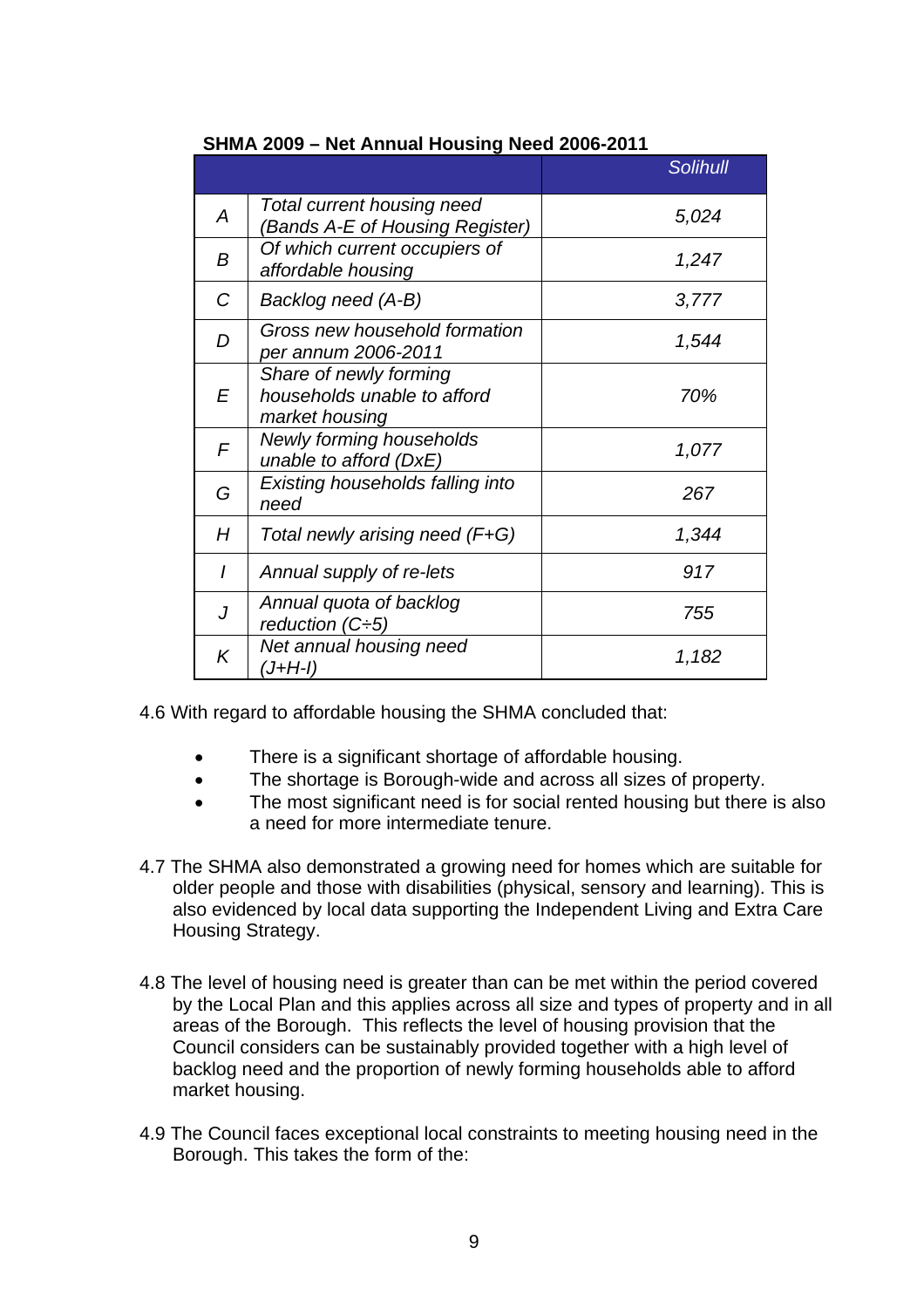- High level of housing need.
- Level of need in relation to the overall housing provision target.
- Proportion of development that has taken place, and will continue to take place, on small unidentified sites.
- 4.10 Affordable housing need has not decreased since the Strategic Housing Market Assessment was completed.
- 4.11 In addition to the SHMA, need is also expressed through the Council's Housing Register, which demonstrates that Solihull has acute housing need. At 1 April 2013 there were 6,783 households with a local connection and in housing need on the Council's Housing Register. The ratio of social rented supply (new build and relets) to demand is 1:7.
- 4.12 Housing need is also apparent through the households who approach the Council as homeless, or threatened with homelessness. In 2012/13 the Council had a statutory duty to provide accommodation for 409 households.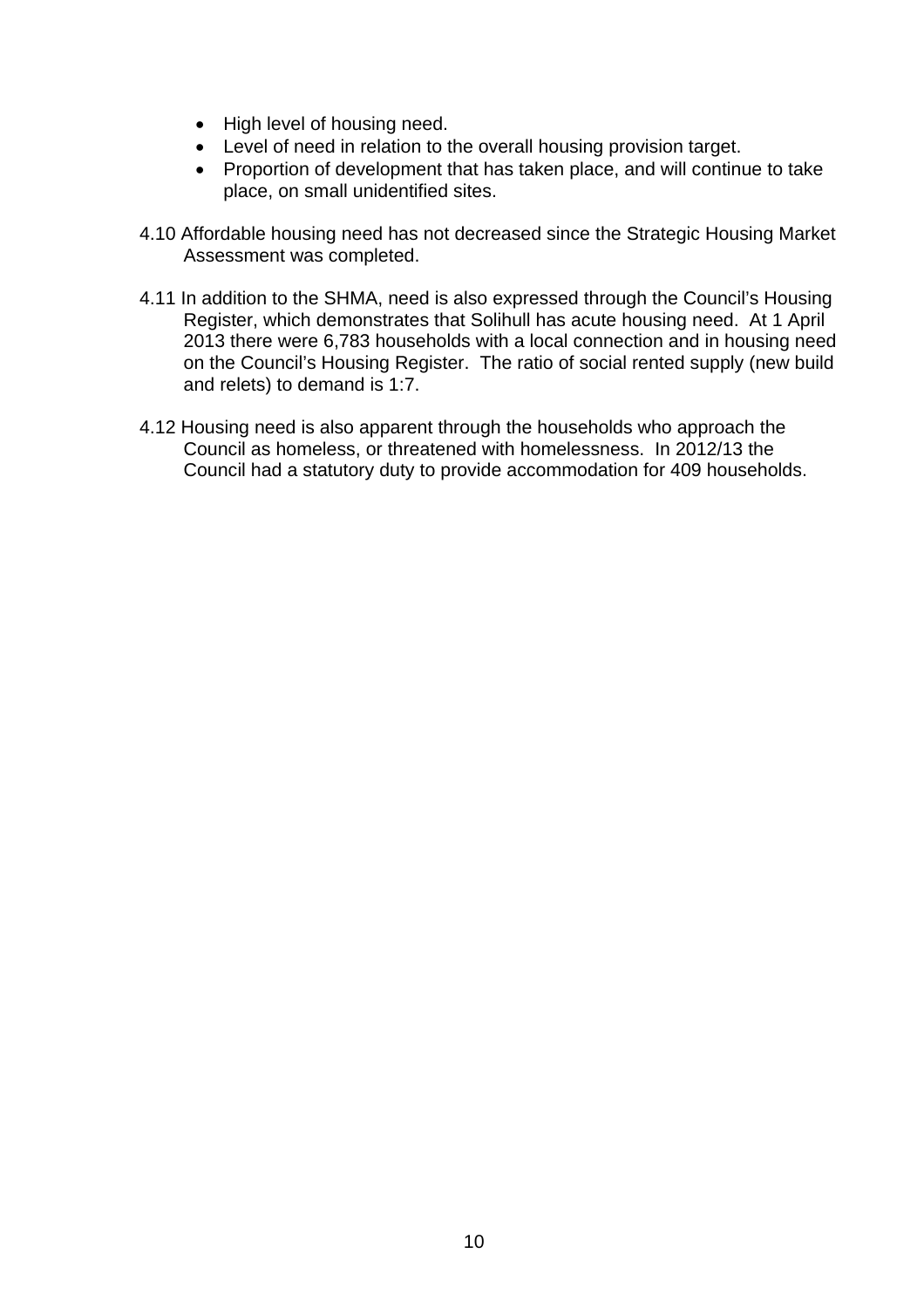# **5. Affordable Housing Policy**

## **Policy Scope**

- 5.1 Appendix 2 reproduces the text of Local Plan Policy P4 'Meeting Housing Needs'.
- 5.2 Affordable housing obligations under Policy P4 (a) only arise from planning applications for dwelling houses (Use Class C3). The policy makes no exclusion for any type of dwelling provision within this Use Class.
- 5.3 Policy P4 is based on net additional dwellings. For example, if a block of 12 flats is to be demolished and replaced with 14, then no affordable housing requirement is required as the net dwelling capacity is two. Existing dwellings on the application site that are to be redeveloped or converted will always be taken into account when considering whether an affordable housing contribution is required.
- 5.4 The Council's affordable housing policy is set on a Borough-wide rather than a site-by-site basis. The principal reason for this is that the Council has a Borough-wide responsibility: housing needs cannot always be met exactly where they arise; appropriate use has to be made of the opportunities that become available. A different approach is taken to affordable housing developed under P4 (b) and this is explained in Section 8.
- 5.5 Policy P4 (a) includes planning applications for traveller sites and pitches. The Council will therefore seek an affordable housing contribution on these applications. The Council will seek to negotiate on-site social rented pitches where the need for this is demonstrated. Where this is not practicable an offsite contribution will be negotiated.
- 5.6 The policy also includes residential moorings. All residential moorings with the exception of touring, leisure and holiday moorings will be treated as 'low cost market housing'.

## **Negotiations**

- 5.7 The Council will require developers of allocated and unidentified sites to make a contribution to affordable housing on residential sites of 0.2 hectares or more, or housing developments of 3 or more net homes. Contributions will be required in the form of 40% affordable dwelling units on each development site.
- 5.8 Negotiations on affordable housing must take place prior to the submission of a planning application and will involve defining the appropriate provision including the appropriate mix, number, size, type, and location and, where relevant, sources of funding for social housing.
- 5.9 The initial approach should be made to the Council's Design and Development Management Services team. The Planning Officer will co-ordinate the process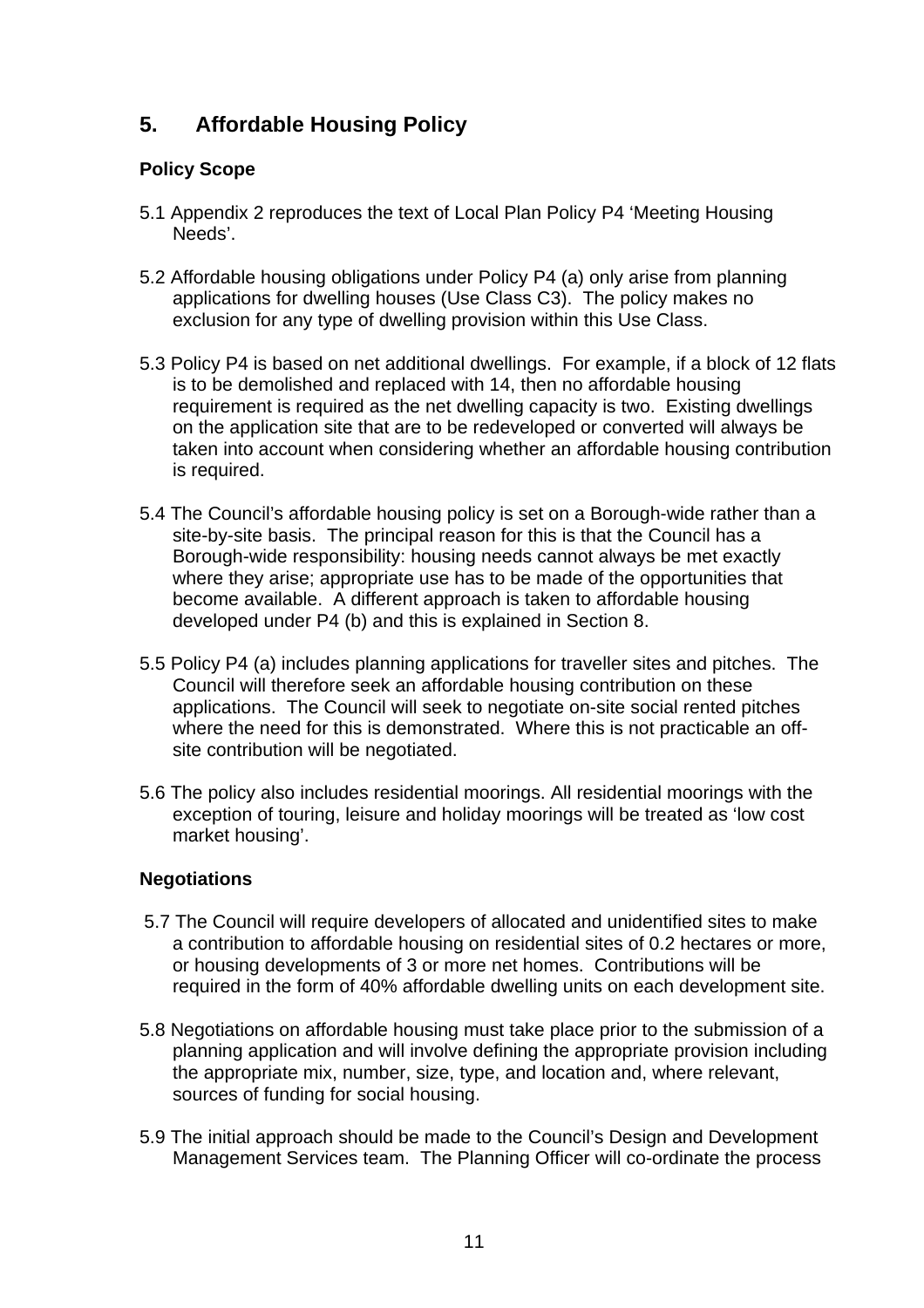that agrees the affordable housing contribution and results in the planning application being considered by the Council's Planning Committee.

- 5.10 The Council accepts that the proper approach to the application of planning policy requires flexibility and discretion. The object at all times is to have regard to, and give effect to, the underlying purpose of Local Plan policy.
- 5.11 Policy P5 within the adopted Local Plan advises of the need for Development briefs. It states:

*"Development briefs will be prepared for each site in consultation with communities and developers and will set out the Council's expectations for the development of each site. Each brief will provide criteria and principles for development. Development briefs will be a material consideration in planning applications and will inform pre-application discussions."* 

- 5.12 This will incorporate guidance on the amount and type of affordable housing.
- 5.13 Applicants are strongly encouraged to contact Registered Providers at the earliest possible opportunity to discuss the proposed affordable housing delivery.

#### **The Definition of Affordable Housing**

5.14 The Council defines Affordable Housing as:

"Social rented, affordable rented and intermediate housing, provided to eligible households whose needs are not met by the market. Affordable housing should:

- Meet the needs of eligible households, including availability at a cost low enough for them to afford, determined with regard to local incomes and local house prices;
- Include provision for the home to remain at an affordable price for future eligible households or, if these restrictions are lifted, for the subsidy to be recycled for alternative affordable housing provision.''
- 5.15 This is consistent with the definition within National Planning Policy Framework - Annex 2.
- 5.16 The Council's definition of affordability with regard to local incomes and local house prices is set out in Appendix 3 and will be updated annually. Housing costs in excess of these levels would not be affordable.
- 5.17 The Council recognises that there are two broad types of affordable housing:
	- Social Rented and Affordable Rented housing provided on the basis of need;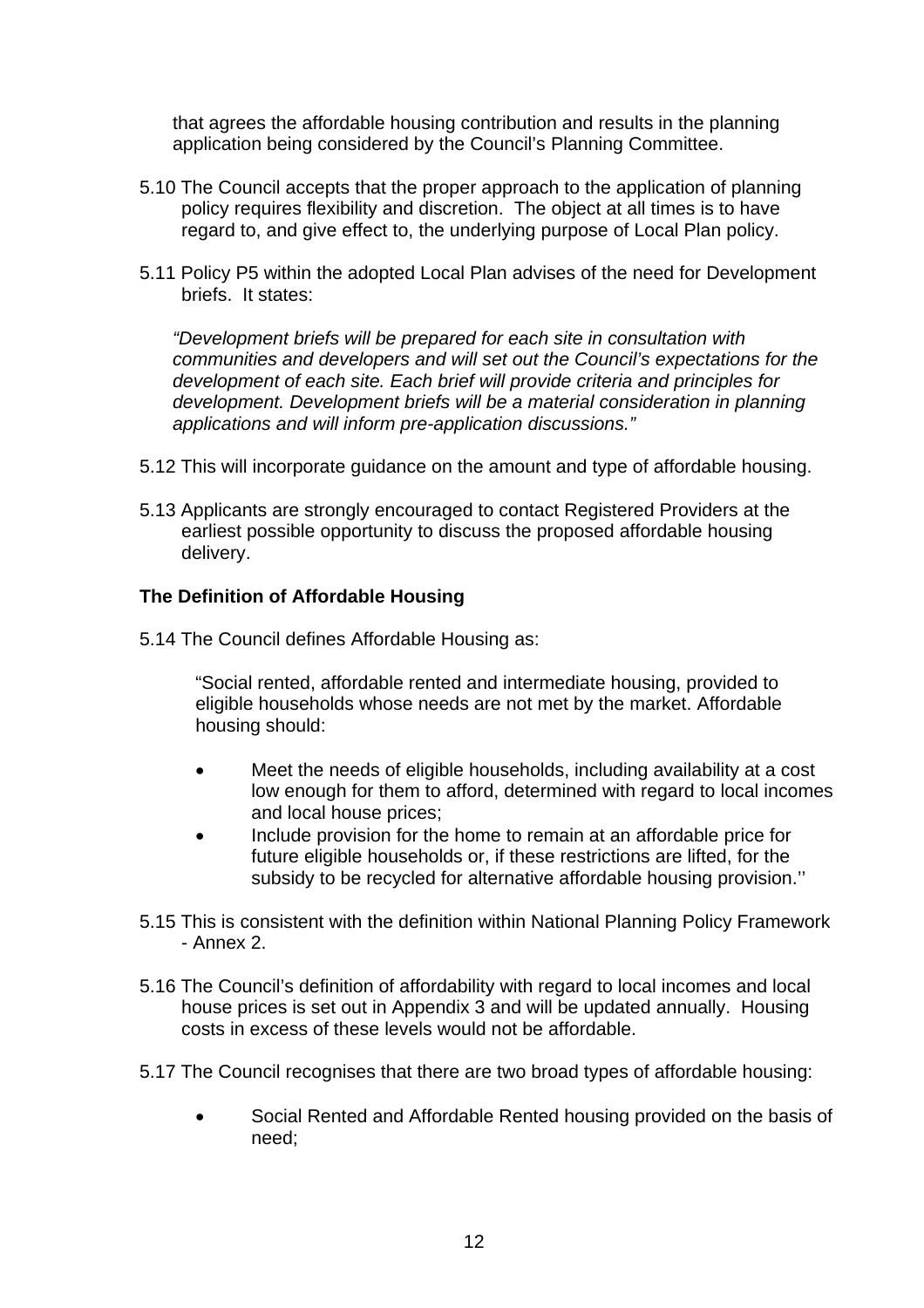- Intermediate Affordable Housing housing at prices and rents above those of social rent, but below market price or rents, and which meet the criteria set out above.
- 5.18 Homes provided by private sector bodies will be considered as affordable housing where they meet the above definition.
- 5.19 The Council does not have a local definition of 'Key Workers'. Because of the wide range of potential key worker groups and their different income levels, they can be expected to require both rented and intermediate housing. Therefore, the Council will expect that the affordable housing element of all appropriate planning applications is expressed as social and affordable rented and intermediate housing rather than in terms of accommodation for key workers. The Council considers that the definition of affordable housing should relate to affordability and not to employment status or function of individual household members.
- 5.20 'Key Workers' who cannot afford to rent or buy houses generally available on the open market are included in the general affordable housing definition.

#### **Site Thresholds**

- 5.21 Analysis of residential planning applications in Solihull demonstrate that the application of the national minimum threshold removes a large number of sites from consideration and would reduce significantly the level of affordable housing provision secured through the planning system. Taking into account economic viability and affordable housing yield at different threshold levels, the Council will require affordable housing on all appropriate allocated and unidentified sites in schemes of 0.2 hectares or more or housing developments of 3 or more net dwellings.
- 5.22 The Council is of the opinion that this threshold reflects the land supply and development characteristics of the Borough whereby many of the sites coming forward are a redevelopment of small residential sites.

#### **Affordable Housing Requirement**

- 5.23 Where a site triggers the affordable housing threshold (0.2 hectares or more or housing developments of 3 or more net dwellings) an affordable housing contribution will be required in the form of 40% of dwelling units on the development site. Where on site provision is not feasible or viable there will be a financial contribution towards the provision of affordable housing that would not otherwise be provided elsewhere within the Borough.
- 5.24 If the affordable threshold is triggered, the 40% affordable obligation applies to all dwellings, not just those above the threshold.
- 5.25 Where the affordable provision as a proportion of the whole site cannot equate to 40%, provision shall be rounded down to the nearest number of dwellings.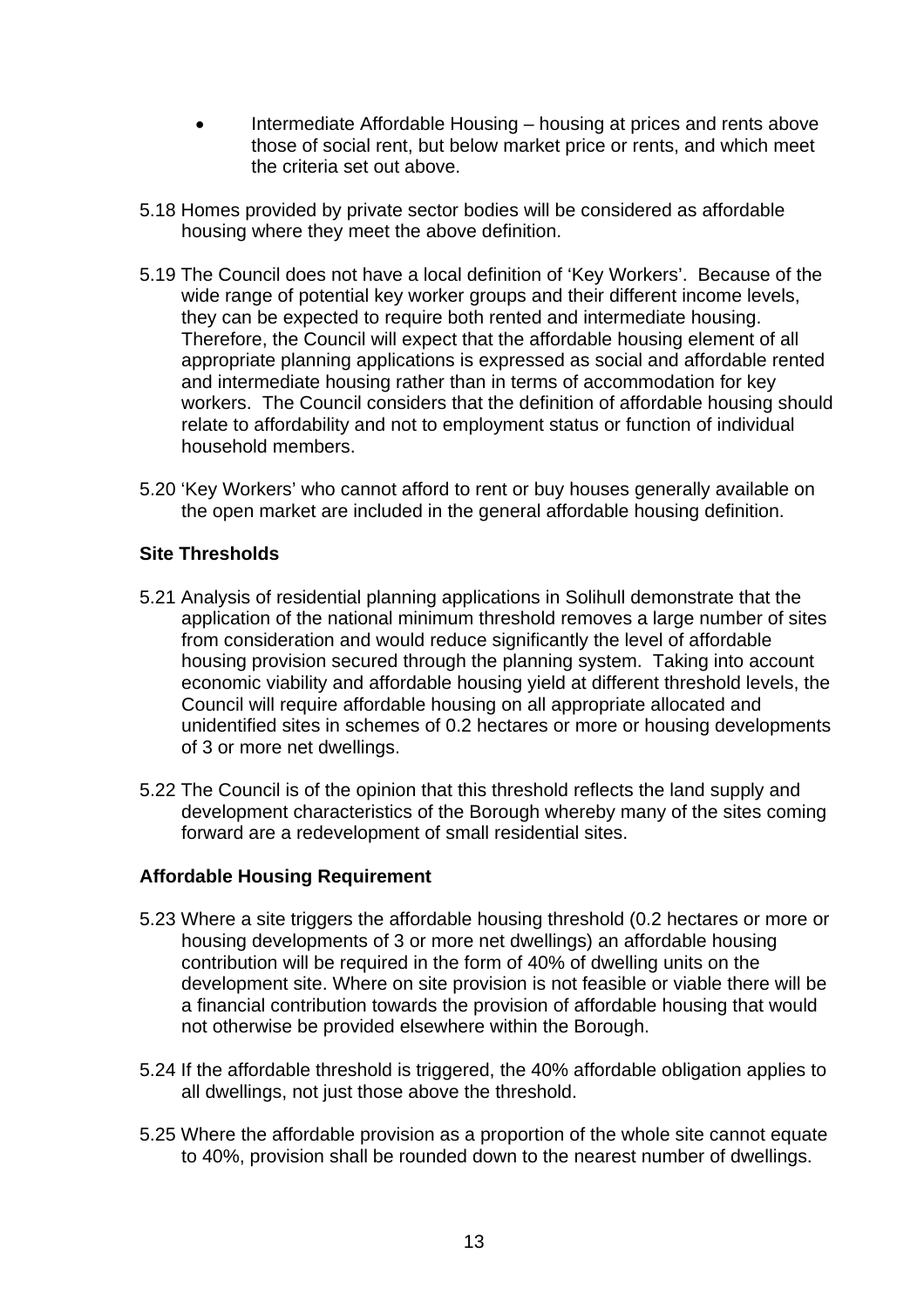- 5.26 The Council has set a percentage target rather than a numeric one. This is considered more appropriate where a significant amount of development will be on unidentified sites and the level of housing need is considerably greater than can be provided in the plan period.
- 5.27 The affordable housing requirement will be subject to discussion on a site by site basis, having regard to the overall Borough-wide target. The Council will adopt a flexible approach, taking into account such aspects as local needs, the nature of the local residential area and site characteristics.
- 5.28 In meeting the affordable housing target on suitable sites the Council accepts that individual sites will bring forward differing proportions of affordable housing, for example some sites will be developed solely by a Registered Provider and in other cases the 40% target will not be achieved.
- 5.29 The Council will always endeavour to maximise the level of on-site affordable housing on any suitable site.
- 5.30 The affordable housing target is ambitious but realistic. It has been set at a level that maximises the contribution to housing needs but should not threaten the viability of sites or deter private residential investment. The Council will negotiate with developers where particular factors could threaten the viability of developments as a result of site specific constraints or circumstances.
- 5.31 The Council places importance on the efficient use of land and proposals that use land inefficiently will therefore be refused.
- 5.32 The Council will challenge any residential proposals that are framed in such a way as to deliberately circumvent the policy requirement for affordable housing. For example:
	- Adiacent sites will be considered together in respect of affordable housing where their development is functionally inter-dependant;
	- A whole site being artificially disaggregated so that piecemeal packets of development are brought forward, none of which, alone, breach the affordable housing threshold;
	- Artificial restriction of density. In assessing an appropriate density to determine whether a site is capable of accommodating a certain number of dwellings, the Council will consider what density is most appropriate to the site's context taking into account the accessibility of the site and evidence of having need.
- 5.33 Where developers identify that other planning objectives need to take precedence over the provision of affordable housing on a particular site, this will only be considered if the other planning objective(s) is/are directly related to an adopted policy or decision of the Council, or national policy.

#### **Indicative Tenure Mix**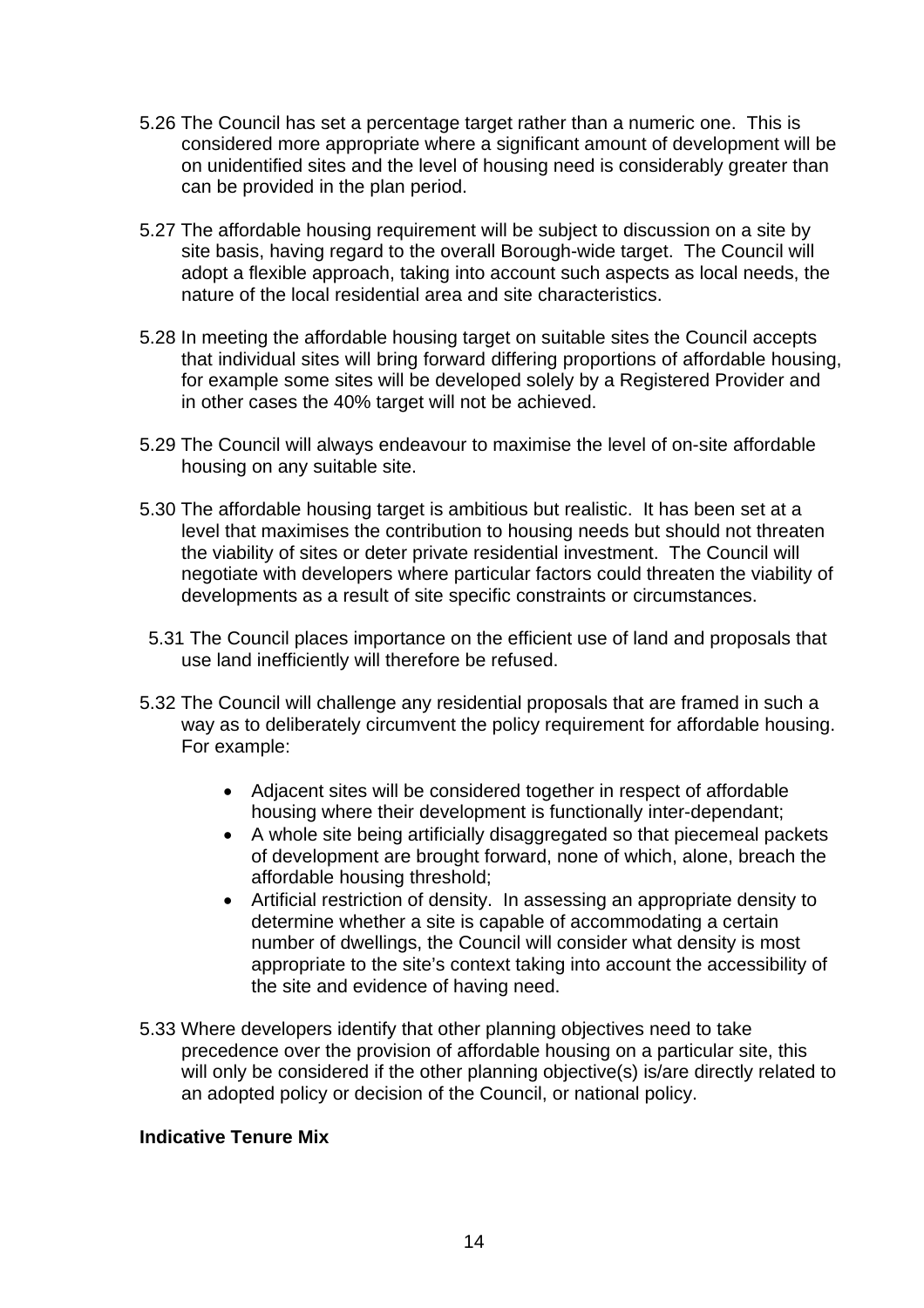5.34 The Strategic Housing Market Assessment concluded that 80% of affordable housing need was for social rent and 20% intermediate tenure. The Council recognises the importance of intermediate tenure in helping people into home ownership, reducing the demand for social and affordable rented dwellings and in improving overall site viability. Borough-wide, the Council's assessment of the split of affordable provision by tenure type is:

| <b>Form of Provision</b>  | <b>Proportion of</b><br><b>Affordable</b><br><b>Provision</b> |
|---------------------------|---------------------------------------------------------------|
| Social/Affordable<br>Rent | 65%                                                           |
| Intermediate              | 35%                                                           |

- 5.35 This Borough-wide split will be reviewed annually.
- 5.36 The implementation of Policy P4 (a) will not always require a diversity of tenures on all sites as local needs may be more appropriately met by one form of affordable tenure.
- 5.37 Within the affordability guidelines set out in Appendix 3, the Council will take a flexible approach to affordable tenure, reflecting site viability and the tenure profile of housing adjacent to the application site.
- 5.38 With regard to rented tenure, the Council recognises that both social rented and affordable rented are let to eligible households on the basis of need.
- 5.39 In Solihull, the difference in rent levels between social and affordable rented is greatest for houses, and less for flats. For rented houses the Council's starting position is to require the provision of social rent rather than affordable rent, so as to reduce reliance on housing benefit and support the Council's Action Against Poverty Strategy.
- 5.40 The Council recognises that the economic viability of some sites means that the provision of houses for social rent may result in less affordable housing being delivered overall. In these circumstances, affordable rent will be considered for houses as well as flats. The Council will assess the level of rent proposed and may negotiate that it is set at a level less than 80% of local market rent.

#### **Indicative Size Mix**

5.41 In general, the Council expects that the size and type of the affordable housing dwellings on a site will be broadly the same as the market provision. This reflects the level of housing need across all sizes and types of property. To this end, the Council will take into account the relative internal size dimensions of the market and affordable housing and the total sum of bedrooms in the market and affordable tenures.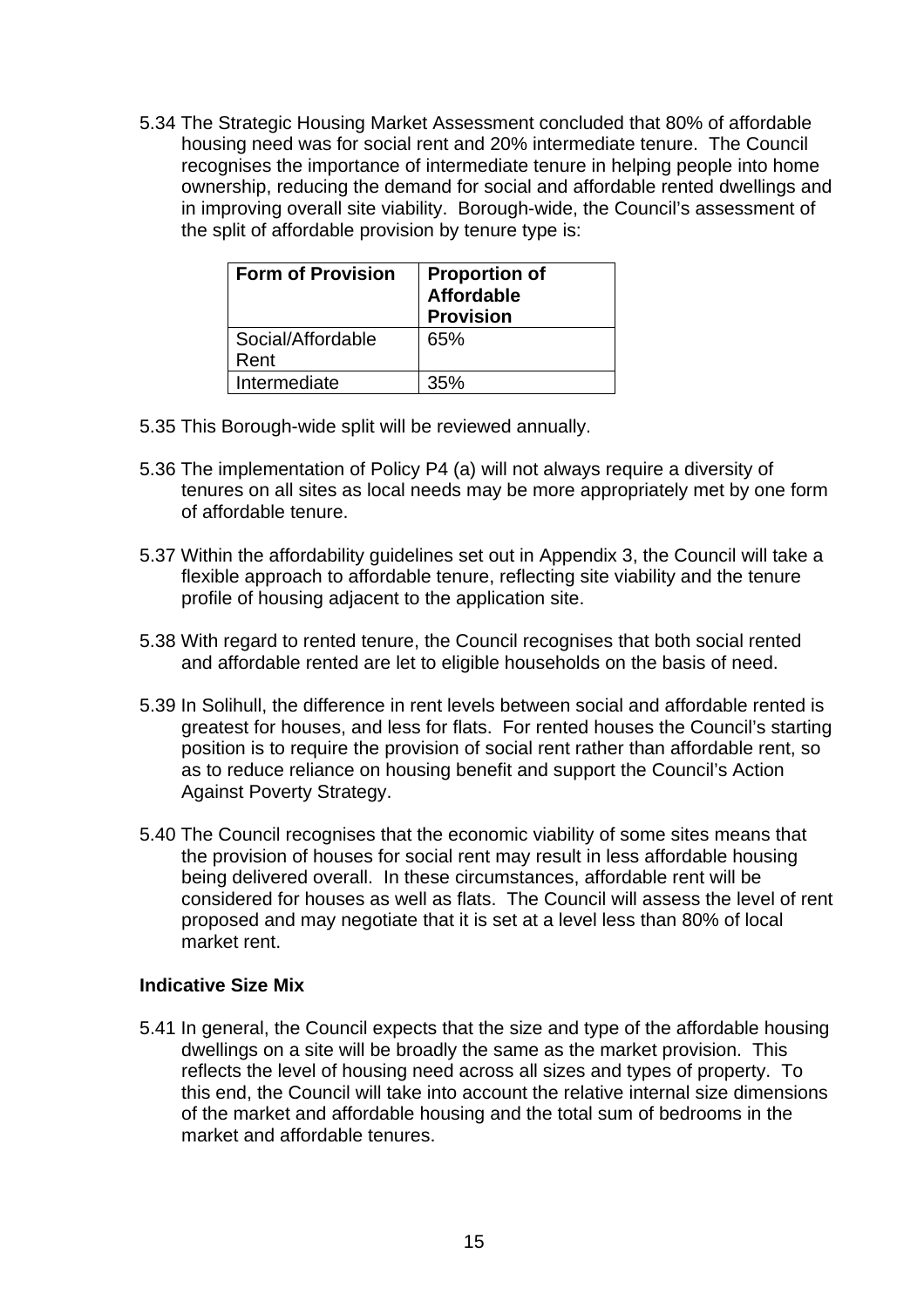5.42 At a Borough level, the Council's assessment of the required size mix of affordable dwellings is as follows:

| <b>Bed Size</b> | 1 Bed/1<br>or $2$<br>person<br><b>Flat</b><br>note 1) | 2 Bed/ 3<br><b>Person</b><br><b>Flat</b> | 2Bed/4<br><b>Person</b><br><b>House</b> | 3 Bed/5<br><b>Person</b><br><b>House</b> | $4+$ Bed/6<br>Person +<br><b>House</b> |
|-----------------|-------------------------------------------------------|------------------------------------------|-----------------------------------------|------------------------------------------|----------------------------------------|
| Rented          | 28%                                                   | 0%                                       | 26%                                     | 19%                                      | 27%                                    |
| Intermediate    | 43%                                                   | $0\%$                                    | 4%                                      | 36%                                      | 17%                                    |

*Note 1: The minimum internal area for a 1 bed flat shall be 40 square metres.* 

5.43 These are Borough-wide assessments; specific sites may result in different proportions being delivered.

#### **Design and Layout**

- 5.44 Good design is fundamental to the development of high quality new housing, which contributes to the creation of sustainable, mixed communities.
- 5.45 All affordable housing is to comply with Local Plan Policy P15 'Securing Design Quality'.
- 5.46 The Council expects high standards of design, layout and landscaping for all developments, which respect the character of the area and reflect local distinctiveness.
- 5.47 The Affordable housing should be tenure blind and fully integrated with the market housing. To ensure the creation of tenure blind developments, mixed and integrated communities, the affordable housing should not be visually distinguishable from the market housing on the site in terms of build quality, materials, detailing, level of amenity space and privacy.
- 5.48 It should be evenly distributed across the site or in the case of flats, in small clusters distributed evenly throughout the development. Tenure blind integration should be considered at an early stage of the detailed design and layout of the site and discussed with Registered Providers.
- 5.49 In the case of flatted developments the Council recognises that it may be more appropriate for affordable units to be contained within one or more blocks or served by one staircase(s) in order to assist future management of the affordable units. Early discussions are therefore required between the developer, Council officers and the Registered Provider to ensure that the layout, design of the accommodation and materials and arrangements proposed for the future management of the site meet the requirements of both the Council and the Registered Provider.
- 5.50 Where a scheme has an estate management charge or service charge applicable to all properties, the Council will expect that this be apportioned on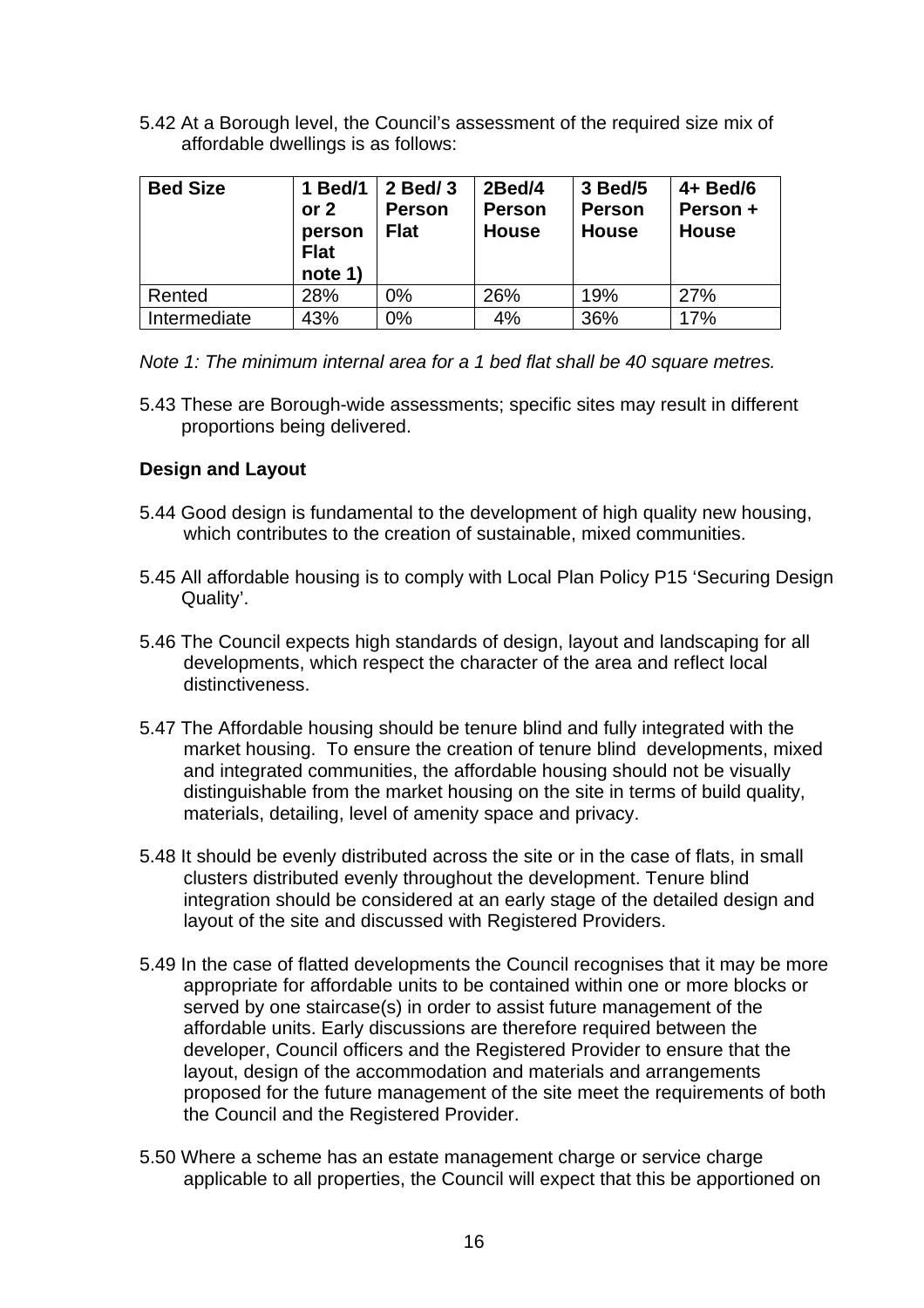the basis of the internal area of the properties.

- 5.51 The level of car parking provision required in association with affordable housing should be equivalent to that required of market housing.
- 5.52 Therefore the Council would expect car parking for all tenures of housing to be provided in accordance with prevailing levels of car ownership in a particular ward, taking account of tenure, locational characteristics, and number of habitable rooms and allocation of car parking*.*
- 5.53 The developer is responsible for ensuring that all roads and services within a scheme leading to the affordable housing are suitable for the management by a Registered Provider. This should include consultation with Solihull Council's Highways Officers on the extent of road adoptions.
- 5.54 Applicants should carefully consider the long term management arrangements of the affordable housing by the Registered Provider when designing a scheme. This is best done by liaising with Registered Providers at the early stages of design.
- 5.55 The Council is committed to developing more affordable 'extra care' accommodation for people who are vulnerable and have support needs. All affordable extra care development must be planned and designed in consultation with the Council's Director for Adult Social Services.

## **Affordable Housing Provision**

- 5.56 The Council is committed to creating mixed and inclusive communities offering a choice of housing.
- 5.57 The contribution of developers to affordable housing provision may vary on a site-by-site basis. Solihull Council will also consider alternative suggestions that are made by developers in respect of the affordable housing obligation. The Council's approach will be as follows:

#### On Site

- 5.58 The Council starts from the presumption that the affordable housing provision will be provided on the application site.
- 5.59 On site provision can be achieved in one of two ways:
	- (i) The developer builds the dwellings and transfers them to the Registered Provider at an agreed price.
	- (ii) The transfer of a fully serviced site, with full access rights, to a Registered Provider at an agreed price.

#### Off Site

5.60 Although the Council's strong preference is for affordable housing provision on the application site, it is recognised that there may be circumstances when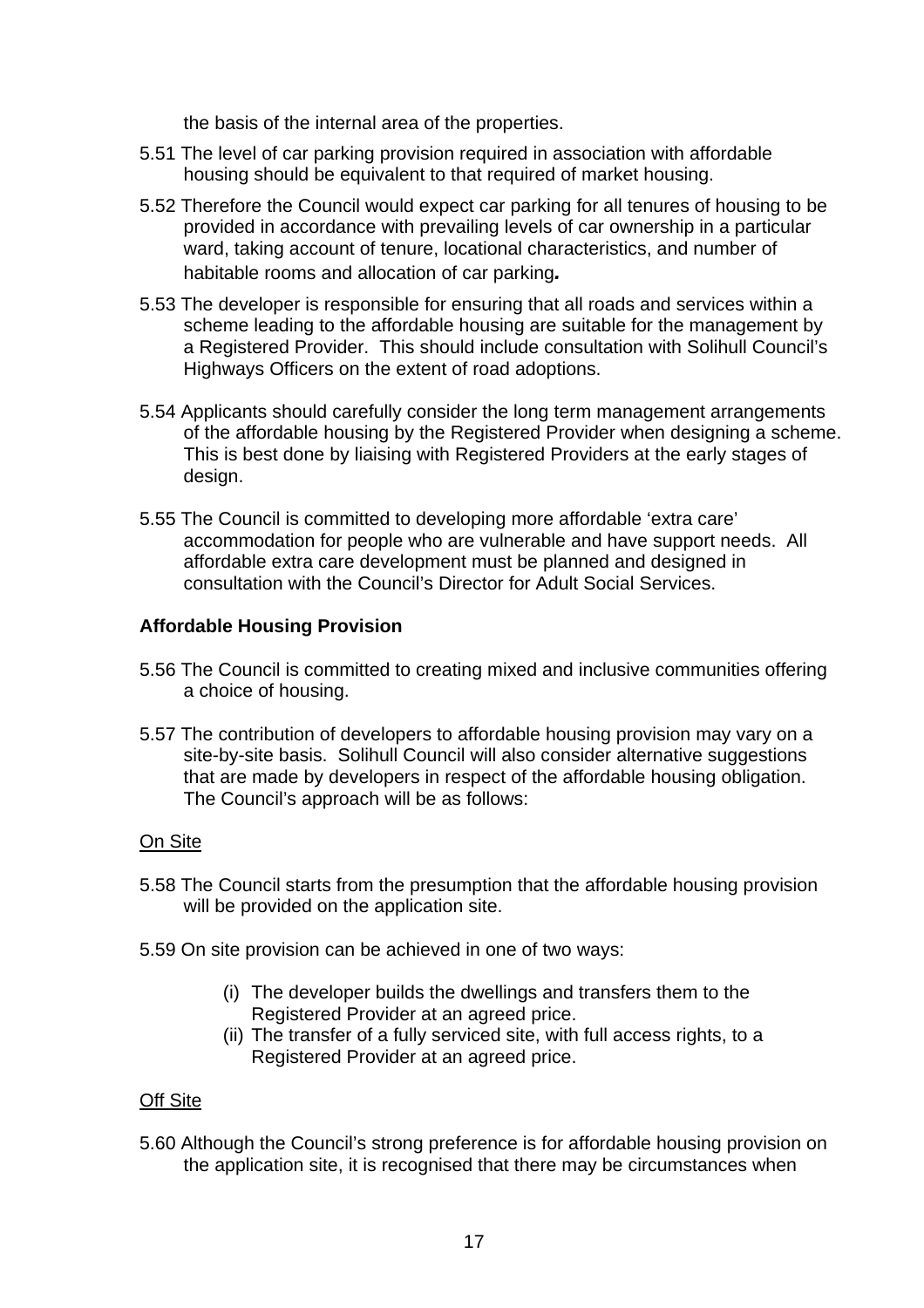agreements can be reached whereby the affordable requirement is fulfilled on other sites in the Borough. Examples of such exceptional circumstances include difficulties in achieving a mixed scheme and site and layout constraints.

- 5.61 The Council's approach to defining the affordable obligation in this scenario is set out in the example below:
	- Site A is capable of 35 dwellings and site B 30 dwellings; the agreed affordable requirement on both sites is 40%.
	- The developer asks if all the affordable housing can be provided on site B. The number of affordable units required on the transfer site shall be:
		- (i)  $35 \times 40\% = 14$  dwellings (site A)
		- (ii)  $30 \times 40\% = 12$  dwellings (site B)
		- (iii) The total affordable requirement on site B would be 26 dwellings

#### Developer Contributions

- 5.62 Affordable housing will be provided on the application site so that it contributes to the objective of creating mixed and balanced communities. However, the Council recognises that there are circumstances where on-site provision may not be the most effective or efficient means to deliver local policies for affordable housing. Where it can be robustly justified, a financial payment in place of on-site provision may be accepted as long as the agreed approach contributes to meeting housing need in the local authority area.
- 5.63 Potential circumstances where developer contributions can be appropriate include:
	- Management High density apartment developments for older people have a 'lodge manager'/warden along with various communal facilities. These normally include a communal lounge, guest suite, laundry facilities, landscaped gardens and a central alarm system. Residents pay a service charge to fund these items. Achieving on-site affordable housing is difficult because it is unlikely that there will be sufficient room in the development to operate a separate and more affordable service charge regime. For the affordable apartments to share a management and service charge regime with open market units would make them unaffordable.
	- Level of on-site affordable provision Poor economic viability, or the existence of other planning objectives, may result in a situation where the level of on-site affordable provision is so low that a Registered Provider may not want to take a single or very small number of dwellings. In this situation the Council recognises that the payment of a financial contribution may be a better outcome.
	- Mix of housing in the immediate vicinity of the application site If there is a high level of affordable housing on sites very near to the application site the Council may consider a Developer Contribution to be more appropriate. Solihull's overall shortage of affordable housing means that this would be a very unlikely circumstance.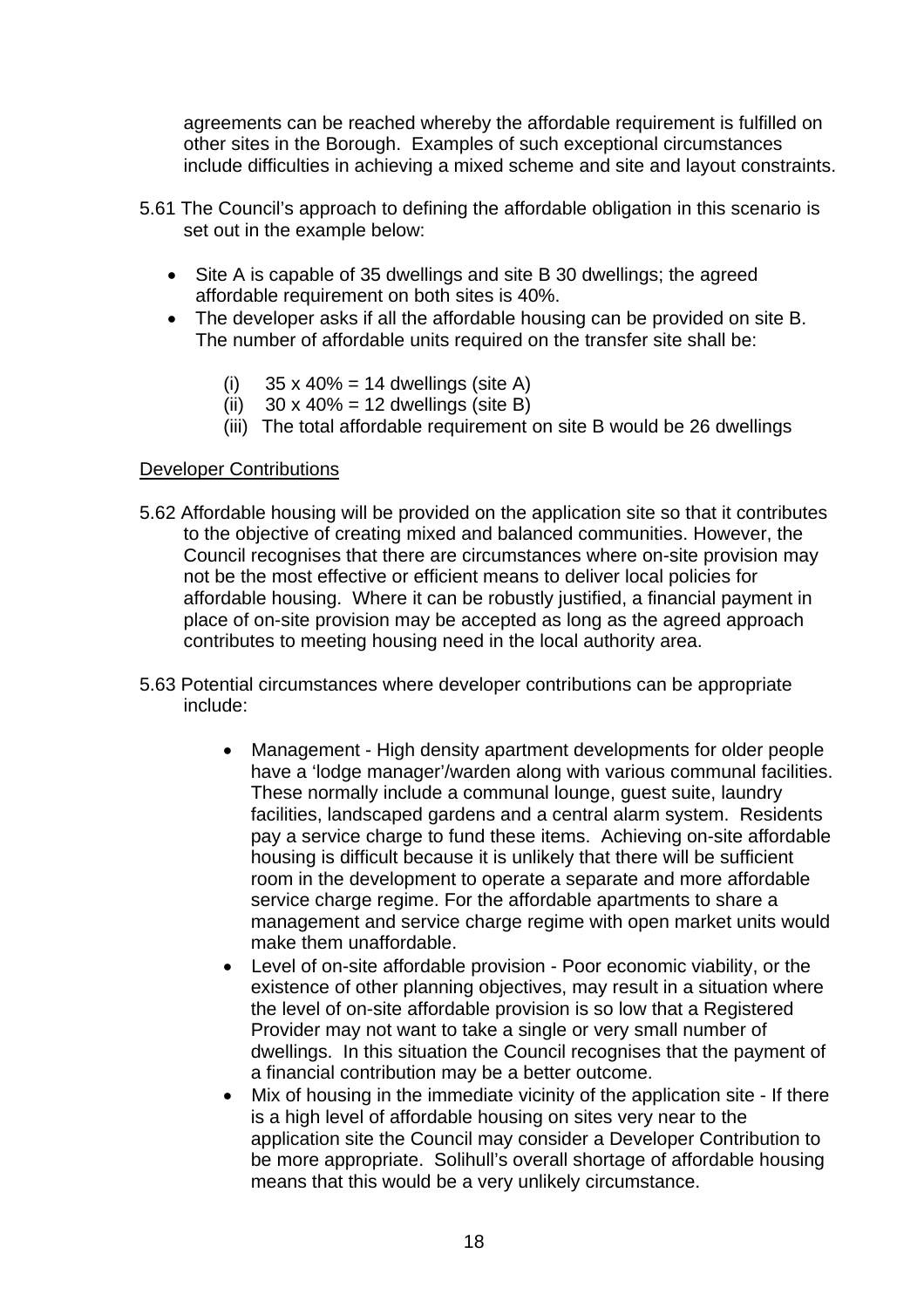- 5.64 The principle for determining the developer contribution payment is that it is of broadly equivalent value to on-site affordable housing provision. The approach is therefore to establish the cost to the developer of the notional on-site affordable obligation. The developer will pay this value to the Council in place of the on-site affordable provision.
- 5.65 The basis of calculating the developer contribution shall be that:
	- There is no capital grant subsidy from the Homes and Communities Agency, or other body.
	- The standard indicative affordable tenure split is 65% social rent and 35% shared ownership.
	- The size and type of the affordable housing reflects that of the market units in terms of bedroom number, plot size and internal area.
- 5.66 It is open to developers to suggest an alternative approach to calculating a financial contribution, but it will need to be demonstrated that this is of a broadly equivalent value to on-site provision.
- 5.67 Where Developer Contributions are agreed the Council will draft planning obligations that define the:
	- (i) Timing of the payment.
	- (ii) Basis of indexing the payment, where appropriate.

(iii) Time period by which the payment must be used. Where a part or all of the payment has not been spent by the end of the agreed period it shall be repaid to the developer.

5.68 All Developer Contribution payments received by the Council will be placed in a ring-fenced account. Allocations from the account will be made on the basis of the Council's housing priorities, will help meet the housing needs of the Borough and be with the agreement of the responsible Cabinet Portfolio holder.

#### **Economic Viability**

- 5.69 It is important that applicants take careful account of Local Plan Policy P4 (a) and this SPD prior to the purchase of a site.
- 5.70 The Council supports the use of Development Appraisal tools to determine specific site viability. Residual land value assessment is a recognised methodology for evaluating costs and incomes associated with developments. Residual land value appraisals consider the gross development value from a development in terms of sales or rent and compare this with the costs associated with developing that scheme. The Council expects that any abnormal development costs would be reflected in the land purchase price paid by the developer unless it can be demonstrated that they could not have reasonably been anticipated.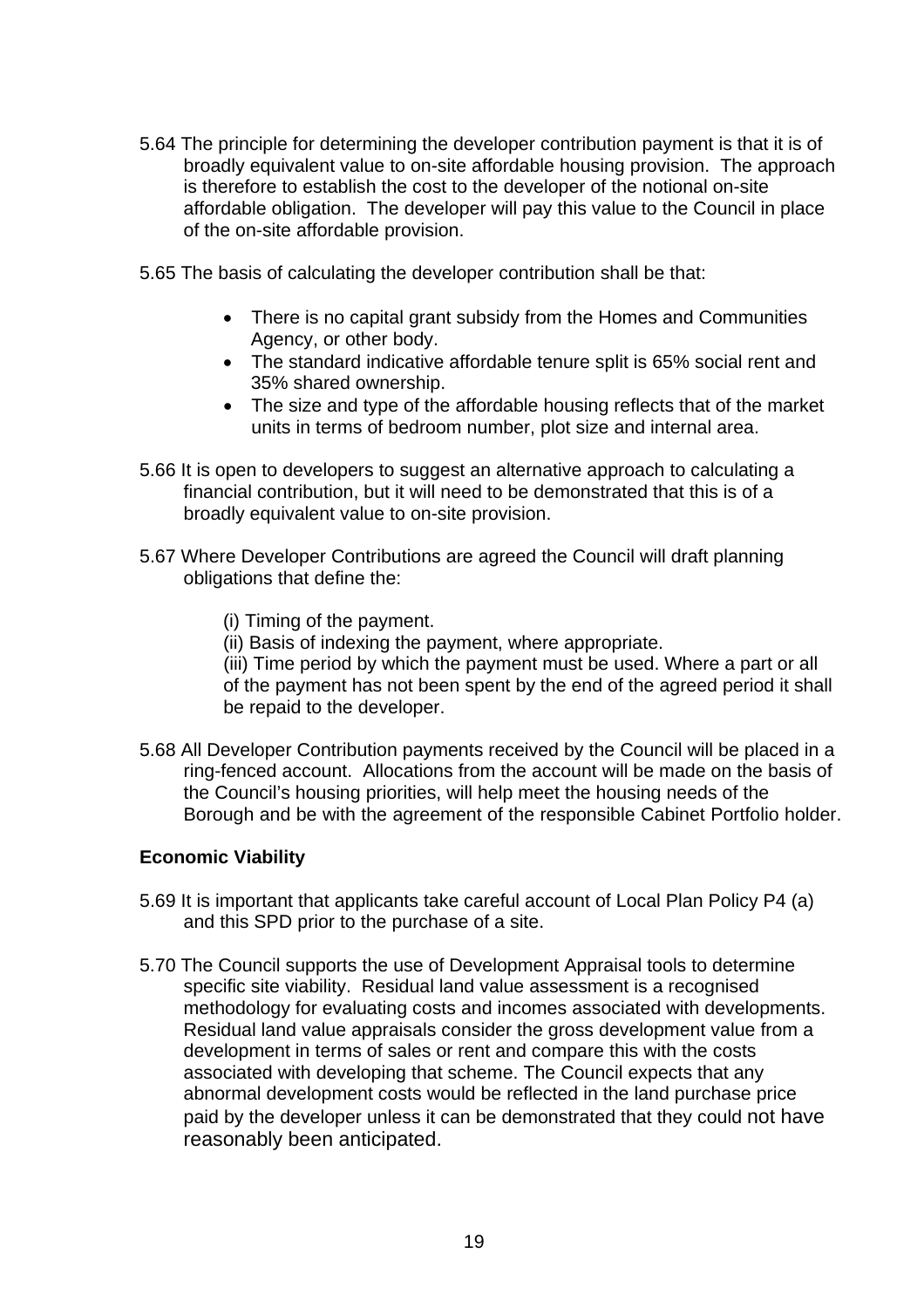- 5.71 The basis of all viability assessments will be the market value of the site at the time of the viability appraisal, not the developers' purchase price of the site.
- 5.72 The Council will focus on 'site viability' rather than 'scheme viability'. The value generated by a particular proposal may not exceed the value of the site in its current use, but an alternative residential proposal may do so, allowing the site to come forward for development.
- 5.73 Where an applicant considers that providing 40% affordable housing makes the site unviable, the Council will ask that this is properly evidenced. The Council will scrutinise this and any departure from the policy requirement will be the minimum necessary to make the development viable.
- 5.74 Policy P4 (a) is based on affordable housing being delivered at nil public capital grant subsidy. In exceptional circumstances the Council may consider whether public subsidy could be available. An example of this could be where 'extra care' accommodation is provided and it can be demonstrated that this is a higher capital cost of provision than general needs.
- 5.75 For social and affordable rented housing, the Council's normal expectation is therefore that the price paid by the Registered Provider to the developer will be no more than the capitalised value of the net rental stream of the dwellings.
- 5.76 For shared ownership, the Council will expect the price paid by the Registered Provider to be based on realistic assumptions about the likely value of homes and the initial average share to be offered so that the home is affordable with reference to the data provided in Appendix 3. The price paid should also be based on reasonable assumptions about the rent to be charged on the unsold equity in the home. The rent charged by the Registered Provider on the unsold equity shall be no more than 2.75% per annum.

#### **Market downturn**

- 5.77 The Council's objective is to maintain an overall flow of housing development, making it possible for affordable housing opportunities to come forward on sites.
- 5.78 The Council recognises that there can be a significant change in economic viability in the period between the acquisition of a site, the grant of planning permission, the successful build and sale of the properties.
- 5.79 In these circumstances the Council will allow for reasonable negotiation and adopt a flexible approach in considering whether the affordable obligation should be varied. This decision will be made by reference to economic viability.
- 5.80 The onus will be on the applicant to demonstrate the new development viability and the Council will probe the evidence presented. Any departure from policy, or reduction in the existing affordable agreement, shall be the minimum necessary to make the development viable.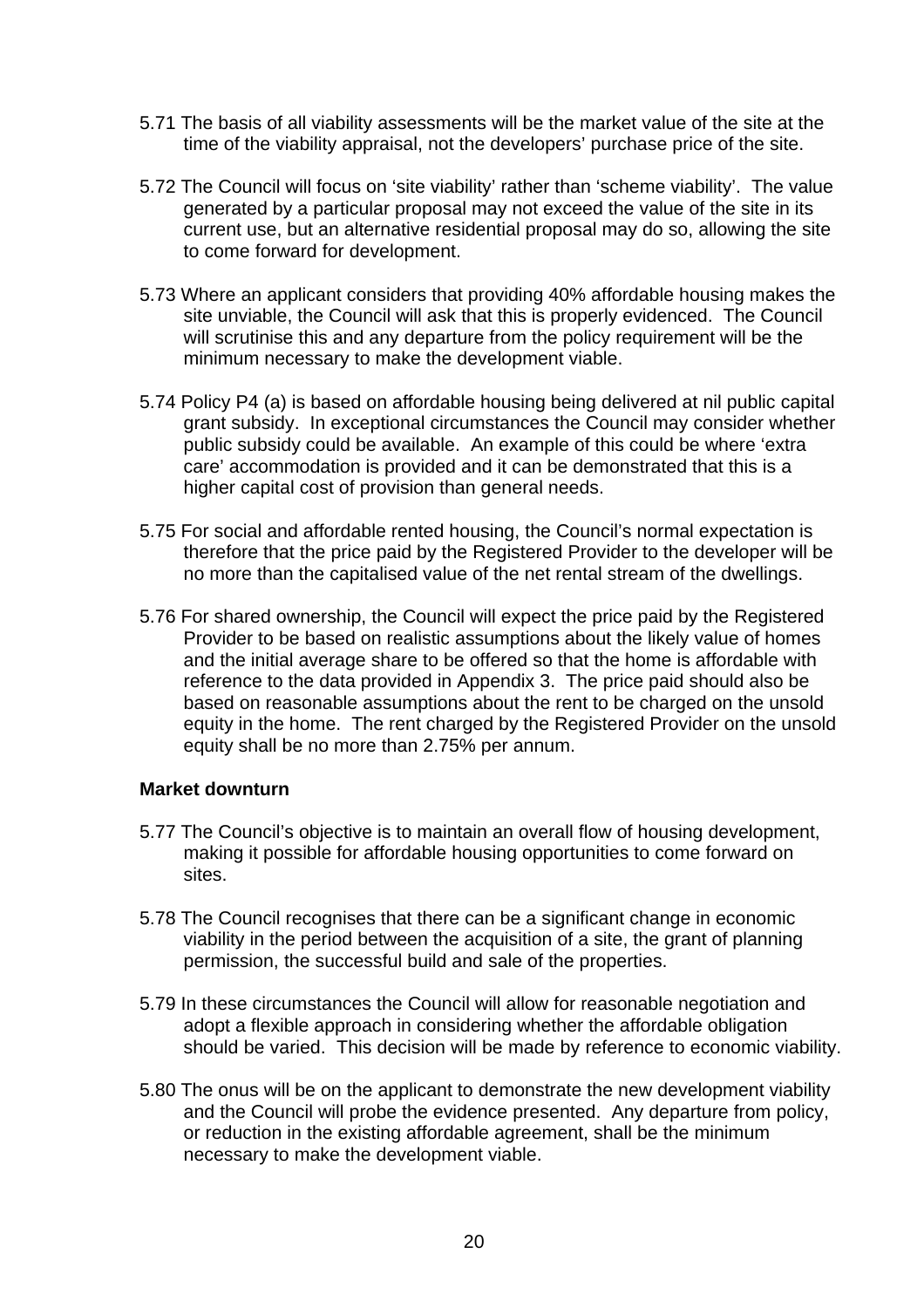- 5.81 The viability appraisal will be based on the market value of the site at the time of the appraisal, not the developer's purchase price.
- 5.82 On larger sites, with distinct phases of development, the principle will be that viability is assessed at each phase.
- 5.83 In all cases, where the Council agrees to a reduced affordable housing obligation, two additional agreements will be required:
	- A commitment by the developer to start on site and complete all aspects of the development within a defined period.
	- An Overage clause, i.e. where achieved sales values of the market units are greater than those in the most recent viability appraisal, a developer contribution shall be paid that captures the difference between achieved and forecast sales values.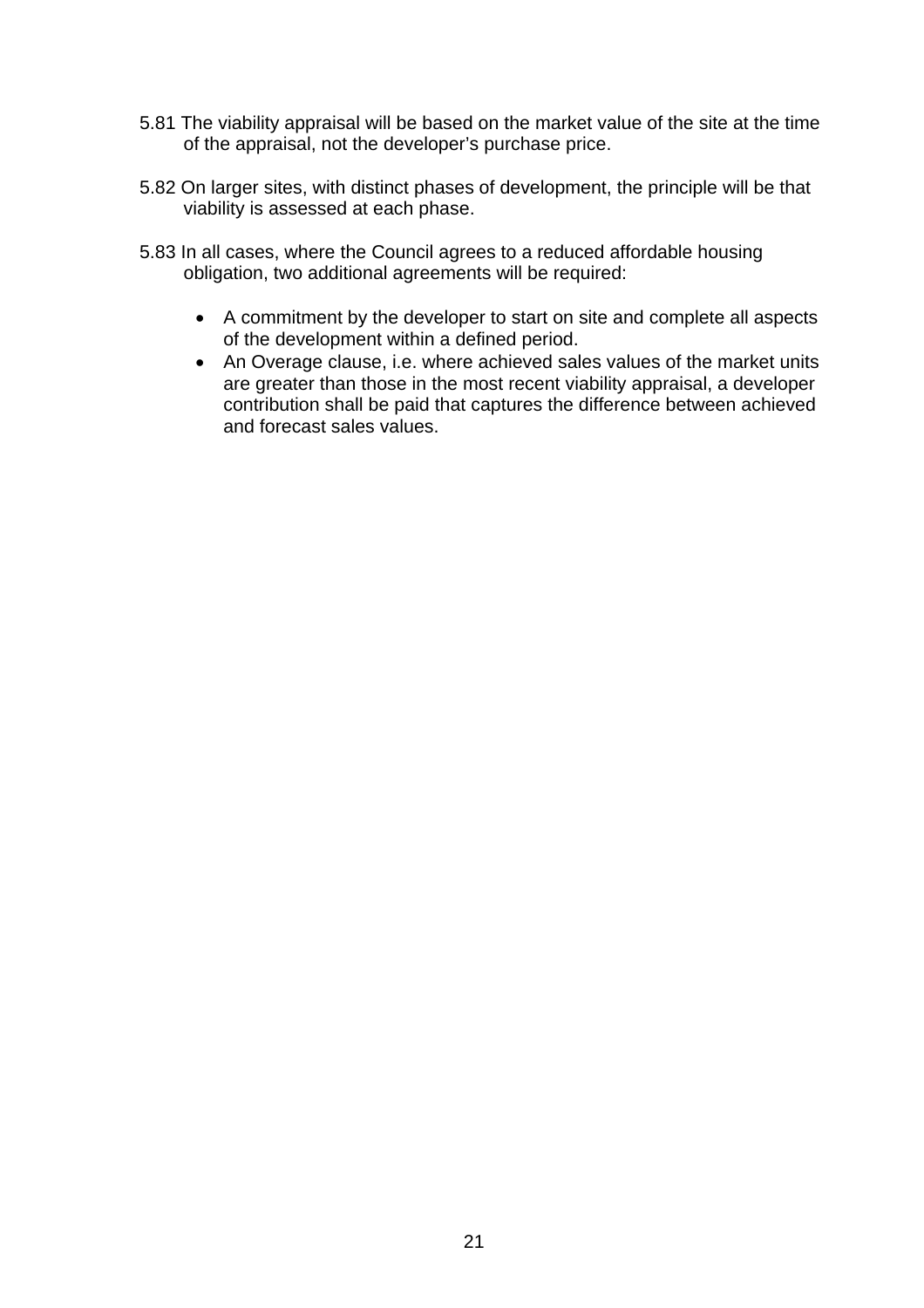# **6. Planning Obligations**

- 6.1 Where affordable housing provision is provided as part of a proposed development, the Council will use a Section 106 Agreement and/or Planning Conditions to clearly define the nature and delivery of the affordable housing obligation.
- 6.2 Section 106 agreements will normally be executed before the grant of planning permission.
- 6.3 The Section 106 Agreement will include clauses setting out requirements with regard to the:
	- Definitions of key terms.
	- Basis of the price to be paid by the Registered Provider for the affordable housing.
	- Type, size, design and number of affordable units.
	- Location and position of affordable housing within the site.
	- Timing of construction and occupation in relation to the whole site.
	- Mechanisms to ensure the initial and subsequent occupancy of the affordable housing benefits those in housing need.
	- Any limitations on occupants of the affordable dwellings.
	- Timing and conditions for the transfer of the land or affordable housing to a Registered Provider.
	- 'Cascade' arrangements to govern scenarios where the developer is unable to transfer the affordable housing to the Registered Provider.
	- 'Cascade' arrangements in respect of intermediate for sale dwellings to protect the interests of the mortgagee in possession.
	- Arbitration arrangements.
- 6.4 Appendix 4 sets out the standard planning conditions that are used for affordable housing. These may be amended from time to time.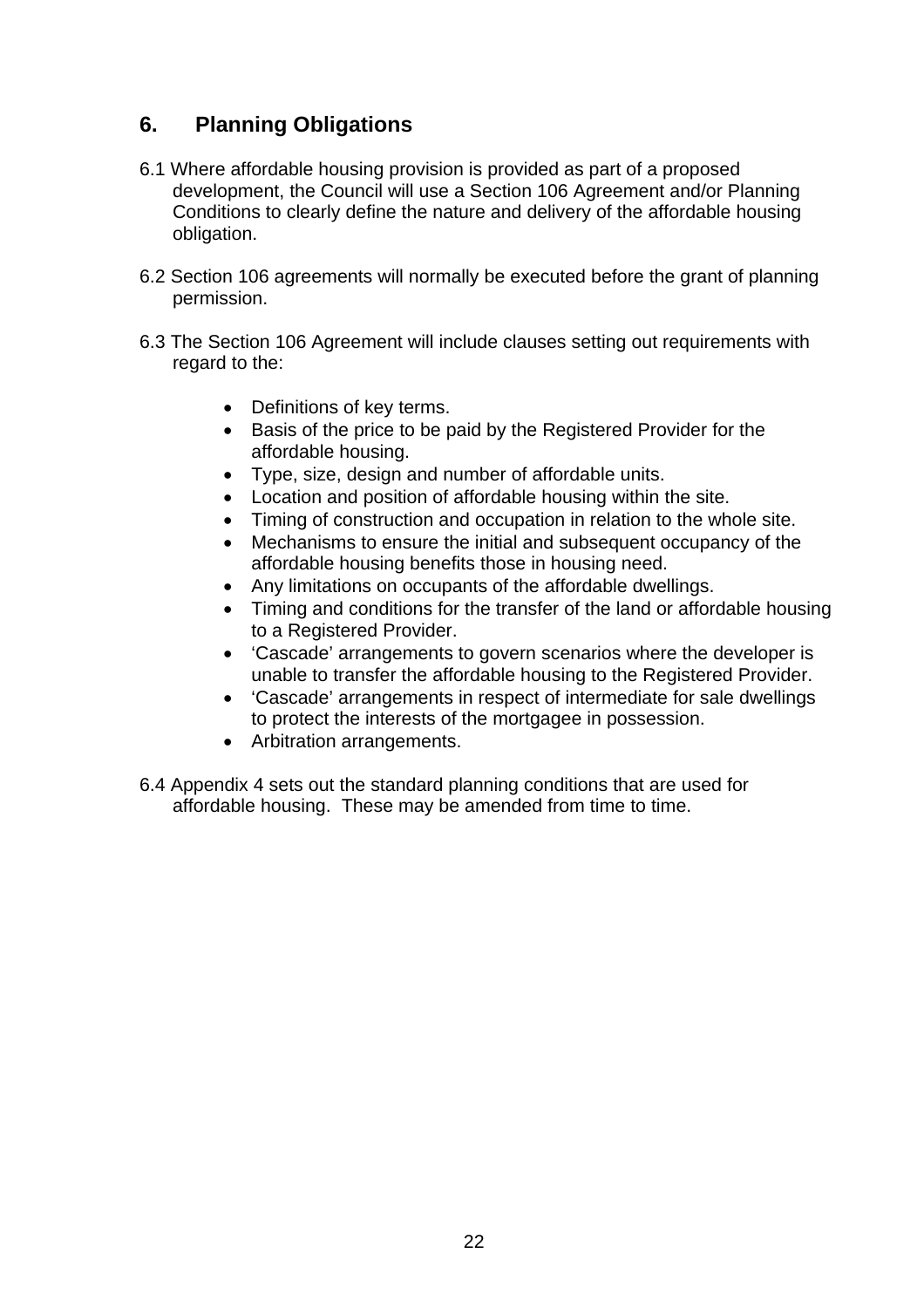# **7. Registered Providers**

- 7.1 The Council considers that Registered Providers and the Council's Arms Length Management Organisation (Solihull Community Housing) are the most effective providers and managers of affordable housing. The Council's strong preference is to work with Registered Providers who have:
	- Rented and or other intermediate tenure in, or near to the Borough.
	- A local management presence.
	- Recent development experience.
- 7.2 Developers are encouraged to consult with one or more Registered Providers and/or Solihull Community Housing at an early stage in the planning and design process.
- 7.3 Developers may have a preference to work with a Registered Provider that does not have any of the above characteristics. The Council will take a flexible approach and will discuss this with the developer.
- 7.4 Where the Homes and Communities Agency (or any successor bodies) has any unresolved concerns with a Registered Provider, the Council will expect another Registered Provider to be selected.
- 7.5 Information on the Registered Providers with whom the Council works regularly are available from the Council's Housing Strategy team.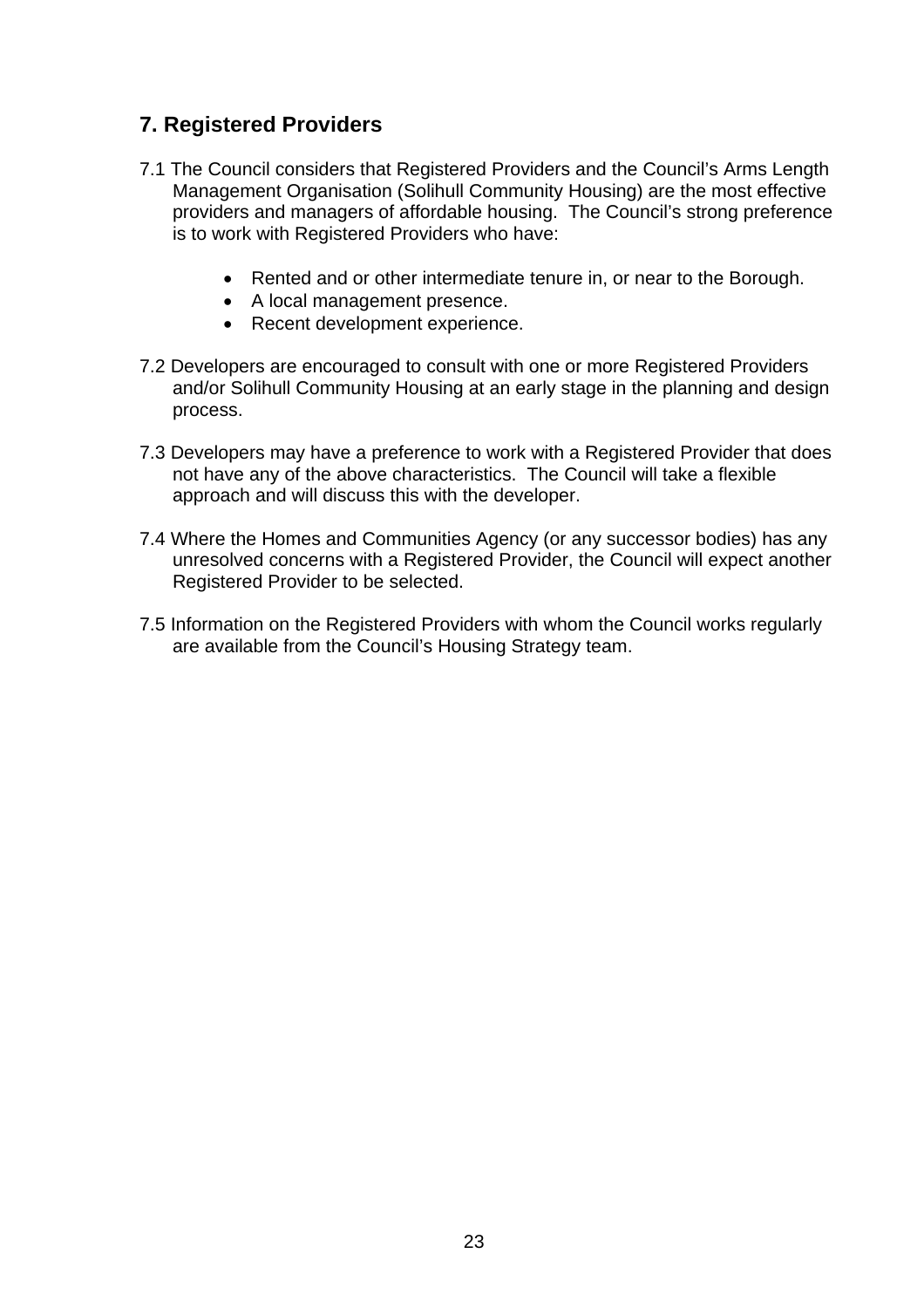# **8. Rural Exceptions Policy**

- 8.1 Solihull is committed to providing balanced housing markets and this includes both urban and rural areas of the Borough. It is a key objective of the Council's Housing Strategy and the Sustainable Community Strategy to ensure that new housing meets the needs of the whole community. This includes the need to increase the supply of affordable housing in rural areas and to enable these parishes and Neighbourhoods to meet their own local housing needs.
- 8.2 The Government has a clear commitment, which is shared by the Council, to improve the affordability and supply of housing in all communities, including rural areas. High quality housing is an important part of creating and maintaining sustainable rural communities.

## **Evidence for Policy**

- 8.3 In supporting this policy the Council commissioned "A Rural Housing Needs Survey for Solihull MBC" in 2008. This study looked at all 14 settlements in the rural housing market area of the Borough and this highlighted the need for affordable housing in each of them. These settlements are:
	- **•** Bickenhill
	- Catherine-de-Barnes
	- **•** Berkswell
	- Barston
	- Tidbury Green
	- Millison's Wood
	- Chadwick End
	- Hampton-in-Arden
	- Meriden
	- Cheswick Green
	- Hockley Heath
	- Balsall Common
	- Dickens Heath
	- Knowle, Dorridge and Bentley Heath

8.4 This report concluded:

- More than 40% of the sample had moved house in the previous 10 years. Many of the moves were relatively local, from within the same postcode or those adjacent.
- There were 28% who expected to move in the next five years, the most likely reason being to move to a property of a different size. This was fairly evenly split between those who wanted a smaller property (usually an older age profile) and those who wanted a larger one (mainly under 45).
- Almost two thirds of those looking to move in the next five years thought that they faced some sort of barrier, most likely the lack of a suitable property or the inability to afford a new home.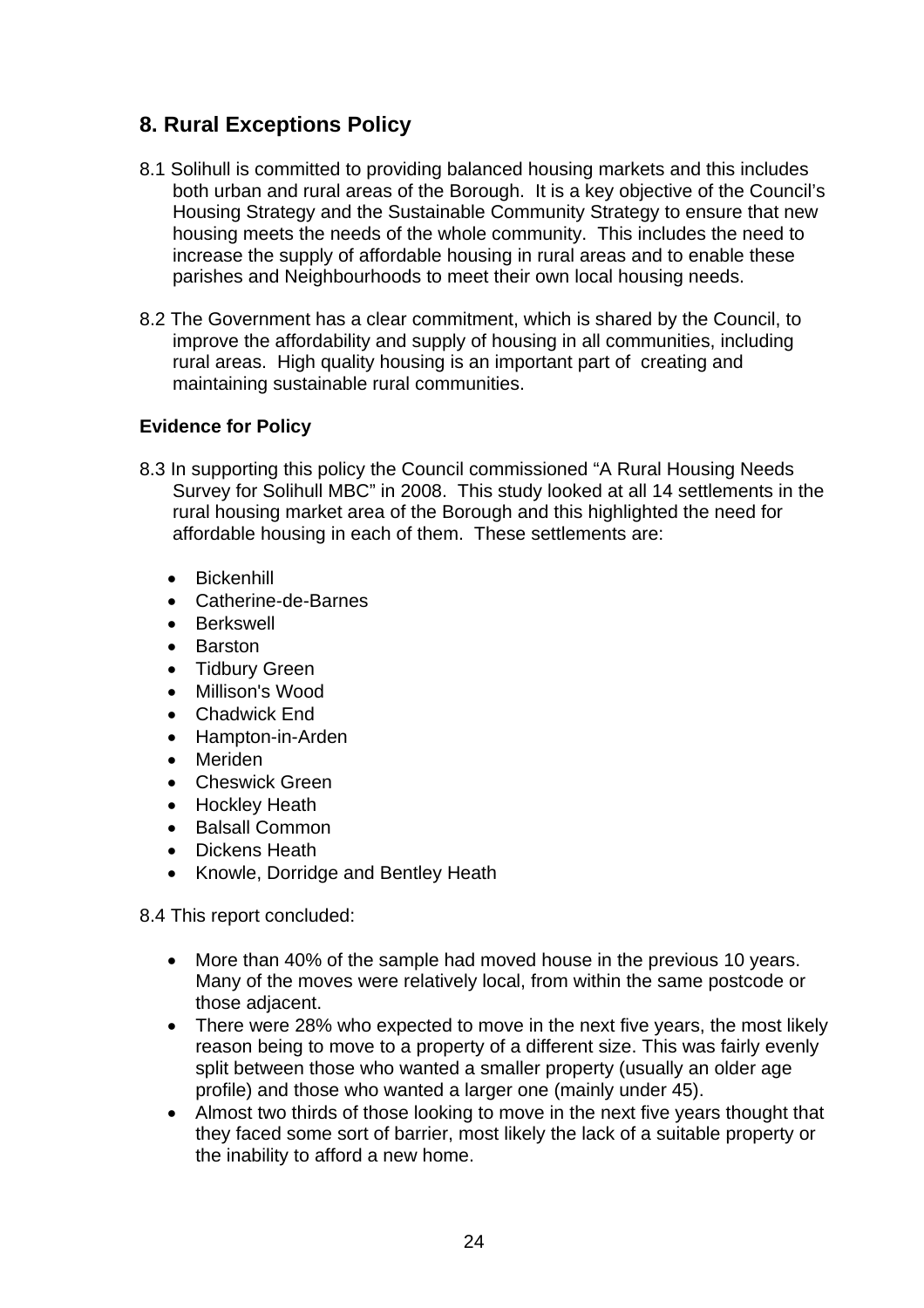- Affordable home ownership would be considered by 19%; the majority of others felt they did not need to consider it because they could afford to buy anyway.
- Generally, the gap between the new home that people would like and what they think they can afford is not too great. For example, almost half of those expecting to move would like to stay in the same village and three out of four think that they can afford to do so.
- Looking at 'emerging households', it was found that 6% of the households represented expected a member of that household to leave and create a separate household within two years. In the majority of cases (89%), these households would be formed by children leaving home to become independent.

## **Needs for local community**

8.5 Local need can take various forms, for example:

- Housing provision, particularly the need for affordable housing.
- The need for improved employment opportunities particularly for local people and to support rural businesses through increased population and households.
- The need to support a range of community facilities would be eligible for consideration, including public open space, leisure, retail, education and health, through increased population and households.
- 8.6 Parishes have the ability to develop proposals within Parish and Village Plans.
- 8.7 The Localism Act can be regarded as providing additional enabling tools for local communities in that it:
	- Provides particular scope for local communities to bring forward proposals to meet identified needs for affordable housing through Neighbourhood Plans.
	- Covers other forms of development, for example local employment opportunities and community facilities.

## **Village, Parish and Neighbourhood Plans**

- 8.8 For affordable housing, the preparation of Village, Parish or Neighbourhood Plans provides an ideal opportunity to:
	- Identify particular development needs that a local community wishes to have met.
	- Promoting or supporting specific locations where these needs can be met.
	- Providing guidance on the nature and form of such development to assist the preparation of detailed schemes.
- 8.9 Examples of the types of housing need that could be identified in a Village, Parish or Neighbourhood Plan include: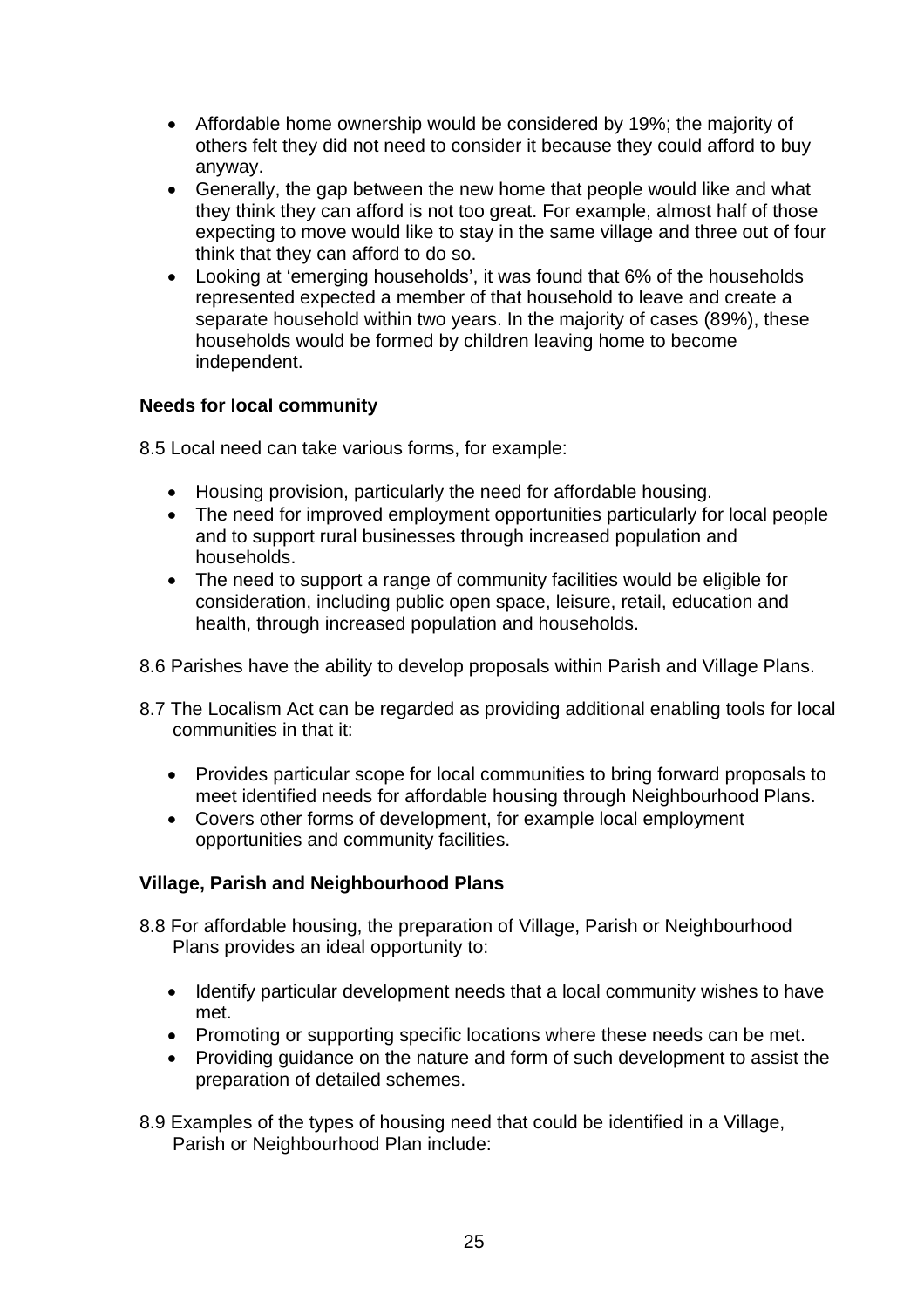- Affordable housing for local people, for example, to enable young families to remain living in a village.
- Specialised types of housing, for example 'extra care' accommodation for older people.
- Affordable homes made available for designated local 'Key Workers' as approved in the Village, Parish or Neighbourhood Plan.

## **Rural Exceptions Policy**

- 8.10 Local Plan Policy P4 (b) establishes the principle of a 'Rural Exceptions Policy'. It provides rural communities in Solihull with an important opportunity to help shape their future. It enables them to identify and determine how their development needs can best be met, and then if necessary, allow the release of green belt land to bring these plans to fruition.
- 8.11 The role of the policy is two-fold:
	- It provides for plans prepared by local communities themselves (in the form of Village, Parish or Neighbourhood Plans or equivalent) and adopted by the Parish Council or Neighbourhood Forumto be a central role in the planning process in the form of a material planning consideration.
	- It provides scope for planning permission to be granted for small-scale affordable housing schemes to meet local needs and also those, which may assist in developing the sustainability of those settlements, such as schools, local shops and businesses.
- 8.12 The principle embodied in Policy P4 (b) is that it must be a Parish Council/Neighbourhood Forum led process.
- 8.13 When a scheme comes forward purporting to meet a local need it will be assessed against the relevant Village, Parish or Neighbourhood Plan that has been adopted by the Parish or Neighbourhood Forum and then it will be considered as a material planning consideration, provided the Village, Parish and Neighbourhood proposal is consistent with the Local Plan.
- 8.14 There may be a legitimate role for land owners and developers in promoting development schemes. However, in order to maintain public confidence in the initiative it is essential to define the circumstances in which such involvement is considered acceptable. Therefore Policy P4b of the Local Plan states:
	- " *The provision of affordable housing developments on green belt land to meet the local needs of households in that Parish or neighbourhood will be supported in circumstances where:*
	- *The development proposal is consistent with the Village, Parish or Neighbourhood Plan; or*
	- *There is evidence that people with a local connection to the Parish area have a housing need that cannot be met through affordable housing provision on an allocated housing site and the proposed development is supported by the Parish Council or Neighbourhood Group."*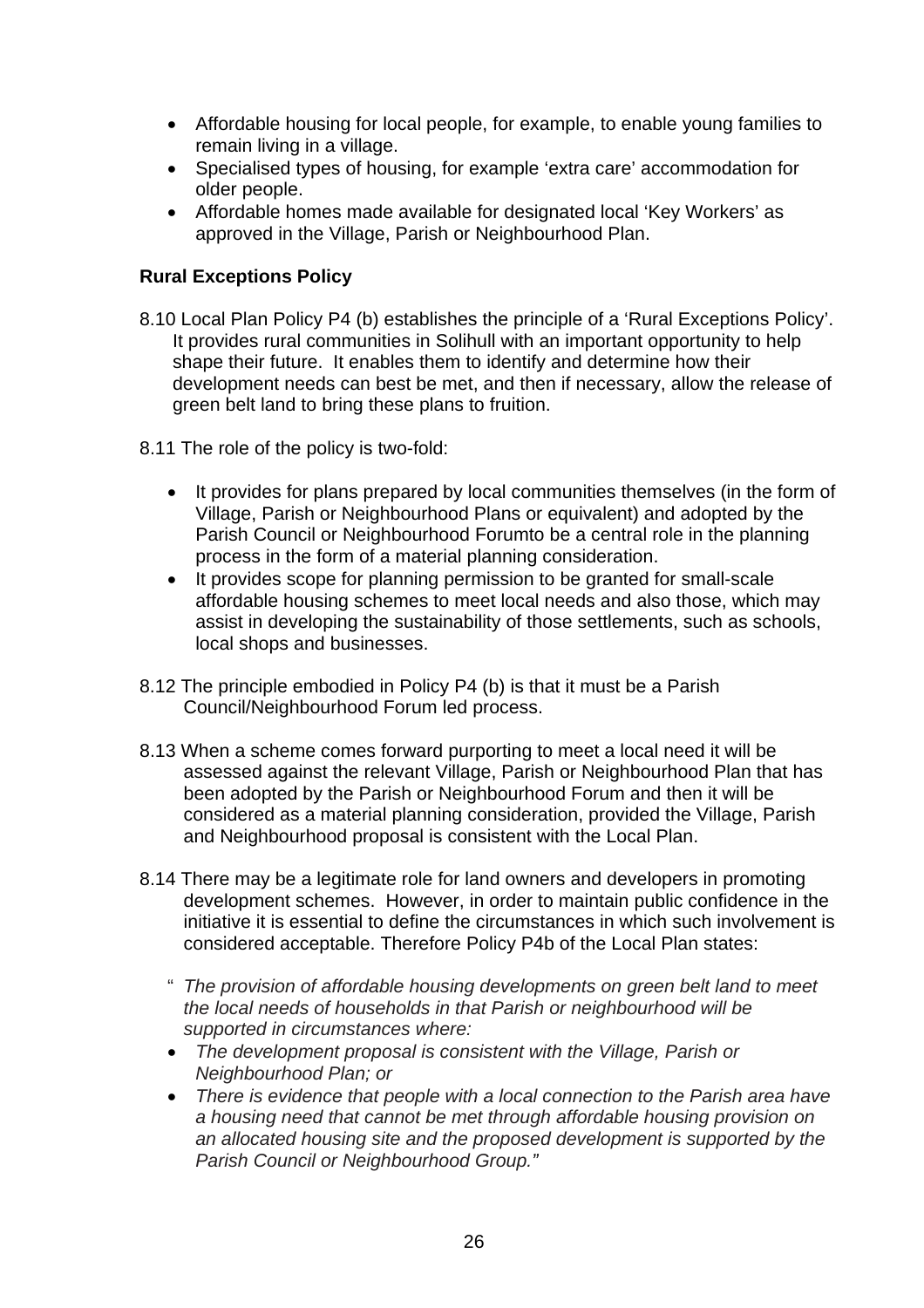8.15 In all cases, it is emphasised that schemes must reflect a local need identified as part of the appraisal process. In other words, factors such as the number, cost, tenure, occupancy and design of all the proposed affordable housings dwellings must all reflect the nature of the housing need.

## **Perpetuity**

8.16 The Council will need to be satisfied that all affordable housing is subsequently retained to meet identified local needs and does not undermine strategic policies. Its occupancy and retention must in all cases be regulated by a legal agreement which will be put in place to protect the rural affordable housing in perpetuity.

## **Rented Housing: Local lettings**

- 8.17 Affordable housing developed under Policy P4 (b), will meet the specific local needs in the Parish or Neighbourhood in which it is developed. This is distinct from affordable housing provided by Policy P4 (a) which will contribute towards meeting Borough-wide needs. Therefore the Section 106 agreement will establish occupancy to meet local needs of the Parish or Neighbourhood
- 8.18 The final definition of Parish/Neighbourhood connection is for the Parish Council/ Neighbourhood Forum to define. The suggested criteria for Parish connection are:
	- A current resident of the Parish who has lived in the Parish for a minimum of 24 months;
	- Born in the Parish and previously resident in the Parish for more than 24 months;
	- Past resident of the Parish having lived there for a minimum of 24 months;
	- Close relatives currently resident in the Parish and have done for a minimum period of 24 months. Close relatives are defined as parents, children, brothers or sisters grand parents or grand children;
	- Currently has permanent employment in the Parish which they have held for at least 24 months (employer reference required); and
	- A need to reside in the Parish either to provide care/support or to be cared for/supported by another member of their family who has lived in the Parish for a minimum of 12 months (medical reference required).
- 8.19 In the unlikely position the affordable housing cannot be occupied, the Council will support the Parish Council/Neighbourhood Forum by nominating tenants to the affordable housing property through its Housing Allocations Scheme.

## **Shared Ownership**

- 8.20 The final method for how Shared Ownership is sold is for the Parish Council or Neighbourhood Forum to define, however it is suggested that:
	- The seller shall (at their expense) obtain two independent RICS valuations of each property. Such valuations shall specifically take into account the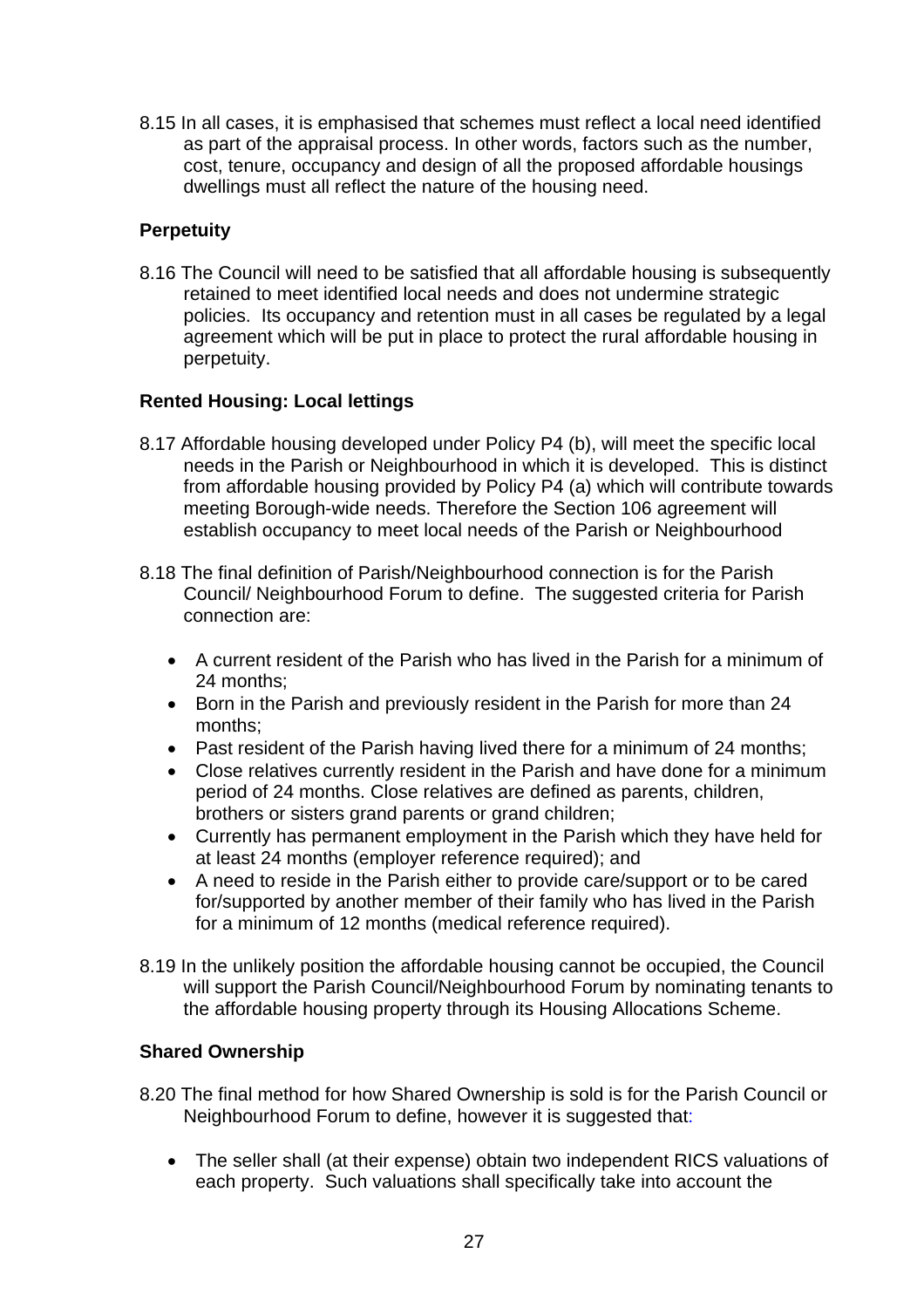restrictions set out in the Section 106 agreement. The average of the two valuations shall be used to determine the maximum price of each property, which will be payable by the purchaser.

- The relevant properties shall be marketed for sale to those with a Parish/Neighbourhood connection as defined above at a price not exceeding the average of the independent valuations.
- Provided that the relevant properties shall have been continuously marketed for a period of not less than three months but in any particular case remain unsold or unleased, the seller may then continue to offer such property for sale at a price not greater than the independent valuation, but to any purchaser irrespective of whether they have a local connection.
- Following exchange of contracts for the sale of the relevant properties particulars of the sale shall be notified to the Parish Council or Neighbourhood Forum. A statement of particulars shall include the following matters:

(i) the intended date of completion,

(ii) the price paid for the property,

(iii) the name(s) and previous address(es) of the purchaser(s),and;

- (iv) a statement of the eligibility (if any) of the purchaser(s) with reference to the Parish Neighbourhood connection.
- The property may never be let without the consent of the Parish Council.
- The owner may never purchase ('staircase') more than 75% of the property.

## **Land values**

8.21 It is intended that the strategy and policies of the Local Plan and this SPD will more effectively meet local needs, by adopting a more flexible approach to the release of land for affordable housing development. One of the effects of the policy should be to exclude competition for residential land at open market values whilst at the same time providing scope for the sale of land that would not otherwise carry any residential development potential or value. This will enable land owners to sell land at values significantly lower than open market value but higher than existing use (generally agricultural) value.

## **Proposal Guidance**

- 8.22 Solihull Council as the Local Planning Authority remains responsible for determining planning applications under this policy. Any Village, Parish or Neighbourhood Plan will be a material planning consideration when plans are submitted under this policy. If there is any doubt on this point, the promoter must, at pre-application stage, seek the written support of the Parish/Town Council concerned.
- 8.23 To ensure that a planning application can be favourably and expeditiously considered the following supporting information must be provided as part of the planning application:
	- A reasoned justification for the proposed development in terms of the evidence of local need and an explanation of the 'fit' of the proposal to the identified need.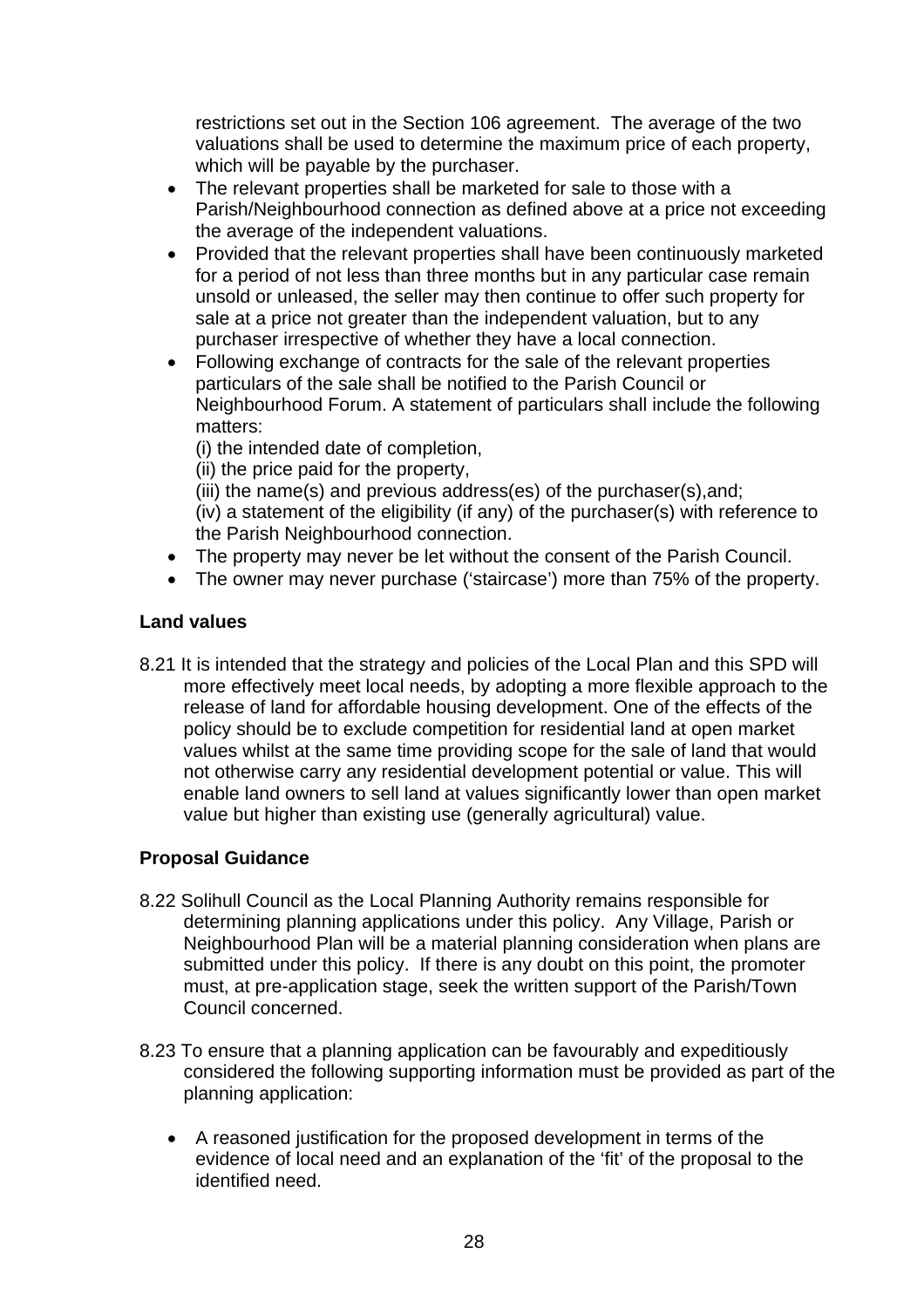- Optimally, proposals will arise from an adopted Village, Parish Neighbourhood Plan. Thus:
	- A supporting statement must accompany the application referring to that Plan, identifying its relevant provisions, and explaining how it conforms to those provisions; or
	- Exceptionally, a statement must be provided containing full details of the circumstances applying together with evidence that prior consultation has already taken place with the relevant Parish/Town Council/Neighbourhood Forum and together with copies of supporting responses.
- A Design and Access Statement as introduced by the Planning and Compulsory Purchase Act 2004.
- A draft planning obligation in the form of a Section 106 agreement.
- Copies of (i) a local lettings scheme and (ii) any model of shared ownership where applicable.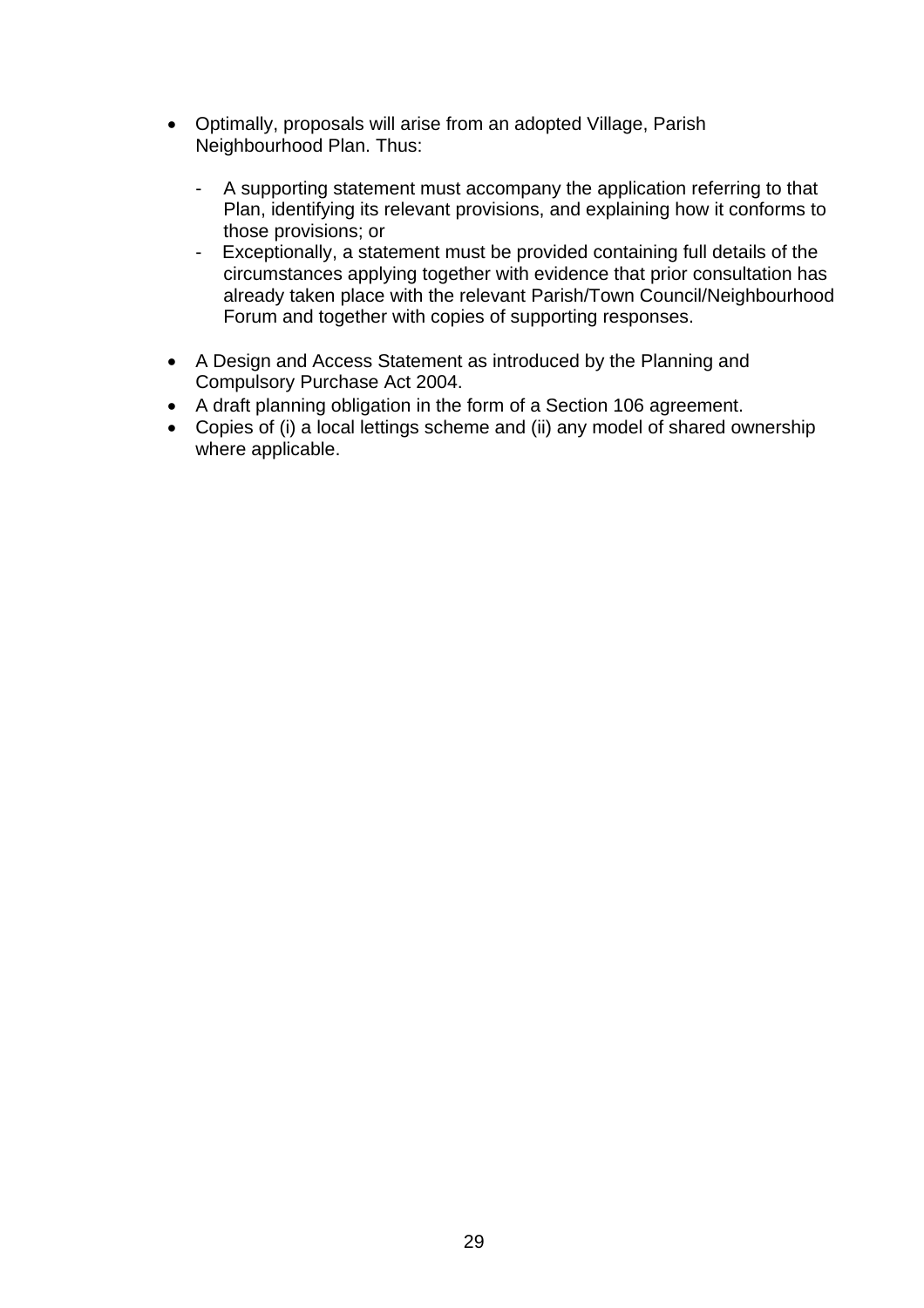## **9. Market Housing Mix**

- 9.1 Planning can assist those in priority housing need through the provision of affordable housing, but it is also important to plan for the local housing demands of those who can afford to satisfy their housing needs within the market.
- 9.2 NPPF (paragraph 50) is clear that local planning authorities should plan for a wide choice of homes, widen opportunities for home ownership and identify the size, type, tenure and range of housing that is required in particular locations, reflecting local demand.

#### **Local Market Housing Demand**

- 9.3 Evidence of market housing demand strongly indicates a local demand for smaller dwellings:
	- National household projections forecast a significant increase in smaller households. Increases in households with representatives aged over 65, households within the newly forming households age group, single person and lone parent households and households with no dependent children have consistently been forecast (see Appendix 5).
	- The Strategic Housing Market Assessment (2009) (SHMA) examined the likely housing demands of newly forming households accessing market housing and indicates a predominant demand for smaller dwellings across much of the Borough.

#### **Housing Supply**

9.4 The Census provides evidence of existing housing stock available to meet local housing demand. There are areas of the Borough where existing housing mix is poor. A particular issue identified is a limited supply of smaller dwellings in the rural areas and parts of the urban areas of the Borough. Within the regeneration area the proportion of existing larger dwellings is small.

#### **Bringing the Evidence Together**

9.5 Appendix 5 compares the evidence of local housing demand for newly forming households and existing housing stock and identifies the extent of the mismatch between local market housing demand and existing supply by settlement.

#### **Planning for Local Market Housing Demand**

9.6 The Council will expect developments to contribute towards addressing mismatches between housing demand and supply to help meet the Local Plan objective to address imbalances in housing supply and local demand.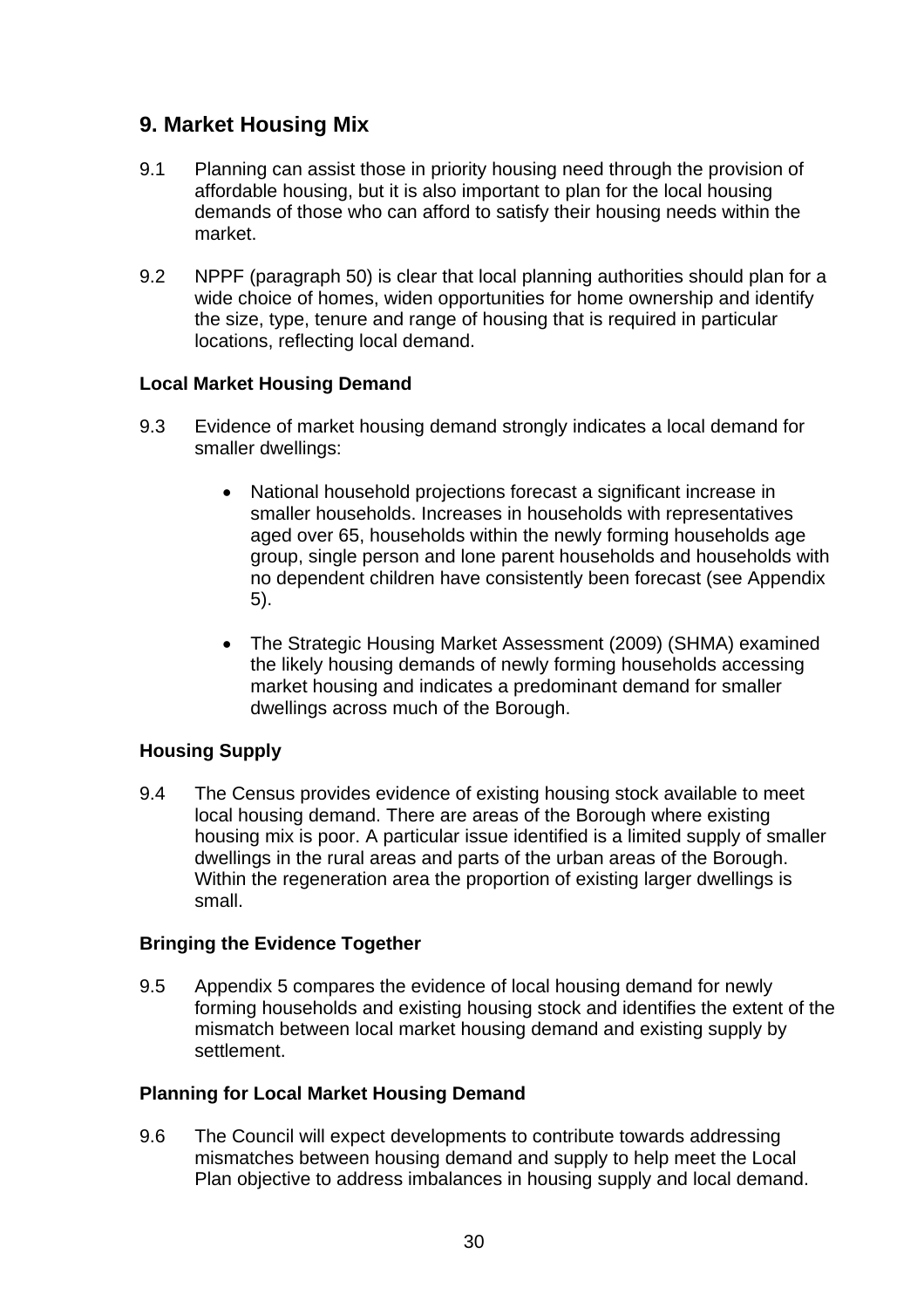9.7 The approach that will be taken in determining an appropriate market housing mix in any development is:

## **STEP 1**

Compare evidence of local housing demand of newly forming households in the housing market area by size (number of bedrooms) and type (flats and houses) with evidence of existing housing supply in the locality of the development to determine the types and sizes of dwellings most needed in the locality. A detailed analysis of local housing demand compared to supply is provided in Appendix 5 and indicates the housing mix that will be sought in each location. This is summarised in the following table:

| <b>Location</b>                                                                                                                                                                                                                                                                                                                                                                                                                                                                                                                | Proportion of 1 and 2 bedroom<br>dwellings sought                                                                                                                                                                                                                                                                   |
|--------------------------------------------------------------------------------------------------------------------------------------------------------------------------------------------------------------------------------------------------------------------------------------------------------------------------------------------------------------------------------------------------------------------------------------------------------------------------------------------------------------------------------|---------------------------------------------------------------------------------------------------------------------------------------------------------------------------------------------------------------------------------------------------------------------------------------------------------------------|
| <b>Rural Housing Market Area Locations:</b><br><b>Balsall Common</b><br>$\bullet$<br><b>Barston</b><br>$\bullet$<br><b>Carol Green/Reeves Green</b><br>$\bullet$<br><b>Cheswick Green</b><br>Eastcote<br>$\bullet$<br>Fen End<br>$\bullet$<br><b>Hockley Heath</b><br>$\bullet$<br>Meer End<br>$\bullet$<br>Millisons Wood<br><b>Tidbury Green</b><br><b>Urban Housing Market Area Locations:</b><br><b>Castle Bromwich</b><br>$\bullet$<br>Elmdon/Lyndon<br>$\bullet$<br><b>Shirley</b><br>$\bullet$<br>Solihull<br>$\bullet$ | 50%<br>In these locations there is the<br>greatest mismatch between the<br>local housing demand of newly<br>forming households within the<br>housing market area and housing<br>supply.<br>The Council will seek 50% of all<br>new market dwellings to be 1 or 2<br>bedrooms in size in these<br>locations.         |
| <b>Rural Housing Market Area Locations:</b><br><b>Balsall Common</b><br>$\bullet$<br><b>Berkswell</b><br>$\bullet$<br><b>Bickenhill</b><br>$\bullet$<br>Catherine-de-Barnes<br>$\bullet$<br><b>Chadwick End</b><br>$\bullet$<br>Hampton-in-Arden<br>$\bullet$<br><b>Illshaw Heath</b><br>$\bullet$<br>Knowle/Dorridge/Bentley Heath<br>$\bullet$<br><b>Marston Green</b><br>$\bullet$<br>Millisons Wood<br>$\bullet$<br><b>Urban Housing Market Area Locations:</b><br>Olton<br>$\bullet$                                      | 40%<br>In these locations there is evidence<br>of a strong mismatch between the<br>local housing demand of newly<br>forming households within the<br>housing market area and housing<br>supply.<br>The Council will seek 40% of all<br>new market dwellings to be 1 or 2<br>bedrooms in size in these<br>locations. |
| <b>Regeneration Housing Market Area</b>                                                                                                                                                                                                                                                                                                                                                                                                                                                                                        | 30%                                                                                                                                                                                                                                                                                                                 |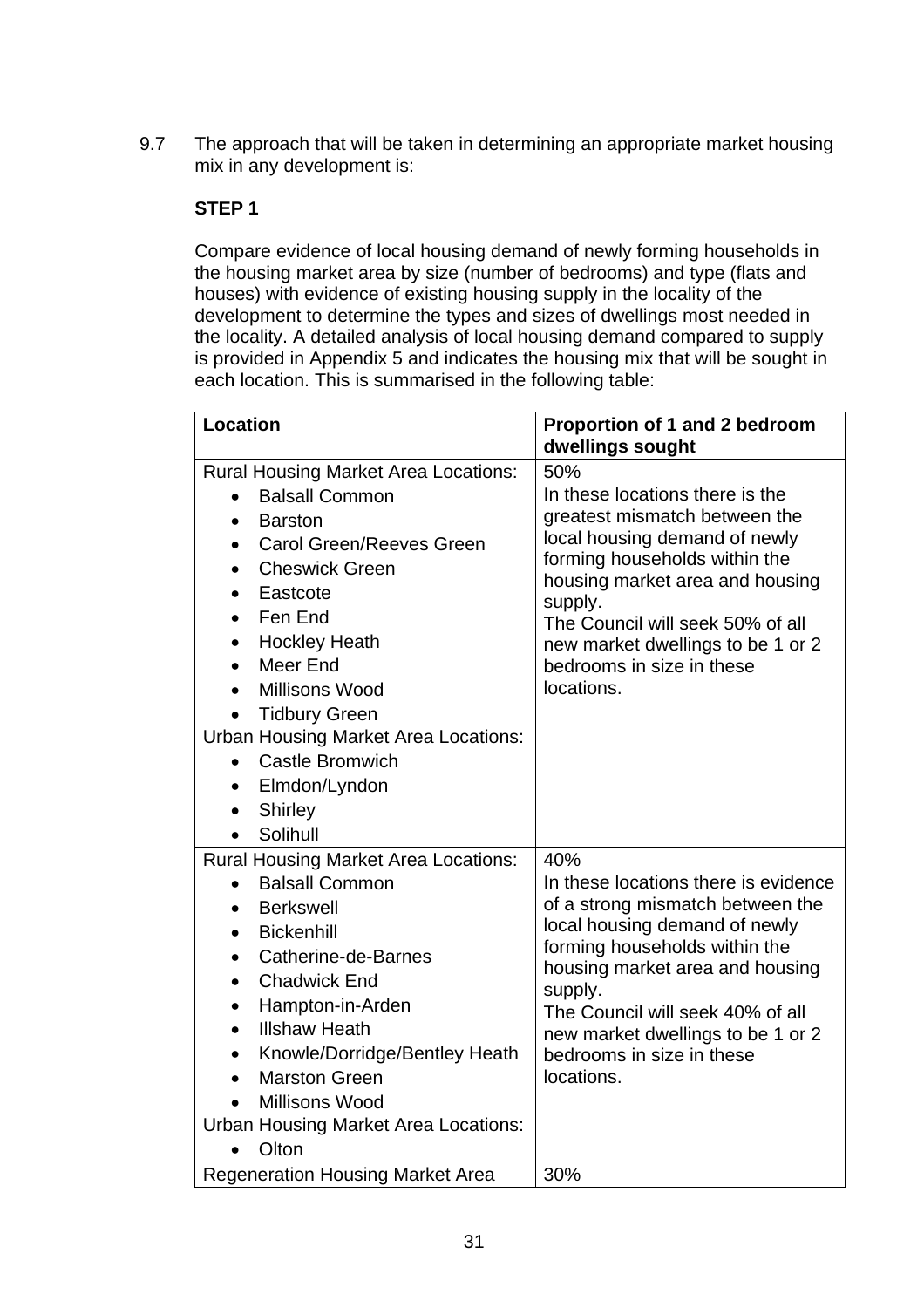| <b>Rural Housing Market Area Locations:</b>                               | In these locations there is evidence                                                                                                                                                                                                                       |
|---------------------------------------------------------------------------|------------------------------------------------------------------------------------------------------------------------------------------------------------------------------------------------------------------------------------------------------------|
| <b>Dickens Heath</b><br><b>Eaves Green</b><br>Meriden<br>• Temple Balsall | of a mismatch between the local<br>housing demand of newly forming<br>households within the housing<br>market area and housing supply.<br>The Council will seek 30% of all<br>new market dwellings to be 1 or 2<br>bedrooms in size in these<br>locations. |

There is evidence of a need for flat/apartment development in all locations and provision of this type of accommodation will be supported in principle.

Appendix 5 will be revised when the SHMA or Census is updated.

## **STEP 2**

The evidence of local housing demand compared to supply will be the starting point in negotiation, but there are other factors which will need to be taken into account. Policy P4(c) seeks to secure a suitable housing mix on a siteby-site basis, having regard to a number of factors. The following paragraphs provide guidance on each of these factors:

*Site Size (Policy P4(c)(i))* 

The Council recognises that it may not always be possible to provide for the household types for which there is the strongest evidence of local demand on particular sites. This is particularly the case on the smallest sites, for example the size of dwelling that can be provided on an infill plot is likely to be led by design considerations.

On larger sites the council considers that the type and size of dwellings is not restricted by the policy requirement to conserve and enhance local character, distinctiveness and streetscape quality (Policy P15). The Council does not accept that housing of a particular size and type should only be provided in neighbourhoods where that particular size and type of dwelling is prevalent. There are many examples where a mix of house types and sizes make a positive contribution towards local character and distinctiveness.

 *Accessibility to local services and facilities and access to public transport (Policy P4(c)(iii))* 

Policy P5 of the Local Plan requires the density of housing to make the most efficient use of land. The density of new housing will be heavily influenced by the type and size of new dwellings provided. Certain types of housing and the highest density development will be more appropriate in the most accessible locations. For example, housing for elderly people will be encouraged in the locations closest to a range of services and facilities. Another example is the town centres where it will be difficult to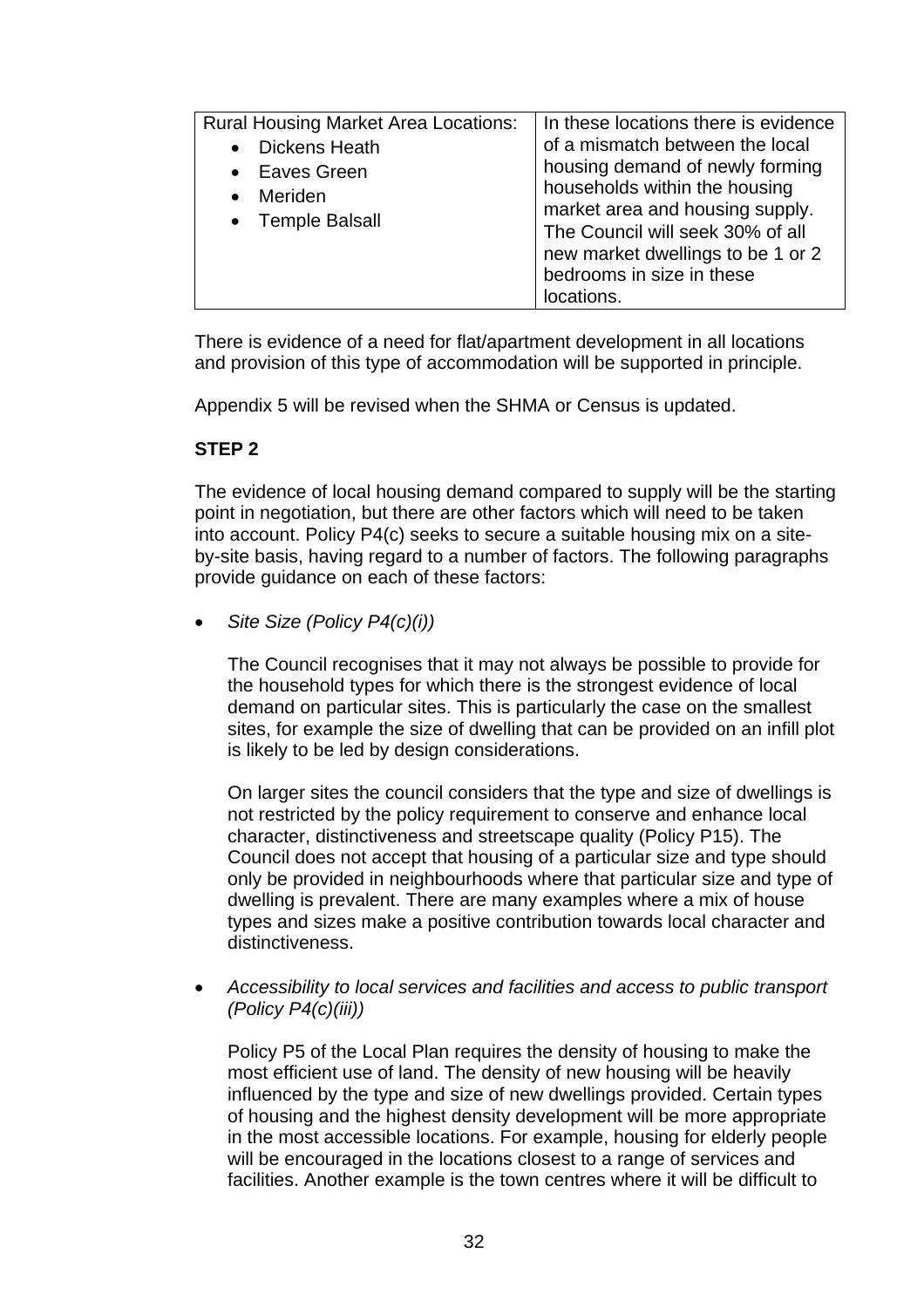achieve a mix of house sizes and types, but high density apartment development will be particularly suitable.

 *The economics of provision, including particular costs that may threaten the viability of the site. (Policy P4(c)(iv))* 

The Council will negotiate with developers where particular factors could threaten the viability of developments as a result of specific constraints or circumstances.

*The need to achieve a successful housing development (Policy P4(c)(vi))* 

The Council will negotiate with developers where there are other policy objectives which could be threatened.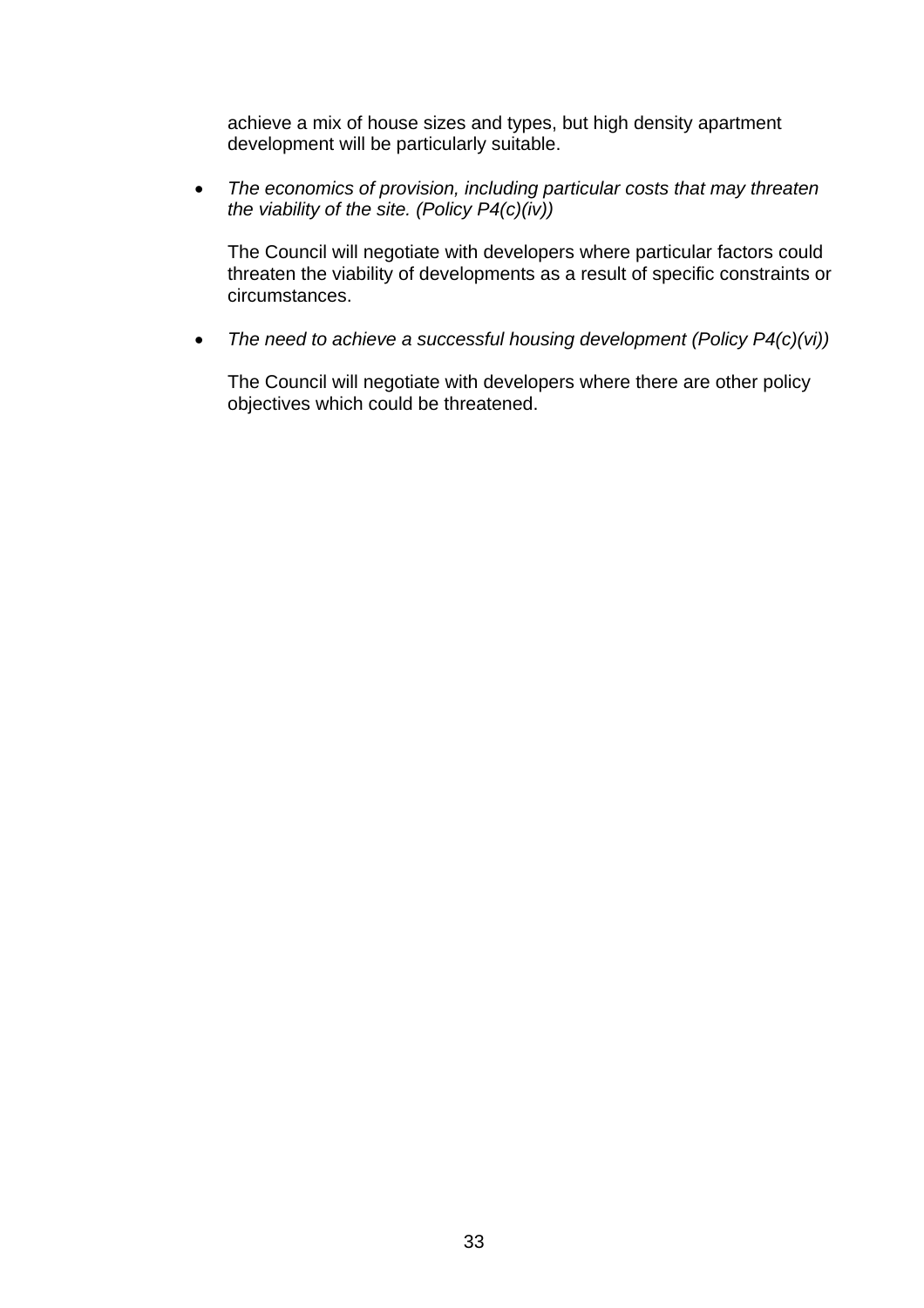## **10. Monitoring and Review**

- 10.1 A ministerial letter of 30 March 2011 to Chief Planning Officers withdrew guidance on local plan monitoring and stated that Government will take a step back from monitoring the preparation and content of local plans previously carried out by the Government Office Network.
- 10.2 It is now a matter for each Council to decide what to include in their monitoring reports and ensure they are prepared in accordance with relevant UK and EU legislation.
- 10.3 The Council will continue to take a 'plan, monitor, manage' approach, to monitor the effectiveness of the strategy and policies in the Local Plan and will regularly monitor and publish reports based on the indicators in the Monitoring Framework below.
- 10.4 The Council monitors the provision of affordable housing on a quarterly basis and a formal annual statement of outcomes will be provided in the Annual Monitoring Report.

| <b>Policy</b>                        | <b>Delivery</b>                                                                                                                                                                                                                                                                                                                                                                                            | <b>Monitoring indicator</b>                                                                                                                                                                                                                                                                                               |
|--------------------------------------|------------------------------------------------------------------------------------------------------------------------------------------------------------------------------------------------------------------------------------------------------------------------------------------------------------------------------------------------------------------------------------------------------------|---------------------------------------------------------------------------------------------------------------------------------------------------------------------------------------------------------------------------------------------------------------------------------------------------------------------------|
| P4 – Meeting<br><b>Housing Needs</b> | The Council will prepare<br>Development Briefs to<br>provide principles for<br>sites allocated in the<br>Local Plan, and these will<br>include Affordable<br>Housing provision.<br>• The Council will prepare<br>a Supplementary<br><b>Planning Document,</b><br>'Meeting Housing<br>Needs', as guidance for<br>applicants.<br>• Affordable housing will<br>be secured through<br>developer contributions. | Number of affordable<br>dwellings delivered<br>through the planning<br>system.<br>Percentage of<br>affordable housing on<br>qualifying sites, with a<br>target of 40%.<br>Mix of market housing<br>reflecting the likely<br>profile of household<br>types requiring market<br>housing as evidenced<br>by the latest SHMA. |

## **Monitoring Table (Local Plan, page 149)**

10.5 This SPD will be kept under review in the light of local circumstances, changes to material information, including the National Planning Policy Framework and other Government guidance.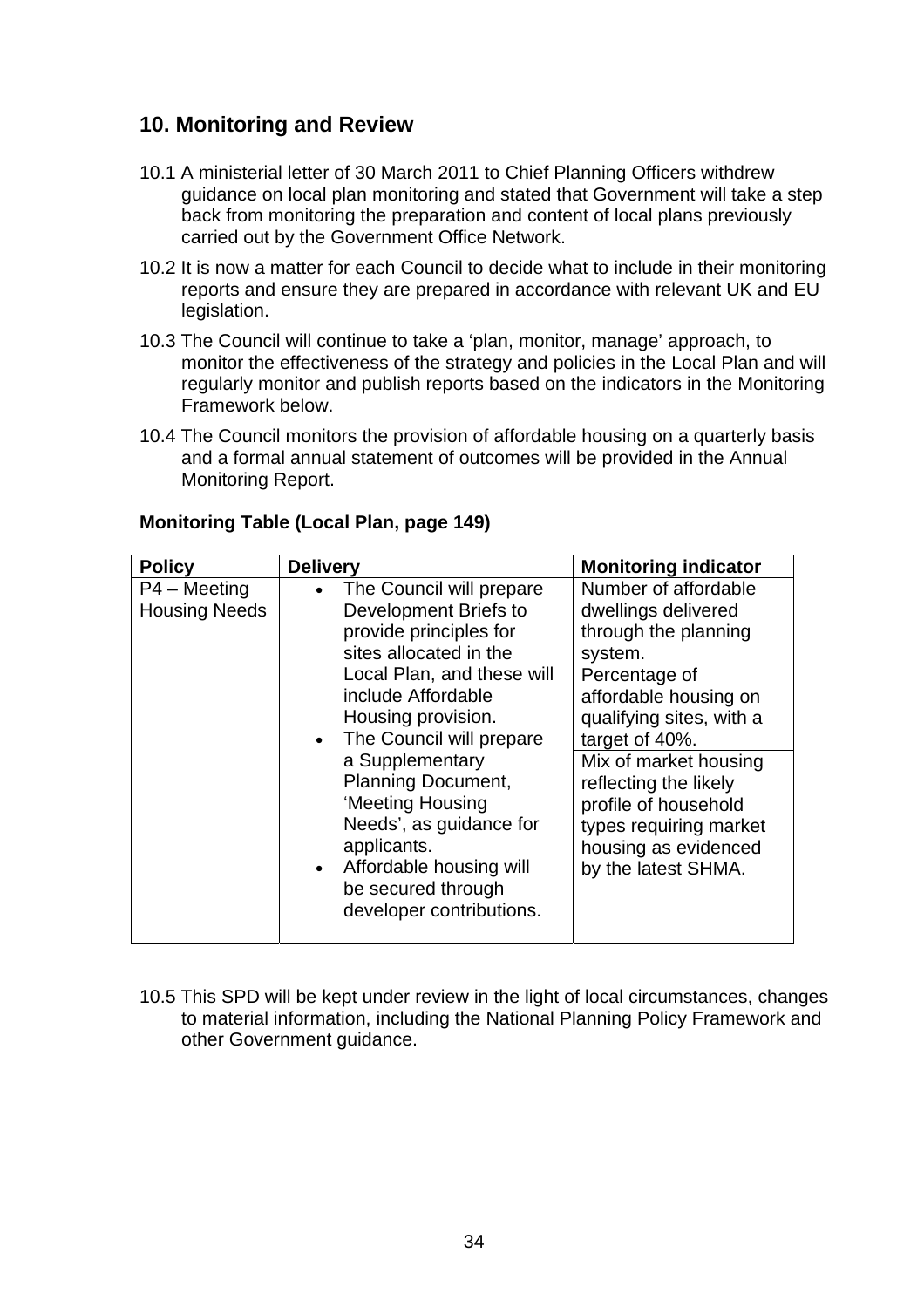# **11. Council Contacts**

| <b>COUNCIL TEAM</b>                                      | <b>CONTACT</b>                  |
|----------------------------------------------------------|---------------------------------|
| Housing Strategy Officer,                                | 0121 704 8143                   |
| <b>Policy &amp; Spatial Planning</b>                     | 0121 704 8145                   |
| For Policy P4 (a) and (b).                               | housingstrategy@solihull.gov.uk |
| Principal Planning Officer,<br>Policy & Spatial Planning | 0121 704 8225                   |
| For Policy P4 (c).                                       | psp@solihull.gov.uk             |
| Area Planning Officer,                                   | 0121 704 6340                   |
| <b>Development Management</b>                            | 0121 704 6378                   |
|                                                          | 0121 704 6615                   |
|                                                          | planning@solihull.gov.uk        |
|                                                          |                                 |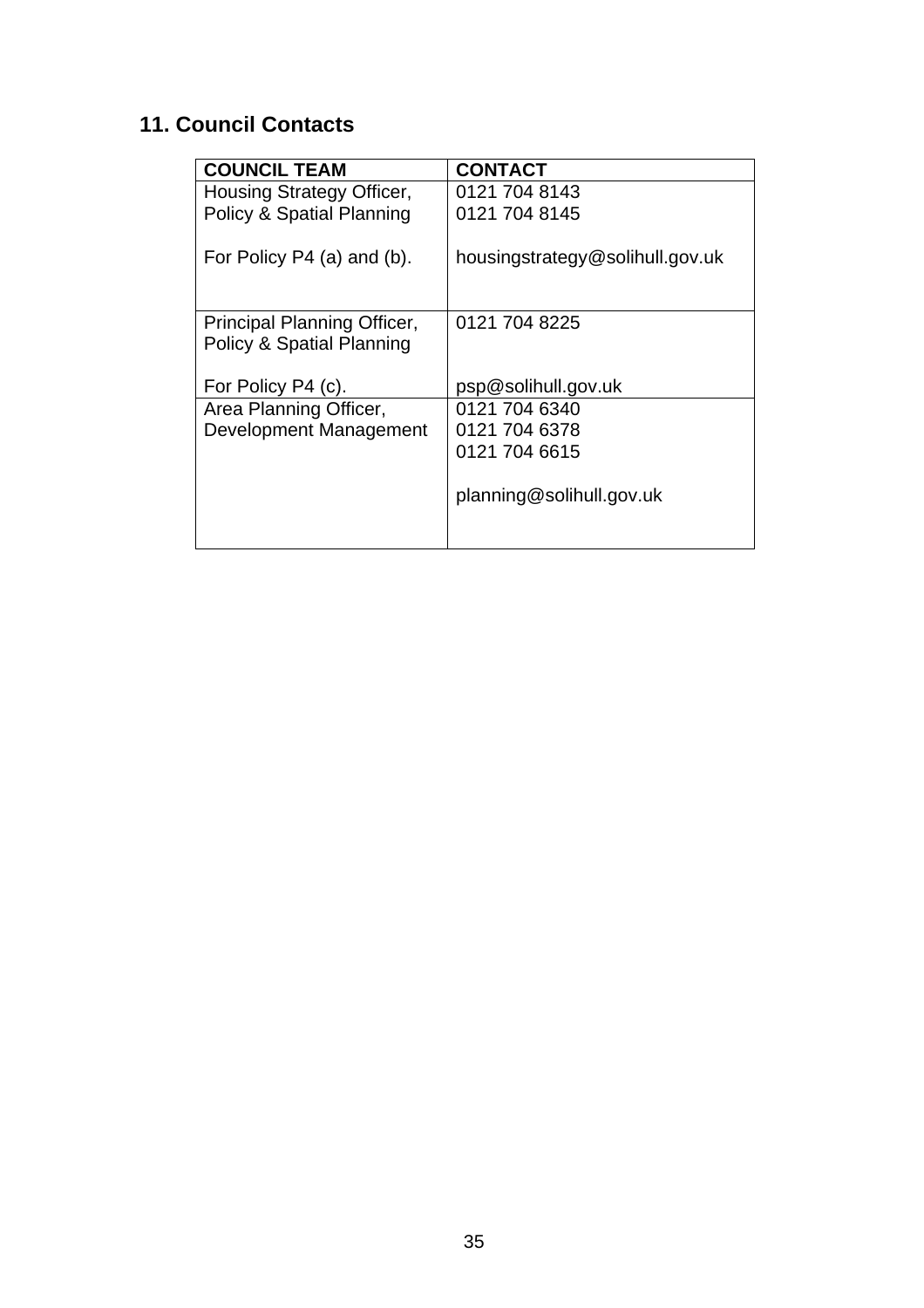## **Appendix 1**

## **Consultation**

As part of the development of the Solihull Local Plan, the Council has a Statement of Community Involvement.

In accordance with this, the SPD was consulted on with stakeholders on a preproduction basis. These initial stakeholder roundtable meetings (in accordance with the Statement of Community Involvement) occurred on the 1 and 4 of November 2011 with a final date for written comments of the 11 November 2011. These were taken into account in the draft that was approved by Cabinet Member for Economic Development and Regeneration in January 2012. Stakeholders consulted with included:

- Home and Communities Agency
- Parish Councils
- Neighbouring Parish/Town Councils
- Community and Residents Organisations
- Action, Community and Voluntary groups
- Agents
- Developers
- SMBC internal consultees
- Development Management Services
- Council Members

The Council further developed a draft SPD prior to the submission of the Local and this was consulted on between Friday 10 February 2012 and Friday 23 March 2012.

The Local Plan was subject to an Examination in Public by an Inspector between September 2012 to November 2013.

Following the Adoption of the Local Plan on 3 December 2013, there was a formal further round of consultation of this SPD between 24 February and 4 April 2014.

The SPD documentation was consulted upon as follows:

- Inclusion of the SPD documentation on the Council's web-site at www.solihull.gov.uk/LDF
- Letters and emails to all on the Local Development consultee database
- A copy of the documentation was available at Solihull Connect Centres for inspection.
- A copy of the documentation was available at the Borough's public libraries.
- Paper copies of the documentation were available on request.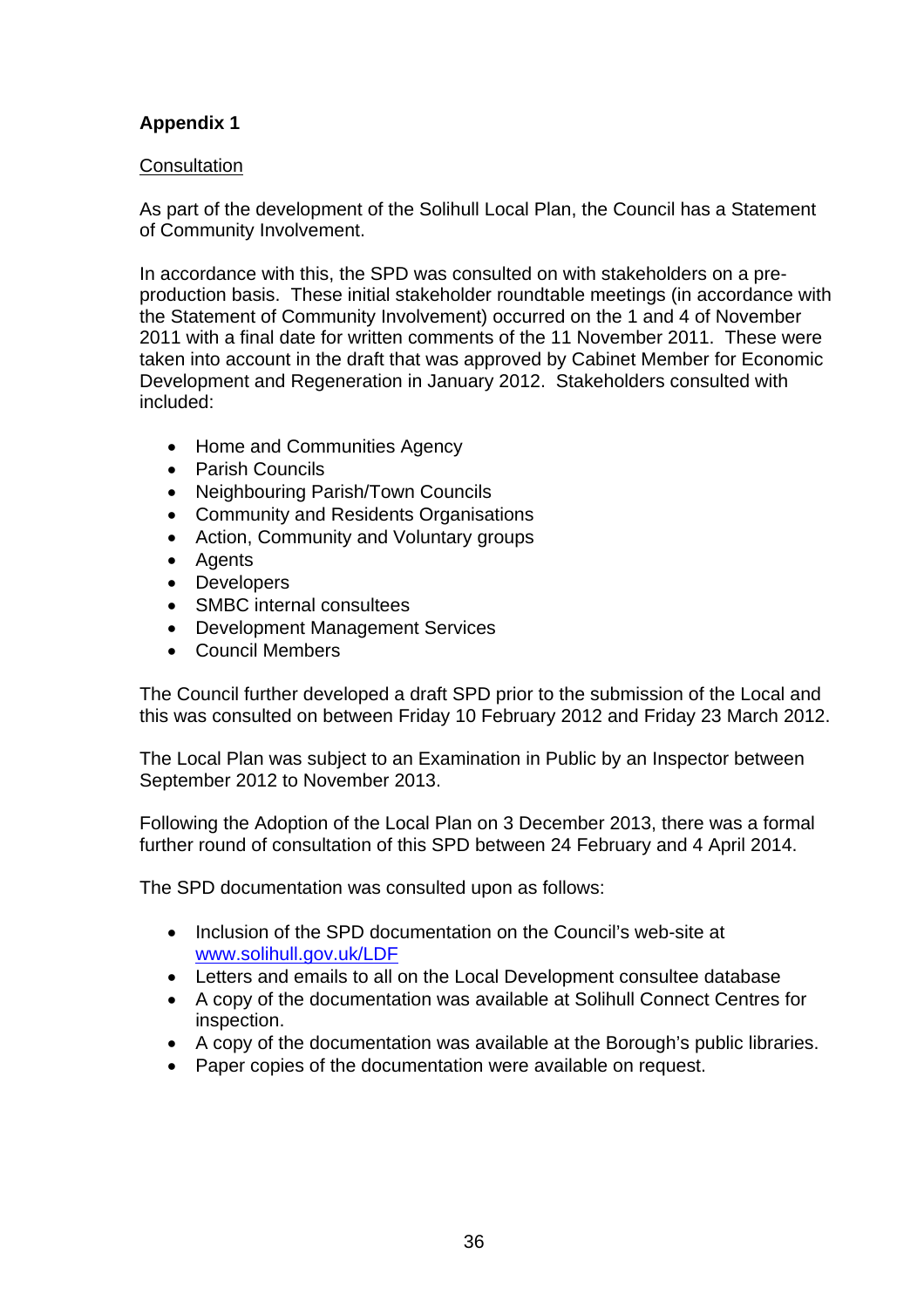A wide range of stakeholder organisations were contacted directly about the consultation and these included:

- Statutory Bodies
- Neighbouring Local Authorities
- Parish/Town Councils (Solihull)
- Neighbouring Parish/Town Councils
- Community and Residents Organisations
- Government Departments/Organisations/Statutory Undertakers
- Members of Parliament (Local)
- Agents
- Developers
- Action, Community and Voluntary groups

The findings of consultation were reported to the Council's Cabinet Member for Economic Development and Regeneration on xxx of xxx 2014 together with the recommended changes to the SPD resulting from the consultation responses. A schedule was attached to the report summarising the representations received, setting out requested changes and providing Council's response.

The report together with changes to the SPD was agreed for adoption by the Cabinet Member on xxx of xxx 2014.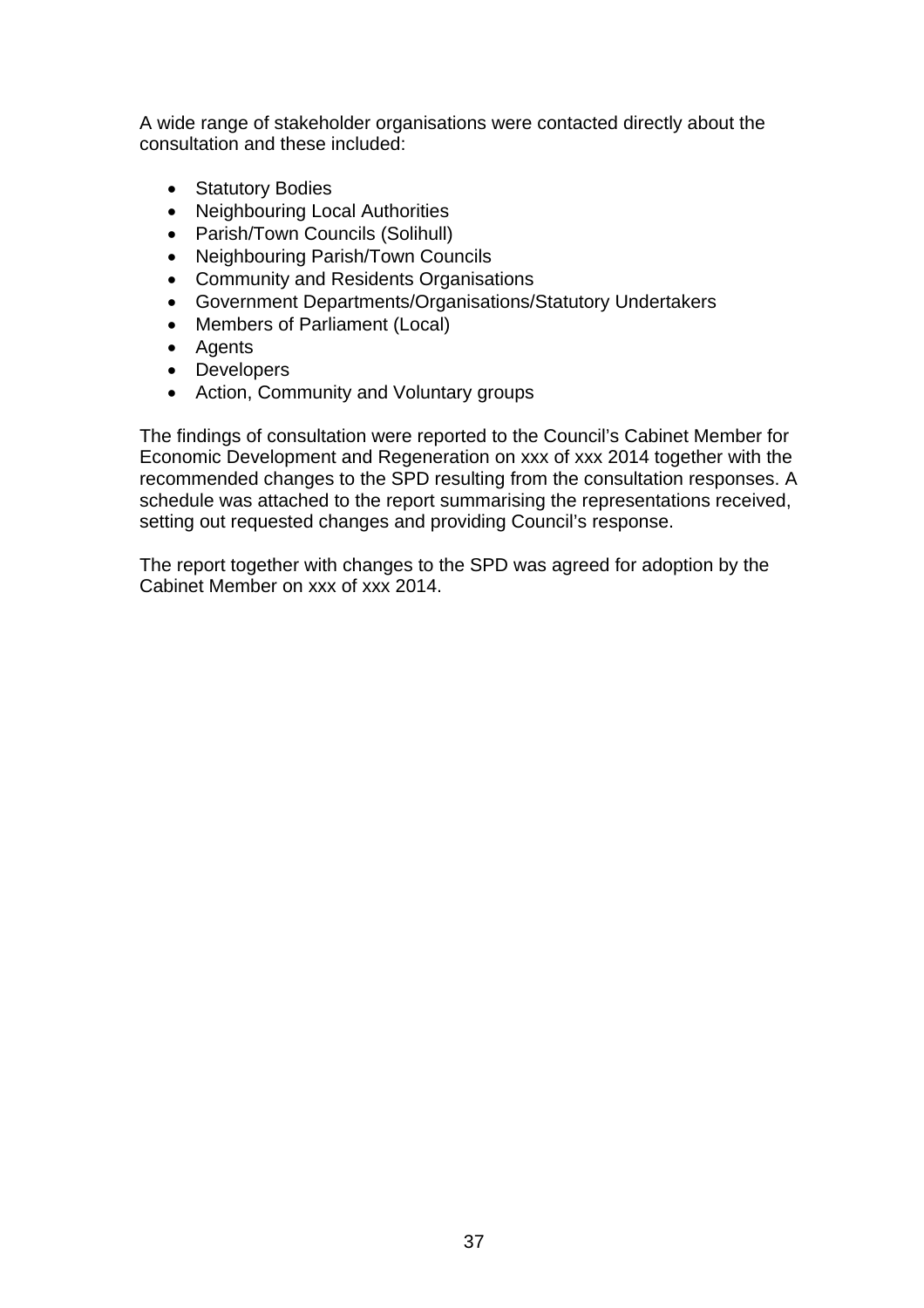## **Appendix 2**

## Solihull Local Plan Extracts

## **POLICY P4 – Meeting Housing Needs**

(a) Affordable Housing

The Council will require developers of allocated and unidentified sites to make a contribution to affordable housing on residential sites of 0.2 hectares or more, or housing developments of 3 or more (net) homes to meet the housing needs of the Borough.

Affordable housing includes social rented, affordable rented or intermediate – tenure housing which is available at below market price or rent and which is affordable to households whose needs are not met by the market.

The Borough definition of 'affordable' is set out in an Affordable Housing Supplementary Planning Document (SPD) which will be updated periodically to reflect changes in local incomes and house prices.

Contributions will be expected to be made in the form of 40% affordable dwelling units on each development site, but will take into account:

- i. Site size;
- ii. Accessibility to local services and facilities and access to public transport:
- iii. The economics of provision, including particular costs that may threaten the viability of the site;
- iv. Whether the provision of affordable housing would prejudice the realisation of other planning objectives that need to be given priority in the development of the site;
- v. The need to secure a range of house types and sizes in the locality in helping to achieve socially balanced and mixed communities; and
- vi. The need to achieve a successful housing development.

 Where on site provision is not feasible or viable there will be a financial contribution towards the provision of affordable housing that would not otherwise be provided, elsewhere within the Borough.

This policy applies to all qualifying sites across the Borough and includes Gypsy and Traveller sites.

In addition to requiring a proportion of the homes to be 'affordable' the Council will identify the tenure, mix and type of the homes and any requirements for homes to be designed to meet specific needs such as those of older or disabled people.

The mechanisms and criteria for delivery of Policy 4 are set out in an Affordable Housing Supplementary Planning Document.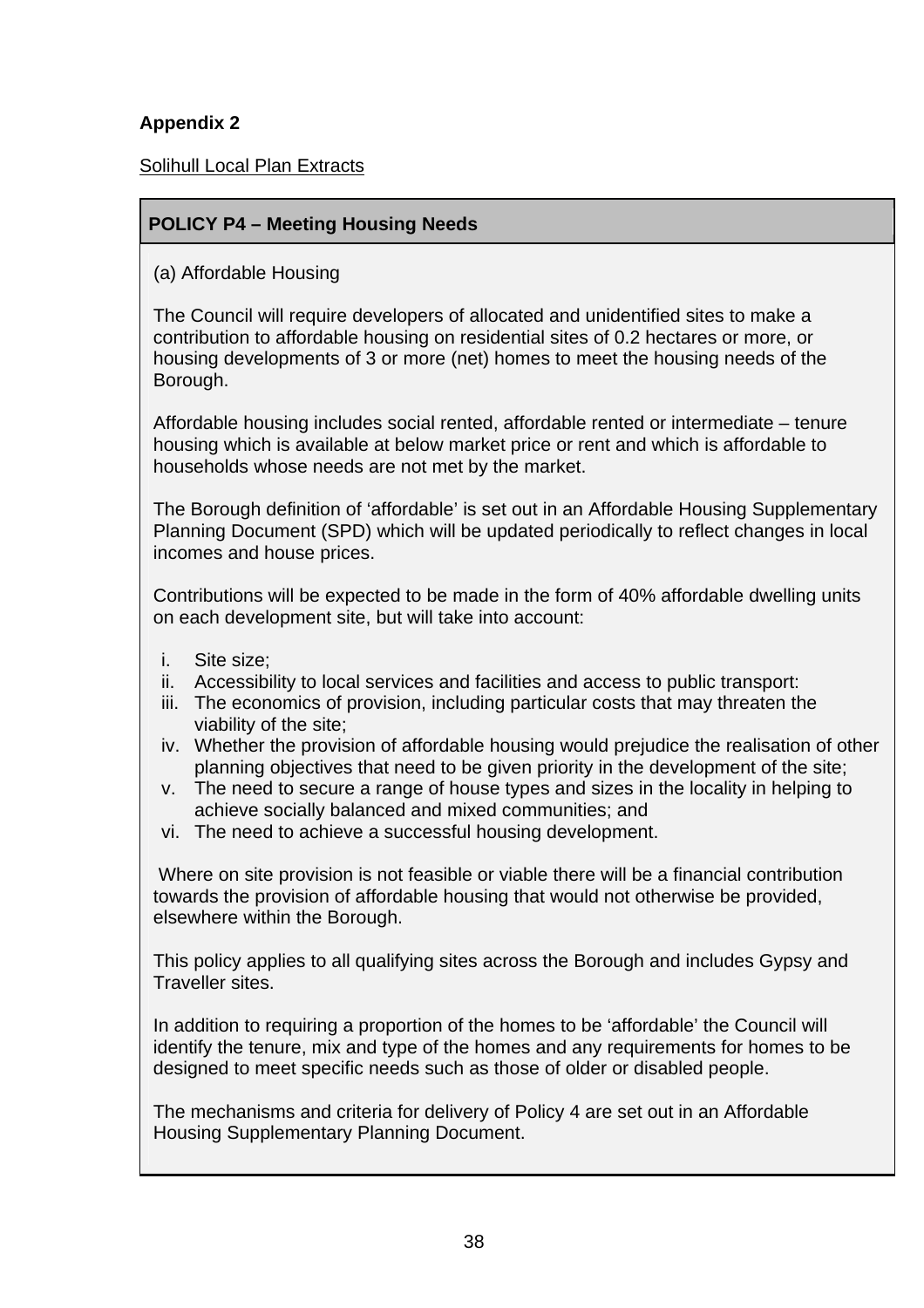## (b) Rural Exceptions

The provision of affordable housing developments on green belt land to meet the local needs of households in that Parish or neighbourhood will be supported in circumstances where,

- i. The development proposal is consistent with the approved Village, Parish or Neighbourhood Plan; or
- ii. There is evidence that people with a local connection to the Parish area have a housing need that cannot be met through affordable housing provision on an allocated housing site and the proposed development is supported by the Parish Council or Neighbourhood Group.
- (c) Market Housing

Where the Council issues a development brief for a site this will include details of the likely profile of household types requiring market housing, e.g. multi-person, including families and children (x%), single persons (y%) and couples (z%), as identified by the latest Strategic Housing Market Assessment. In assessing the housing mix of allocated and unidentified sites, the Council will, in negotiations, have regard to:

- i. Site size;
- ii. The existing mix of market housing and local housing demand in the area as guided by the Strategic Housing Market Assessment;
- iii. Accessibility to local services and facilities and access to public transport;
- iv. The economics of provision, including particular costs that may threaten the viability of the site;
- v. The need to secure a range of house types and sizes in the locality in helping to achieve socially balanced and mixed communities; and
- vi. The need to achieve a successful housing development.

The Council considers permanent residential moorings to be low cost market housing and will require a proportion of all new moorings to be permanent residential and not solely provision for touring, leisure and holiday moorings.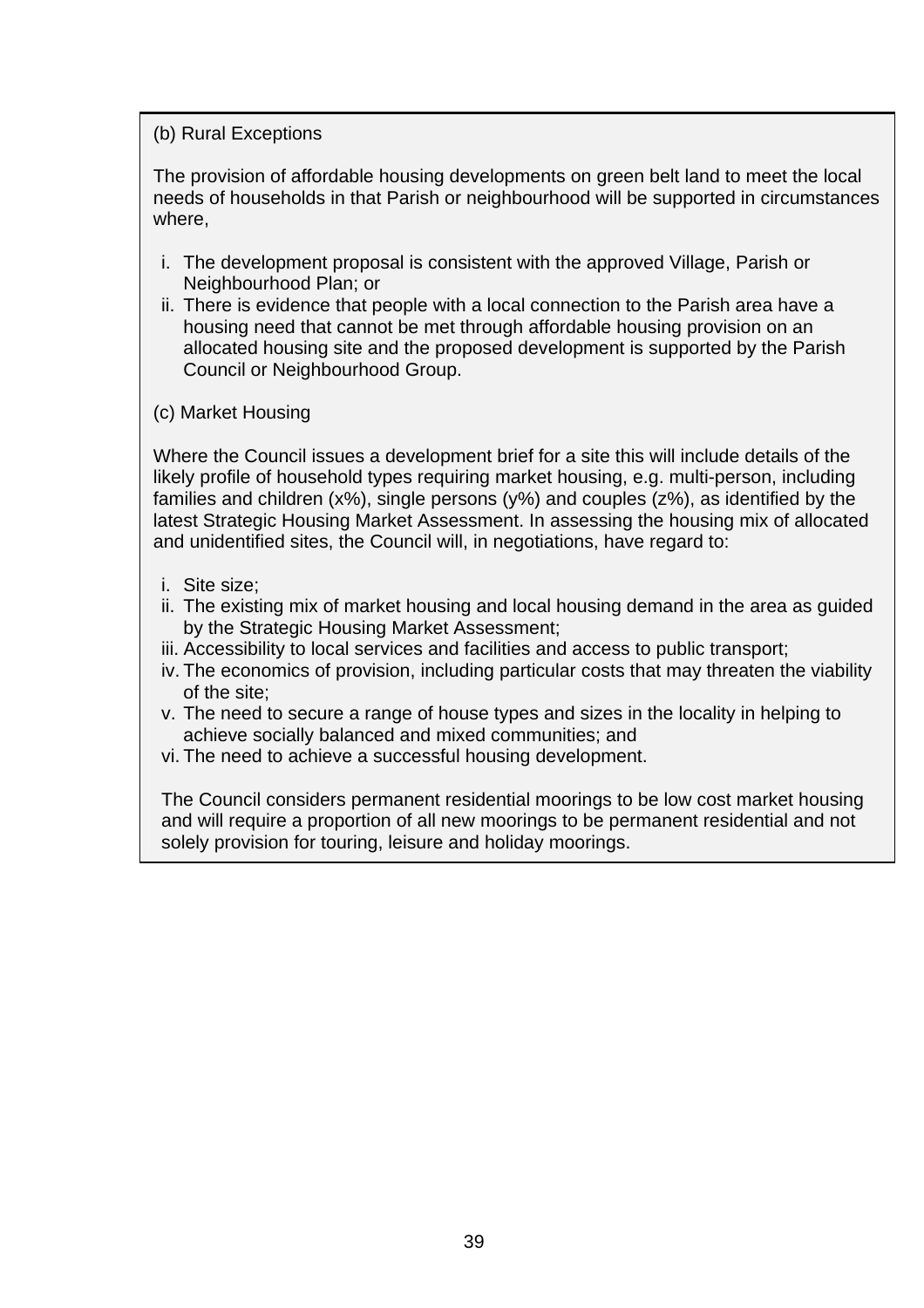## **Appendix 3**

## 1. Definition of Affordability

This Appendix should be read in conjunction with Section 5.

'Affordable housing' refers to particular products which are defined in Annex 2 of the National Planning Policy Framework ('social rent', 'affordable rent' and 'intermediate').

'Affordability' is a measure of whether housing may be afforded by eligible households, having regard to local incomes and local house prices.

The Council's definition of affordability is set out below and will be updated annually. Housing costs in excess of these levels are not affordable and would not therefore constitute affordable housing under Policy P4 (a) and (b).

The analysis below sets out the maximum housing costs that can be considered affordable:

(i) Housing for rent: rents which are not more than 80% of the local market rent, inclusive of service charges.

(ii) Intermediate housing for sale: housing provided at a cost above social rent but below market levels.

The maximum open market values that are affordable can be established by a capital or revenue method. Both methods arrive at very similar open market values and are set out below.

Capital method. The cost to the purchaser to be not more than,

- 3.5 times annual household income for a single earner household or
- 2.9 times the annual household income for dual income households

Revenue method. DCLG Strategic Housing Market Assessment Practice Guidance (2007) recommends that 25% of gross household income should be used to determine what can be afforded.

The Council has made the following assumptions in determining the maximum open market value that can be considered affordable:

- 1. The household can provide a deposit of 5% of the purchase price
- 2. The household can obtain a mortgage
- 3. 'Annual household income' is income at the  $70<sup>th</sup>$  decile (described below)
- 4. One bedroom accommodation is occupied by a single earner; properties with two or more bedrooms are occupied by single or dual earning households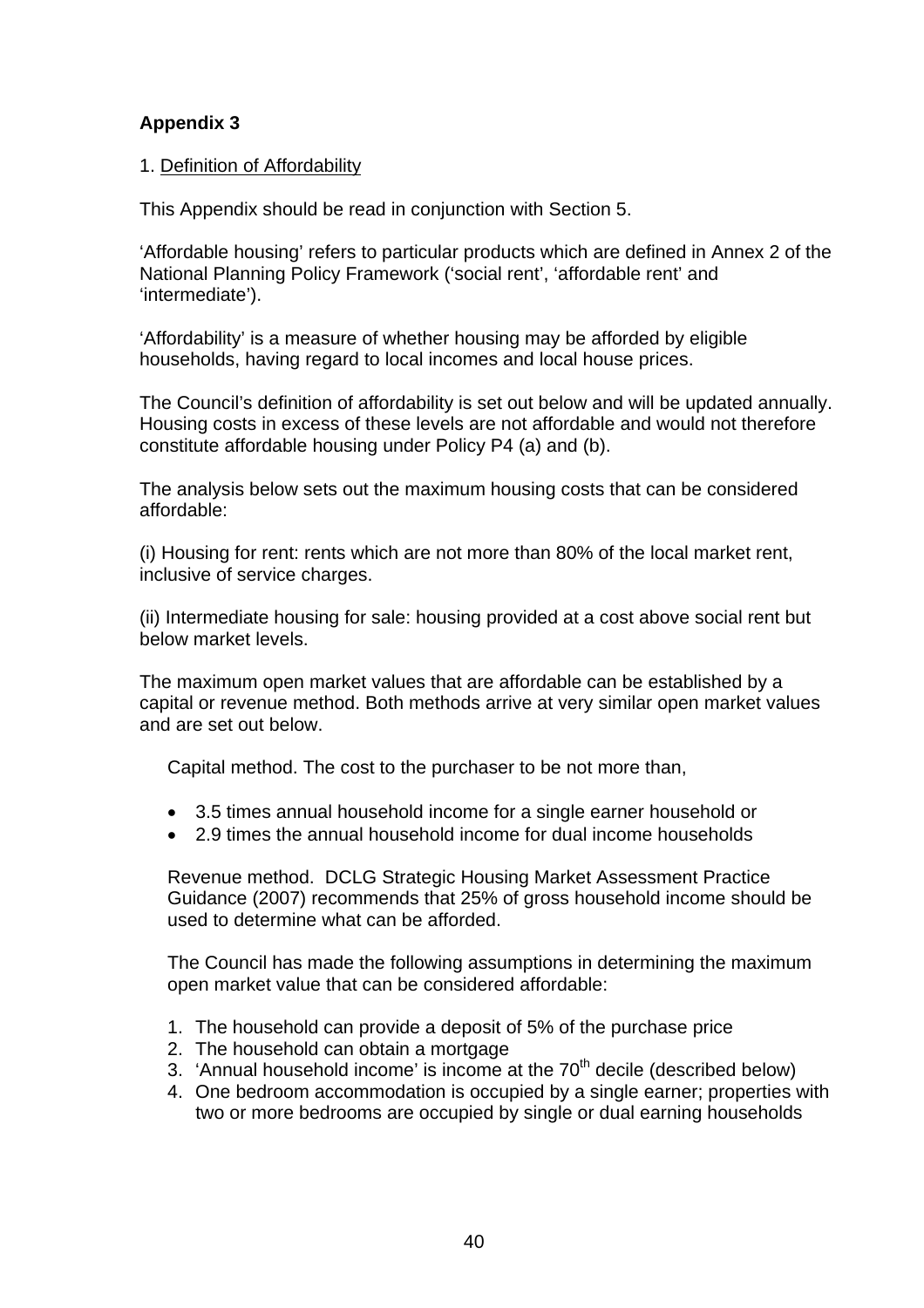The Solihull SHMA (2009; Table 5.3, page 59) used industry standard median household income data.

On this basis, lower quartile house prices are within reach of households who have a household income at or above the  $70<sup>th</sup>$  decile.

It is important to note that 'CACI' income data for Solihull shows that affordability for most households (particularly single parent households, couple households with children and those at income percentiles below the  $70<sup>th</sup>$  is much lower than this and therefore the main affordable housing need is for affordable rented accommodation.

On the basis of the uprating method described in part 3 below, the  $70<sup>th</sup>$  decile household income (2013) is:

- £21,885 for a one bedroom property
- £44,637 for a property with two or more bedrooms

The maximum open market sale values that are affordable on this basis are:

- A. Capital Method (One bed: 3.5 x gross household income; Two or more bedrooms: 2.9 x gross household income)
- £ 80,629 for a one bedroom property
- £136,260 for a property with two or more bedrooms
- B. Revenue Method (No more than 25% of gross household income spent on housing)
- £78,994 for a one bedroom property
- £137,707 for a property with two or more bedrooms

Part 2 describes how these maximum levels should be interpreted.

#### 2. Interpretation

In all cases, to meet the definition of Affordable Housing, it is necessary that the:

- (i) Dwelling meets the criteria set out in Section 5 of this SPD
- (ii) Cost to the occupier is not greater than if they purchased at the open market values defined above.

Point (ii) above means that the affordable value will differ according to the type of affordable mechanism. Two examples are provided below:

Example One: Discounted Market - a one bedroom flat with an open market value of £130,000. This would require a minimum discount (in perpetuity) of 38% to make it affordable (i.e. reduce the purchase price to £80,629).

Example Two: Shared Ownership - a one bedroom flat provided on the basis of a 30% initial share purchased and rent charged at 2.75% of unpurchased equity per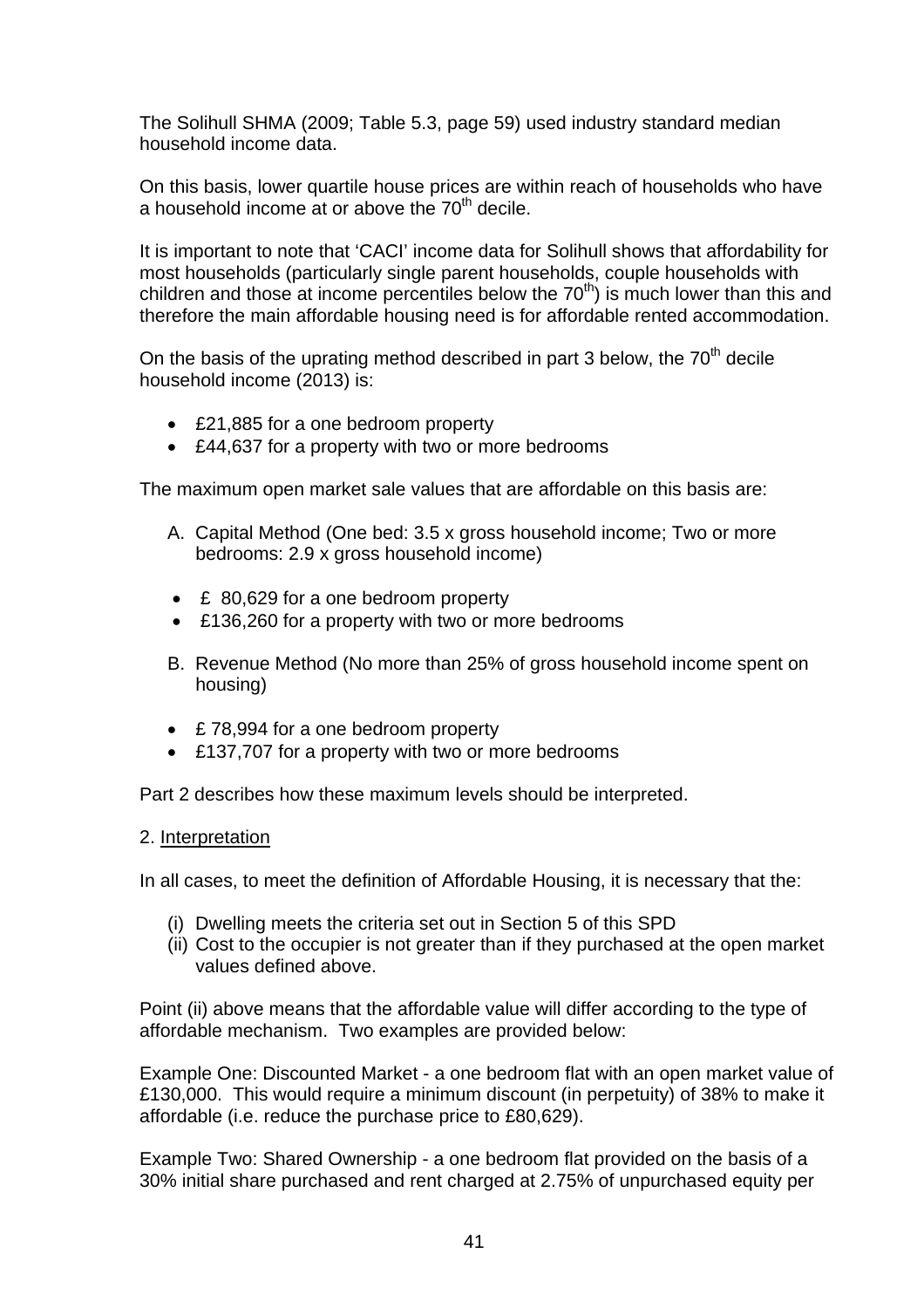annum. An open market value of £132,500 would be the maximum affordable value as this would have an equivalent level of housing expenditure to an open market value purchase of £80,629.

#### 3. Updating Method

The Council understands that the housing and employment market is constantly changing and will therefore update this assessment annually. The assessment will take account of household incomes, lower quartile house prices and the mortgage market.

The annual uplift for income data will use the Office for National Statistics Average Weekly Earnings Index (AWE), the change over the period from 2009 to 2013 is shown below.

Table 1 – Income Uprating: Office for National Statistics - Average Weekly Earnings (EARN01)

| <b>Year To</b>                                               | Percentage Change Year on Year |
|--------------------------------------------------------------|--------------------------------|
| January 2009                                                 | 2.1%                           |
| January 2010                                                 | 0.7%                           |
| January 2011                                                 | 4.3%                           |
| January 2012                                                 | 0.2%                           |
| January 2013                                                 | 1.1%                           |
| $\mathcal{O}$ and $\mathcal{O}$ are the set of $\mathcal{O}$ |                                |

*Source: www.ons.gov.uk* 

Lower quartile house prices will be uplifted using Land Registry data. The change over the period is shown below.

Table 2 - Land Registry House Prices Index for Solihull

| <b>Year To</b> | Percentage Change Year on Year |
|----------------|--------------------------------|
| January 2009   | $-10.3%$                       |
| January 2010   | $-1.1%$                        |
| January 2011   | 4.5%                           |
| January 2012   | $-0.1%$                        |
| January 2013   | $-1.5%$                        |

*Source: http://www.landregistry.gov.uk/*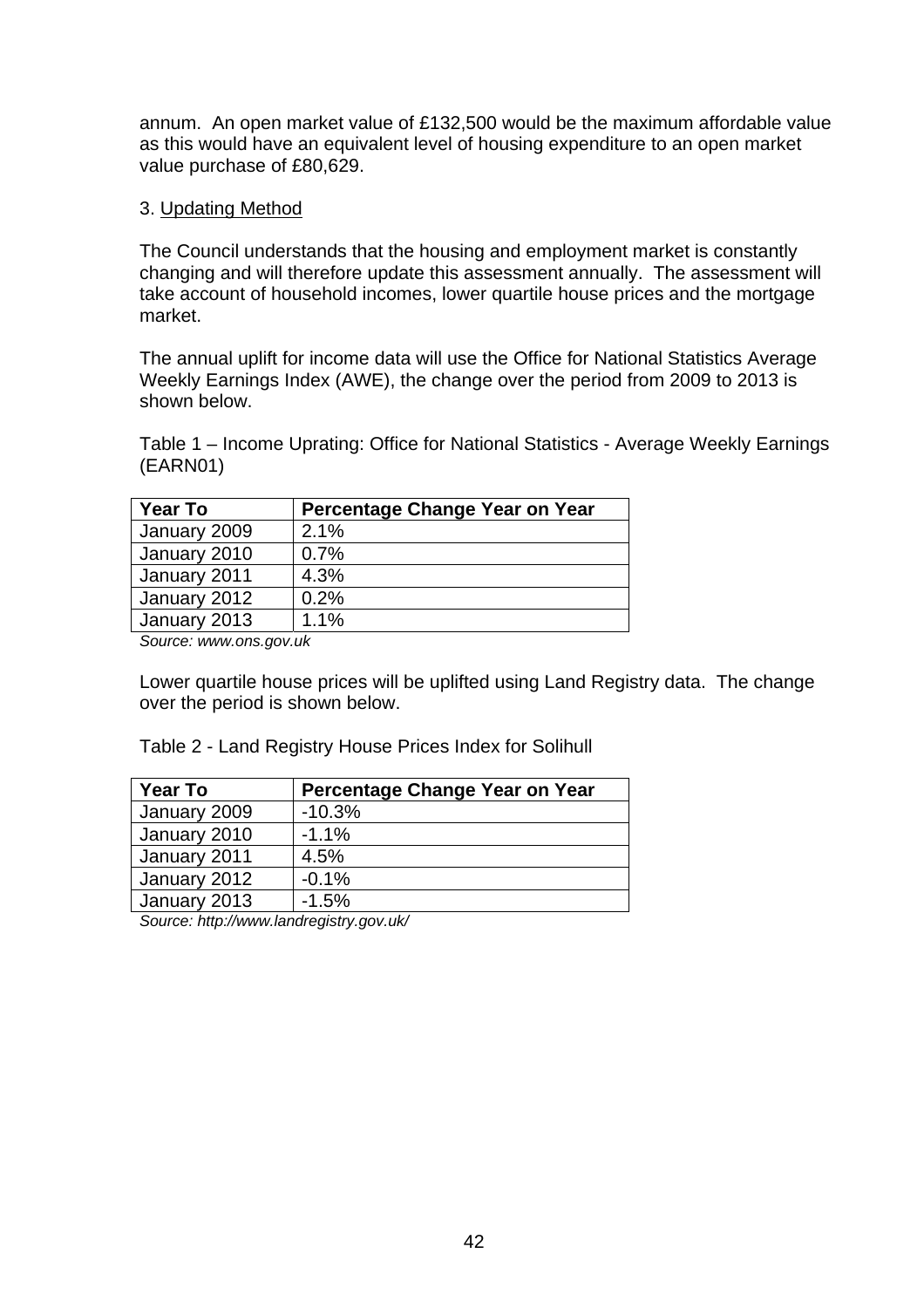## **Appendix 4**

## Affordable Housing Planning Conditions

New planning conditions may be developed and existing ones amended from time to time and this Appendix will be updated to reflect any such changes.

## 1. Affordable Housing Planning Conditions - Scheme to be Submitted

'Prior to the commencement of the development hereby permitted a scheme for the provision, implementation and occupancy of affordable housing within the development shall be submitted to and approved in writing by the Local Planning Authority. The scheme shall include:

(a) provision for  $\omega \otimes \omega$  of the dwellings in the development to be affordable housing, provided to specified eligible households whose needs are not met by the market, of which @ @ % would take on a @ @ form of tenure;

(b) the number, mix, type, location, size and position within the site of the affordable housing;

(c) the timing and conditions for any transfer of land to a Registered Provider (whether by Section 106 or otherwise);

(d) the means to be used to ensure that the affordable housing is affordable for both initial and subsequent occupiers of it and that it benefits those in housing need;

(e) the occupancy criteria to be used for determining the identity of prospective and successive occupiers of the affordable housing and the means by which such occupancy criteria shall be enforced

Policy P4 (a) of the Solihull Local Plan requires developers of both allocated and unallocated sites to make a contribution to affordable housing on residential sites of 0.2 hectares or more or housing developments of 3 or more dwellings.

The Borough's need for affordable housing is significant, as demonstrated by the Council's Strategic Housing Market Assessment 2009 and Supplementary Planning Document 'Meeting Housing Needs' 2014. Failure to provide for the affordable housing required by this condition would otherwise justify refusal'.

## 1. Affordable Housing Planning Conditions – In Accordance with Scheme

'The development hereby permitted shall be carried out in accordance with the details of the approved scheme for affordable housing.

Policy P4 (a) of the Solihull Local Plan requires developers of both allocated and unallocated sites to make a contribution to affordable housing on residential sites of 0.2 hectares or more or housing developments of 3 or more dwellings.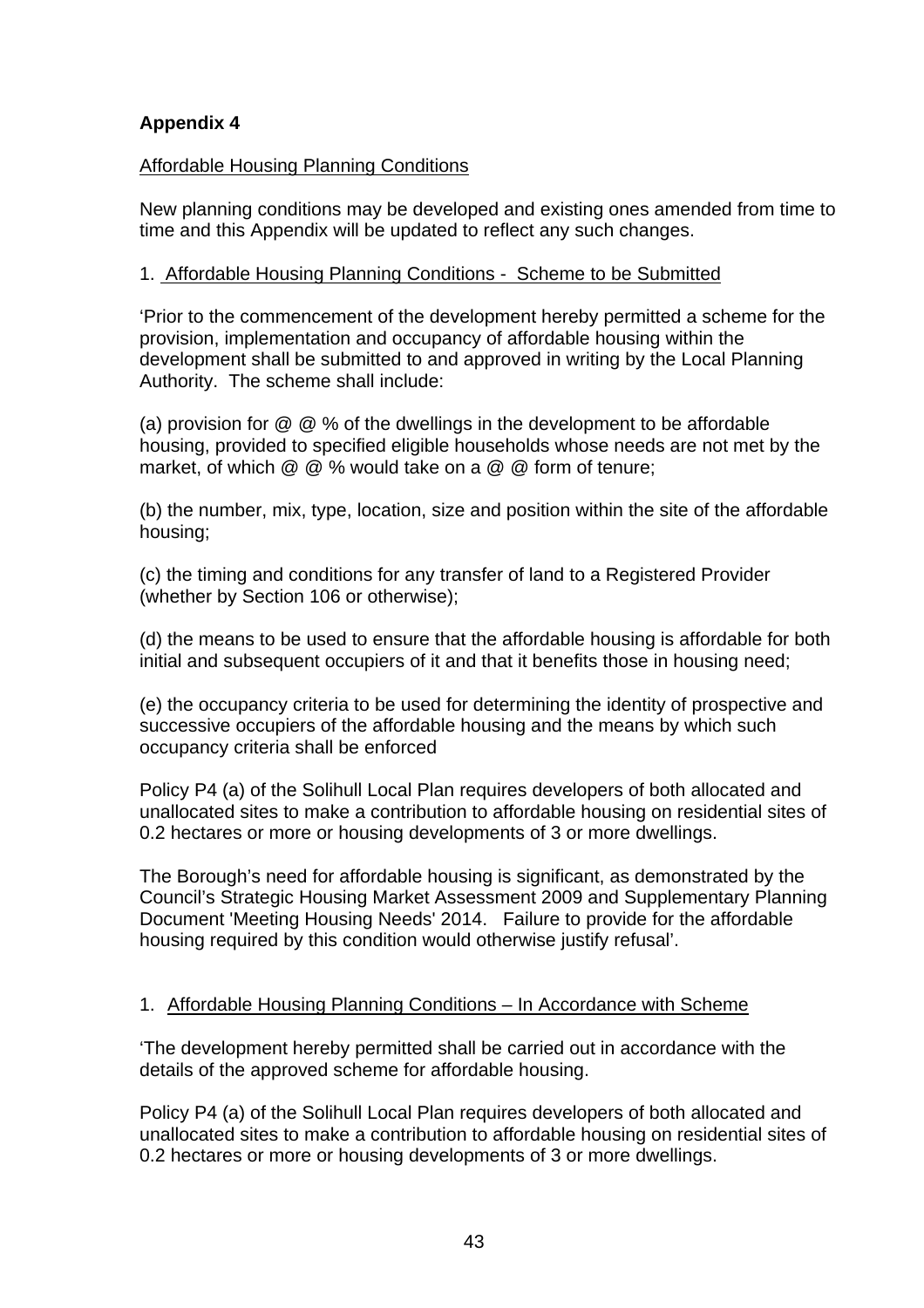The Borough's need for affordable housing is significant, as demonstrated by the Council's Strategic Housing Market Assessment 2009 and Supplementary Planning Document 'Meeting Housing Needs' 2014. Failure to provide for the affordable housing required by this condition would otherwise justify refusal'.

#### 3. Affordable Housing Planning Conditions – No Occupation Until Land Transferred to Registered Provider

'No part of the development hereby permitted shall be occupied prior to:

(a) the transfer of any land to a registered provider required as part of the approved scheme of affordable housing pursuant to condition @ above;

(b) the execution of the legally binding means with a registered provider approved as part of the approved scheme of affordable housing pursuant to condition @ above to secure that the affordable housing is affordable for both initial and subsequent occupiers of it and that it benefits those in housing need, and the means to secure the occupancy criteria approved as part of the scheme shall be enforced.

Policy P4 (a) of the Solihull Local Plan requires developers of both allocated and unallocated sites to make a contribution to affordable housing on residential sites of 0.2 hectares or more or housing developments of 3 or more dwellings.

The Borough's need for affordable housing is significant, as demonstrated by the Council's Strategic Housing Market Assessment 2009 and Supplementary Planning Document 'Meeting Housing Needs' 2014. Failure to provide for the affordable housing required by this condition would otherwise justify refusal'.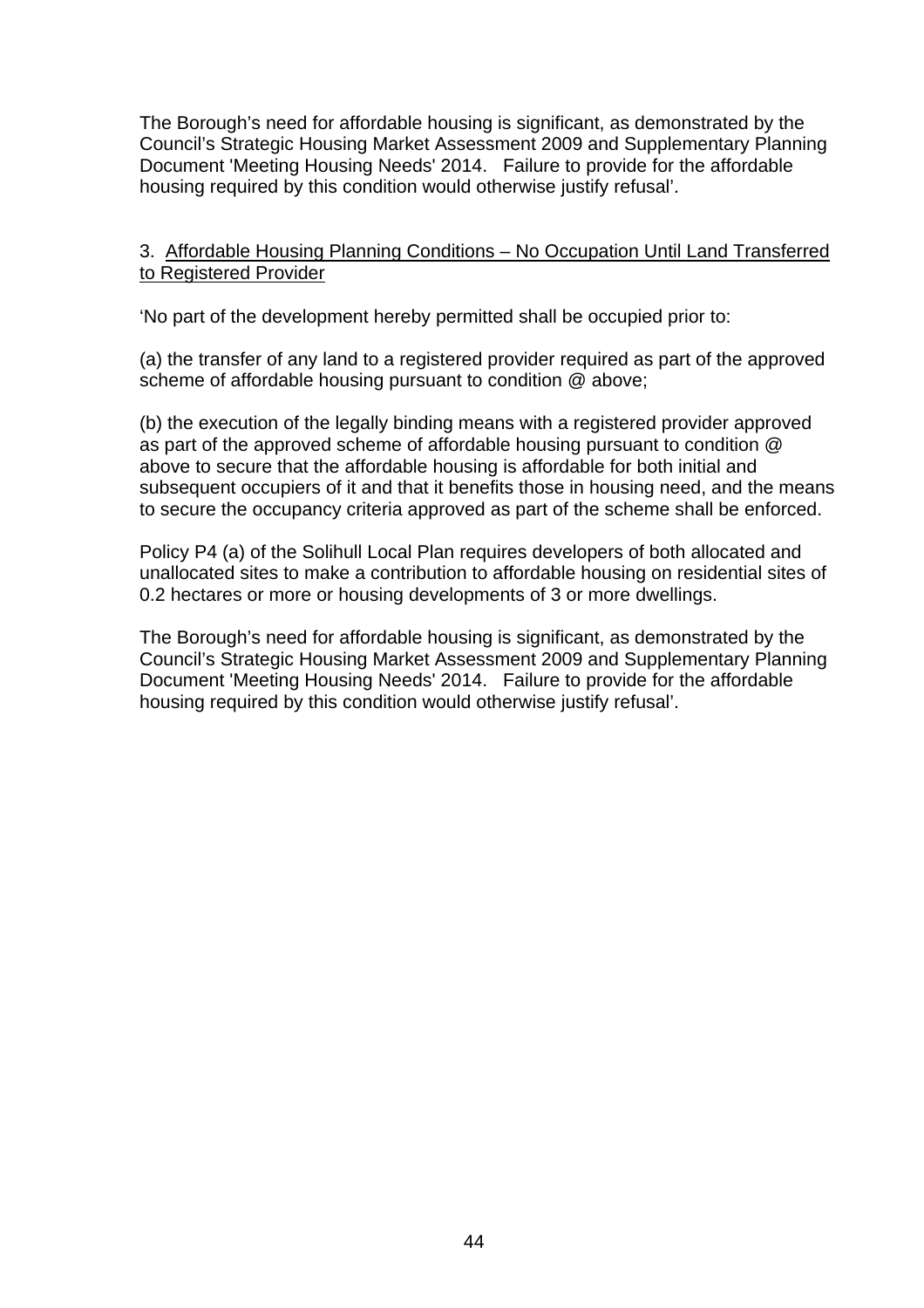## **Appendix 5**

#### **National Household Projections**

The majority of households within the Borough have no dependent children. National household Projections forecast an increase in smaller households through a projected increase in single person and lone parent households and a significant increase in the number of households with no dependent children:

|                                  | 2008-based Household<br><b>Projections</b> |        |                       | 2011-based Interim<br><b>Household Projections</b> |        |                      |
|----------------------------------|--------------------------------------------|--------|-----------------------|----------------------------------------------------|--------|----------------------|
|                                  | 2008                                       | 2033   | Change                | 2011                                               | 2021   | Change               |
| 1 Person                         | 25,000                                     | 37,000 | $+12,000$<br>(+480pa) | 25,000                                             | 28,000 | $+3,000$<br>(+300pa) |
| Couple, no other<br>adult        | 41,000                                     | 47,000 | $+6,000$<br>(+240pa)  | 39,000                                             | 39,000 | 0                    |
| Couple and one or<br>more adults | 9,000                                      | 5,000  | $-4,000$<br>(-160pa)  | 11,000                                             | 11,000 | 0                    |
| <b>Lone Parent</b>               | 6,000                                      | 9,000  | $+3,000$<br>(+120pa)  | 6,000                                              | 8,000  | $+2,000$<br>(+200pa) |
| <b>Other</b>                     | 4,000                                      | 3,000  | $-1,000$<br>(-40pa)   | 5,000                                              | 6,000  | $+1,000$<br>(+100pa) |

Source - Table 420: Household projections by household type and district (Communities and Local Government)

|                                        | 2008-based Household<br><b>Projections</b> |        |                       | 2011-based Interim<br><b>Household Projections</b> |        |                      |
|----------------------------------------|--------------------------------------------|--------|-----------------------|----------------------------------------------------|--------|----------------------|
|                                        | 2008                                       | 2033   | Change                | 2011                                               | 2021   | Change               |
| <b>No Dependent</b><br><b>Children</b> | 60,000                                     | 74,000 | $+14,000$<br>(+560pa) | 61,000                                             | 65,000 | $+4,000$<br>(+400pa) |
| <b>Dependent Child</b><br>1            | 9,000                                      | 10,000 | $+1,000$<br>$+40pa$   | 11,000                                             | 13,000 | $+2,000$<br>(+200pa) |
| 2 Dependent<br><b>Children</b>         | 11,000                                     | 12,000 | $+1,000$<br>(+40pa)   | 10,000                                             | 10,000 |                      |
| 3+ Dependent<br><b>Children</b>        | 5,000                                      | 5,000  | 0                     | 4,000                                              | 4,000  | O                    |

Source - Table 424: Household projections by numbers of dependent children and district (Communities and Local Government)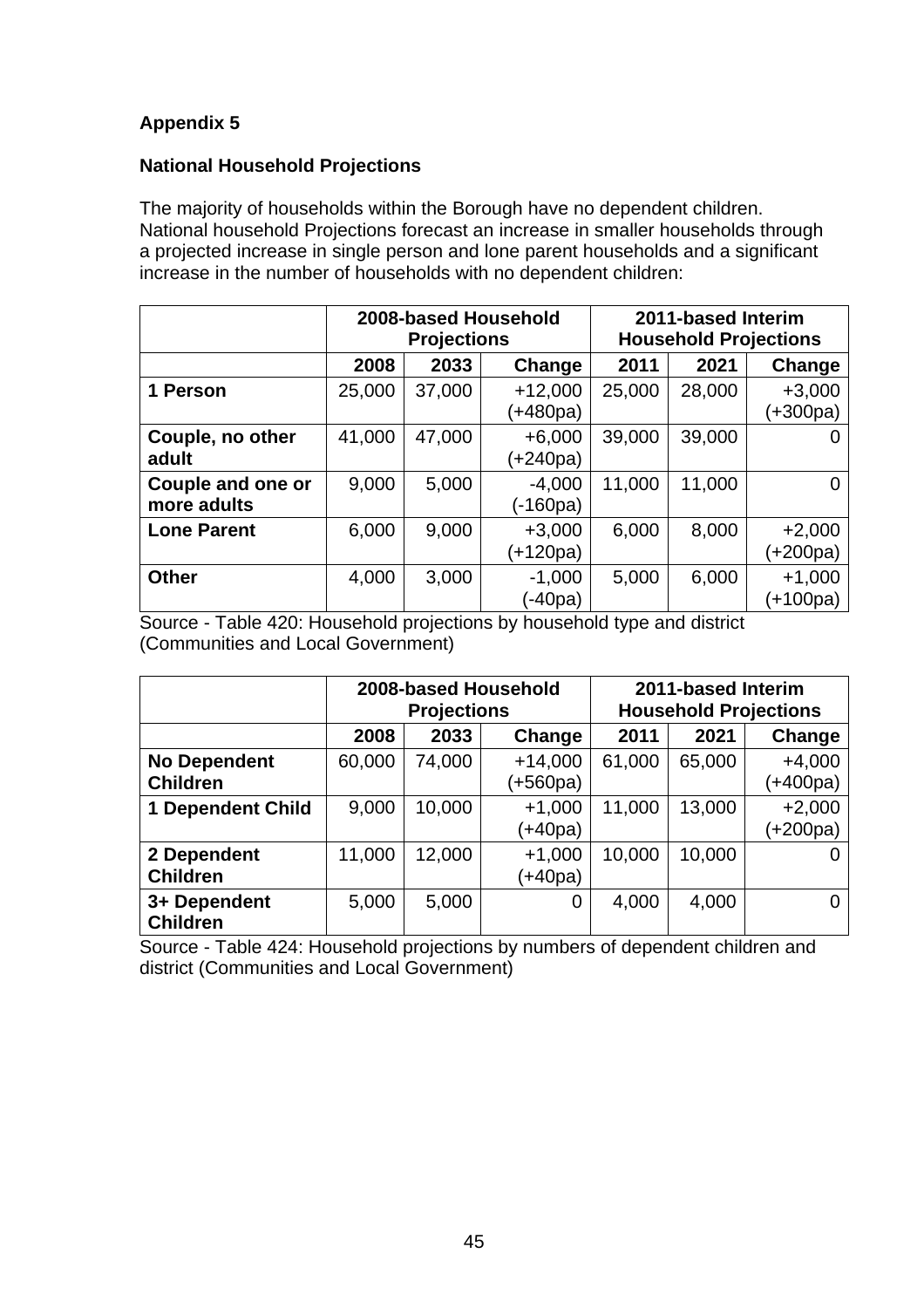|       | 2008-based Household<br><b>Projections</b> |        |                   |        |        | 2011-based Interim Household<br><b>Projections</b> |
|-------|--------------------------------------------|--------|-------------------|--------|--------|----------------------------------------------------|
|       | 2008                                       | 2033   | Change            | 2011   | 2021   | Change                                             |
| $25$  | 2,000                                      | 2,000  | 0                 | 2,000  | 2,000  |                                                    |
| 25-34 | 9,000                                      | 11,000 | $+2,000 (+80pa)$  | 9,000  | 10,000 | $+1,000 (+100pa)$                                  |
| 35-44 | 16,000                                     | 17,000 | $+1,000 (+40pa)$  | 15,000 | 15,000 |                                                    |
| 45-54 | 23,000                                     | 25,000 | $+2,000 (+80pa)$  | 17,000 | 17,000 | 0                                                  |
| 55-64 | 8,000                                      | 8,000  | 0                 | 15,000 | 17,000 | $+2,000 (+200pa)$                                  |
| 65-74 | 12,000                                     | 15,000 | $+3,000 (+120pa)$ | 13,000 | 14,000 | $+1,000 (+100pa)$                                  |
| 75-84 | 10,000                                     | 12,000 | $+2,000 (+80pa)$  | 10,000 | 12,000 | $+2,000 (+200pa)$                                  |
| $85+$ | 4,000                                      | 9,000  | $+5,000 (+200pa)$ | 4,000  | 6,000  | $+2,000 (+200pa)$                                  |

Source - Table 414: Household projections by age and district (Communities and Local Government)

## **Solihull Strategic Housing Market Assessment (2009)**

The Solihull Strategic Housing Market Assessment (2009) (SHMA) provides evidence of local market housing demand for newly forming households (gross) by housing market area:

|              | <b>Regeneration</b><br><b>HMA</b> |       |     | <b>Rural HMA</b> |                | <b>Urban HMA</b> |  |
|--------------|-----------------------------------|-------|-----|------------------|----------------|------------------|--|
| 1 Bed Flat   | 14                                | (26%) | 33  | (22%)            | 62             | (26%)            |  |
| 2 Bed Flat   | 18                                | (33%) | 58  | (38%)            | 111            | (47%)            |  |
| 2 Bed House  |                                   | (2%)  | 4   | (3%)             | $\overline{2}$ | (1%)             |  |
| 3 Bed House  | 13                                | (24%) | 35  | (23%)            | 38             | (16%)            |  |
| 4+ Bed House | 8                                 | (15%) | 22  | (14%)            | 23             | (10%)            |  |
| Total        | 54                                | 100   | 152 | 100              | 236            | 100              |  |

Source: SHMA Tables 6.21, 6.42 and 6.63 Annual Need by Sector Split and Housing Market Area

Key points made by the SHMA are that:

- The majority of the Borough's older person households are owneroccupiers (82.2%, 2001 Census)
- The Solihull Urban HMA has the highest number of pensioner households
- The higher proportion of larger sized properties in Solihull will mean that those owned by older people will tend to be under-occupied.
- 2001 Census data suggests that, across the Borough, around 85% of households of pensionable age are living in under-occupied accommodation.
- The Rural Housing Market Survey supplemented the SHMA and found that around 31% of respondents aged 65+ would look to move home due to their current accommodation being too big, with 19.5% citing difficultly getting around due to age/health/disability.
- 40% of respondents stated a preference for a two bedroom house and 11.5% would prefer a one bedroom house.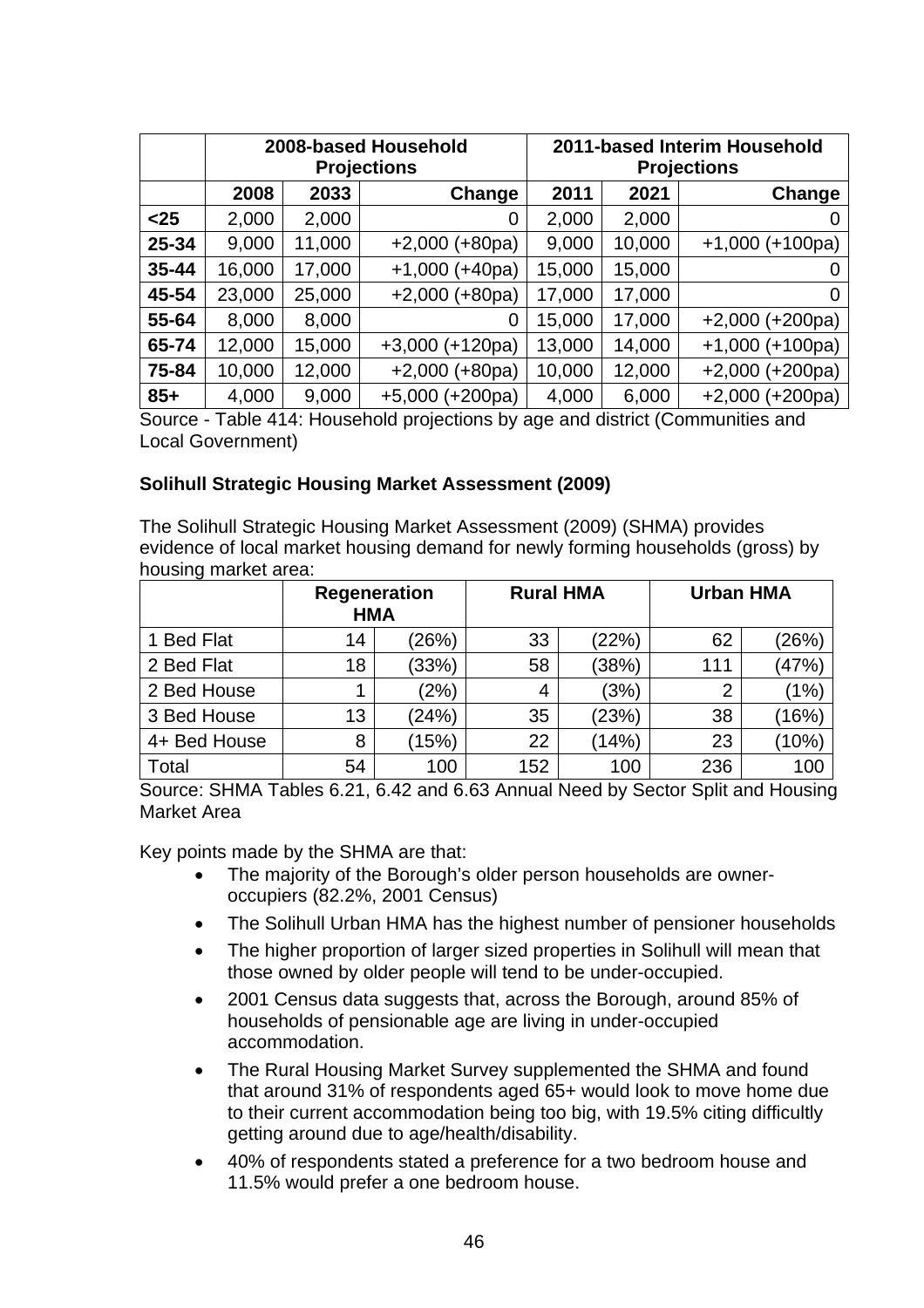

# **Comparing Local Market Housing Demand and Housing Supply by Locality**

Household Spaces and Accommodation Type (Middle Super Output Areas 002, 004, 005, 006, 007, 008; Output Areas E00051139, E00051141)



## **Source Data**

SHMA (2009): Table 6.42 – Rural HMA

2011 Census: Tables QS411EW – Number of Bedrooms & KS401EW – Dwellings, Household Spaces and Accommodation Type (Lower Super Output Areas 025B, 025C, 025D, 025E; Output Areas E00051394, E00051401, E00051408, E00051409)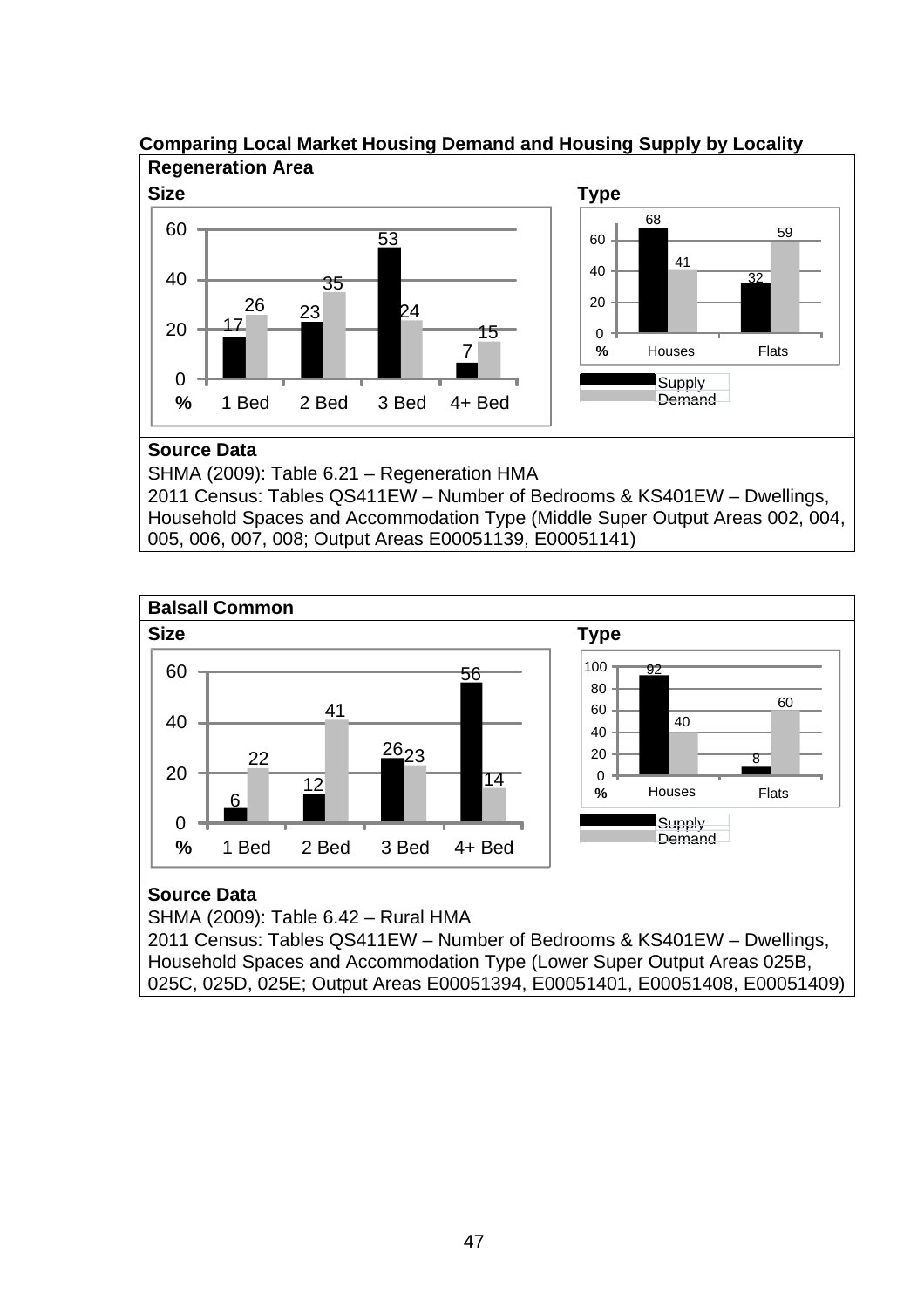

**Berkswell Size Type**   $\overline{\phantom{a}}$  $\overline{12}$   $\overline{14}$  **%** 1 Bed 2 Bed 3 Bed 4+ Bed  $.91$  . **%** Houses Flats Supply **Demand** 

## **Source Data**

SHMA (2009): Table 6.42 – Rural HMA 2011 Census: Tables QS411EW – Number of Bedrooms & KS401EW – Dwellings,

Household Spaces and Accommodation Type (Output Area E00051410)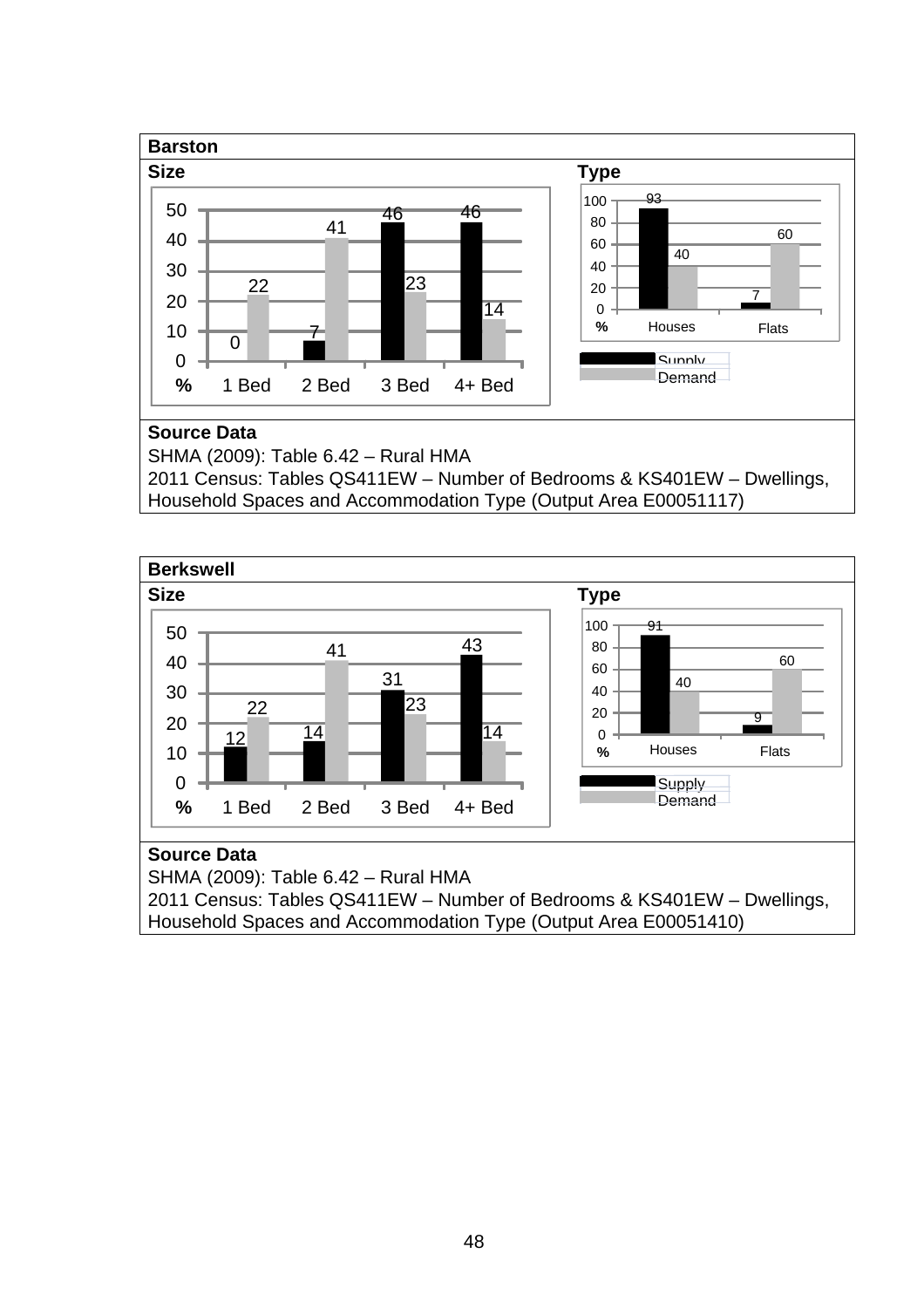

Household Spaces and Accommodation Type (Output Area E00051124)



#### **Source Data**

SHMA (2009): Table 6.42 – Rural HMA 2011 Census: Tables QS411EW – Number of Bedrooms & KS401EW – Dwellings, Household Spaces and Accommodation Type (Output Area E00051412)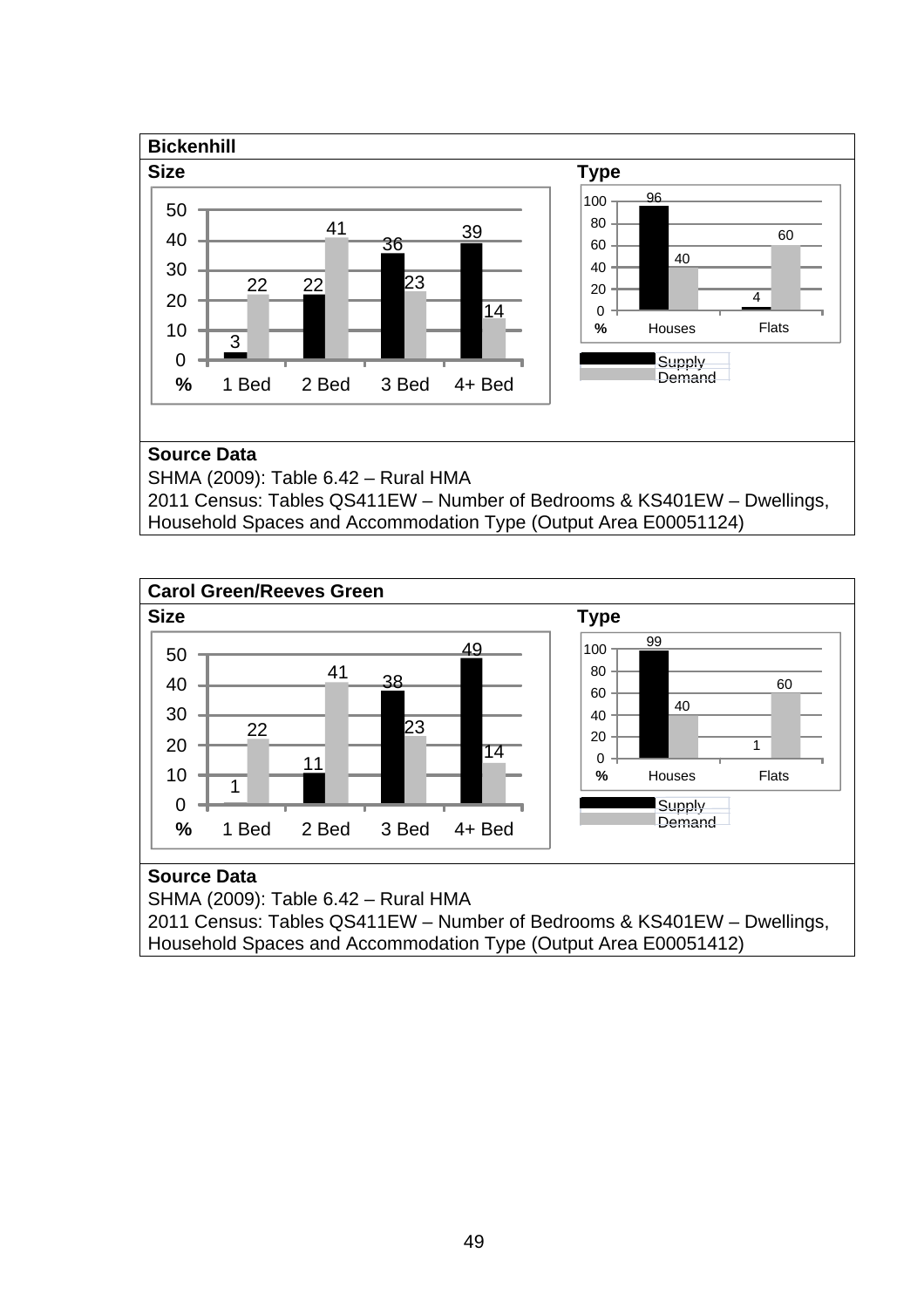

Household Spaces and Accommodation Type (Output Areas E00051151,

E00051698)



## **Source Data**

SHMA (2009): Table 6.42 – Rural HMA 2011 Census: Tables QS411EW – Number of Bedrooms & KS401EW – Dwellings, Household Spaces and Accommodation Type (Output Area E00051385)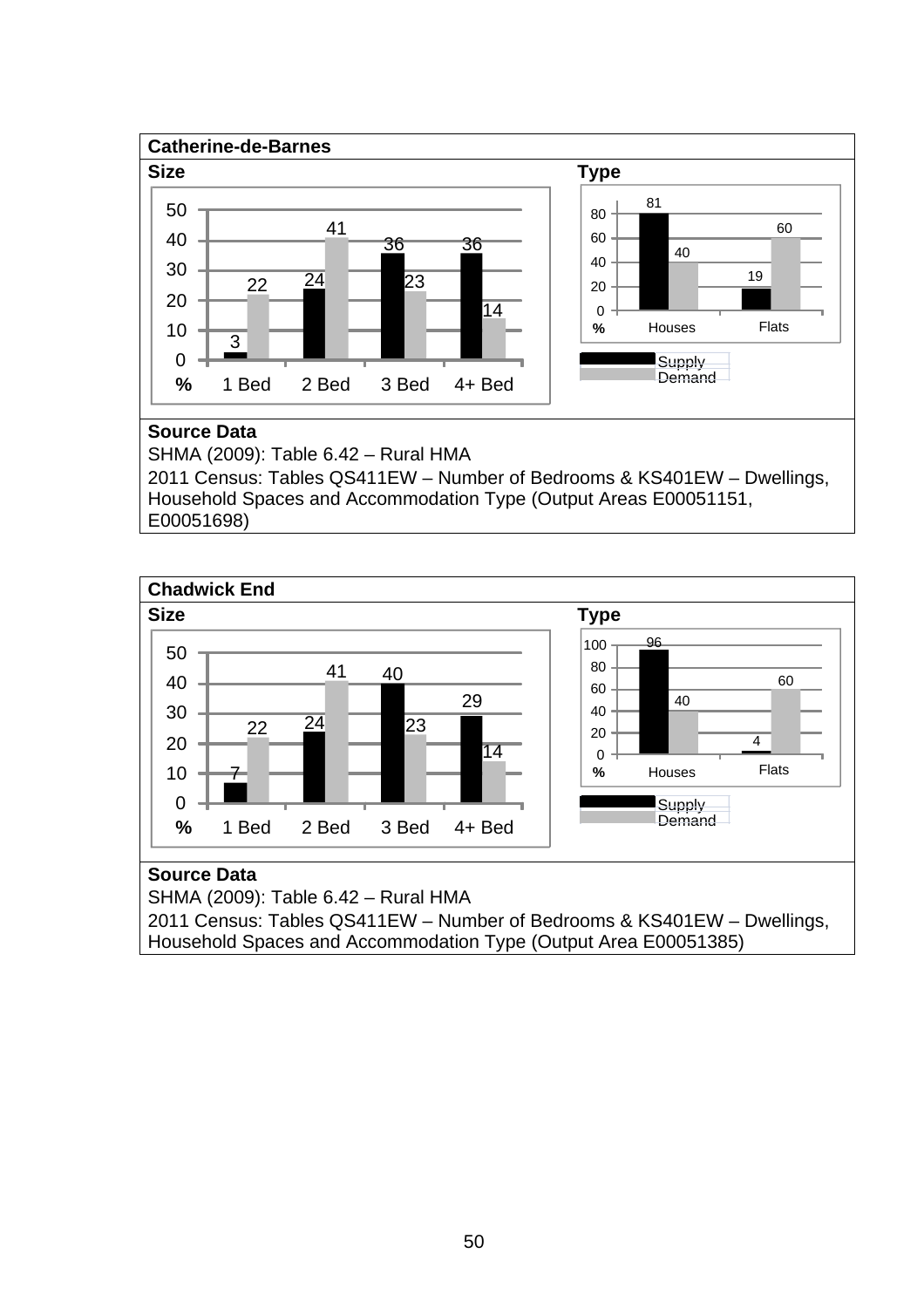

Household Spaces and Accommodation Type (Lower Super Output Area 029A, Output Areas E00051492, E00051494, E00051495)



#### **Source Data**

SHMA (2009): Table 6.42 – Rural HMA 2011 Census: Tables QS411EW – Number of Bedrooms & KS401EW – Dwellings,

Household Spaces and Accommodation Type (Lower Super Output Areas 029F, 029G; Output Areas E00051490, E00168174, E00168176, E00168178)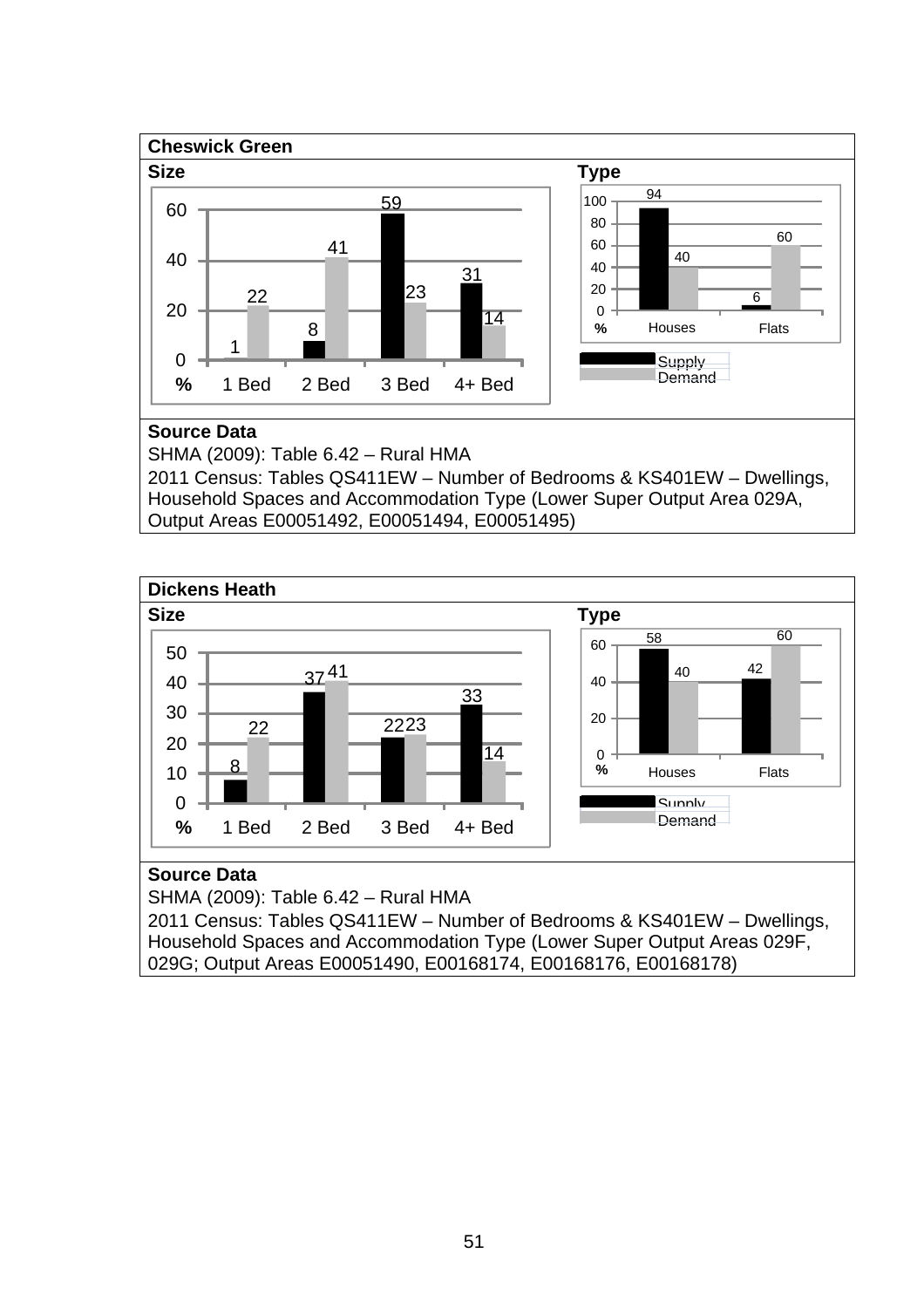



SHMA (2009): Table 6.42 – Rural HMA

2011 Census: Tables QS411EW – Number of Bedrooms & KS401EW – Dwellings, Household Spaces and Accommodation Type (Output Area E00051415)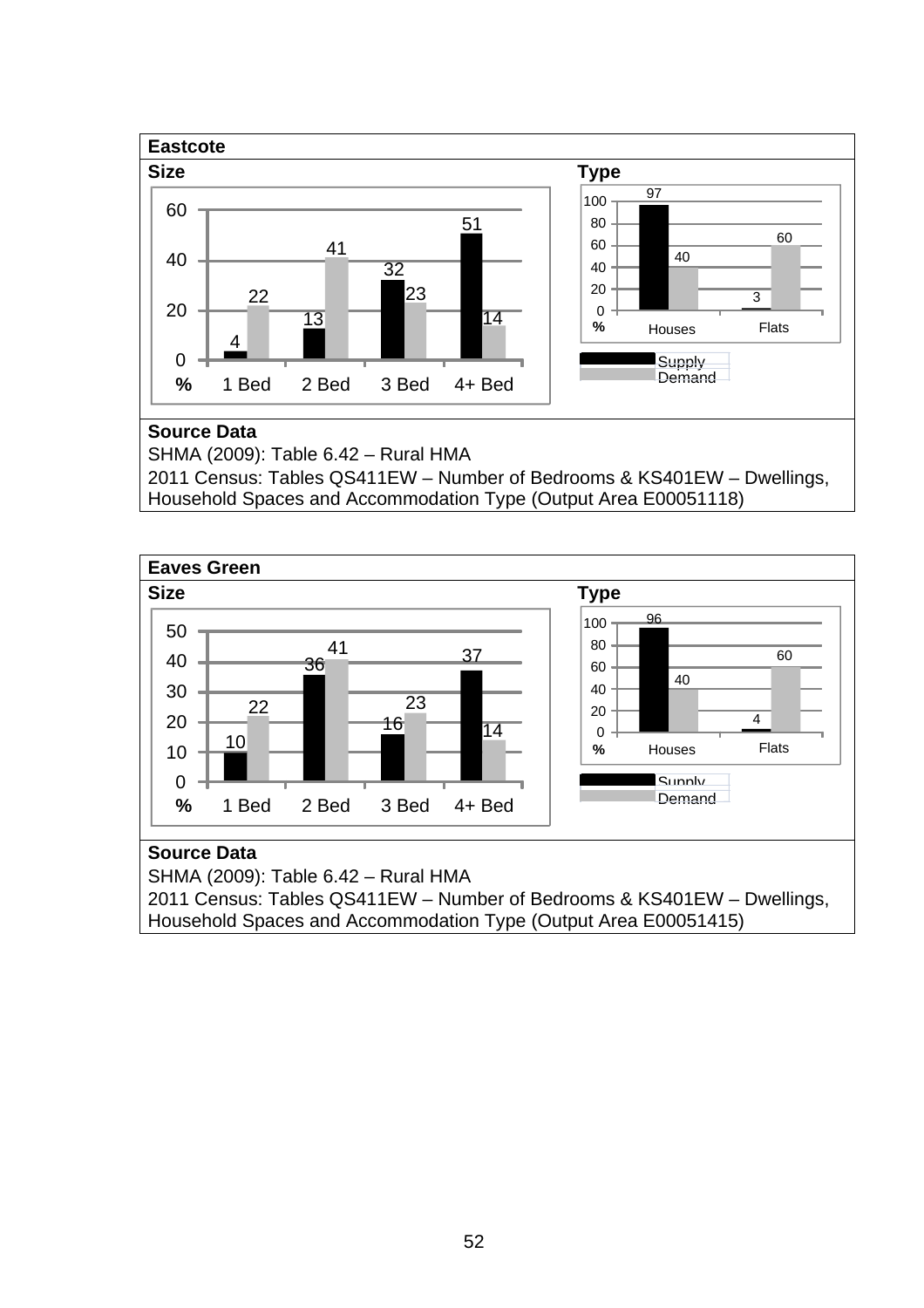

Household Spaces and Accommodation Type (Output Area E00051402)



SHMA (2009): Table 6.42 – Rural HMA 2011 Census: Tables QS411EW – Number of Bedrooms & KS401EW – Dwellings, Household Spaces and Accommodation Type (Output Areas E00051146, E00051147, E00051148, E00051149, E00051150, E00051152)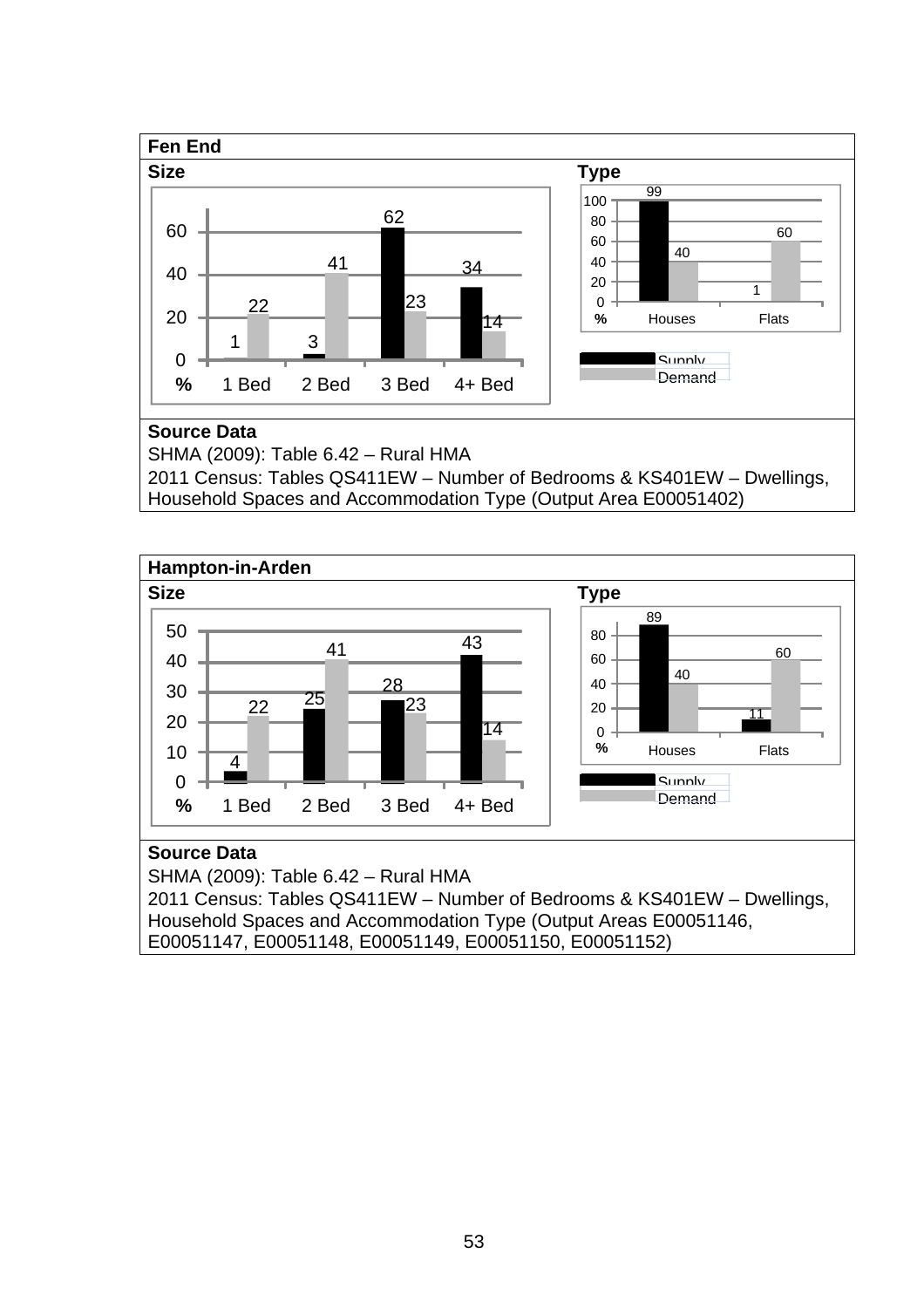

Household Spaces and Accommodation Type (Lower Super Output Area 029E)



SHMA (2009): Table 6.42 – Rural HMA 2011 Census: Tables QS411EW – Number of Bedrooms & KS401EW – Dwellings, Household Spaces and Accommodation Type (Output Area E00051497)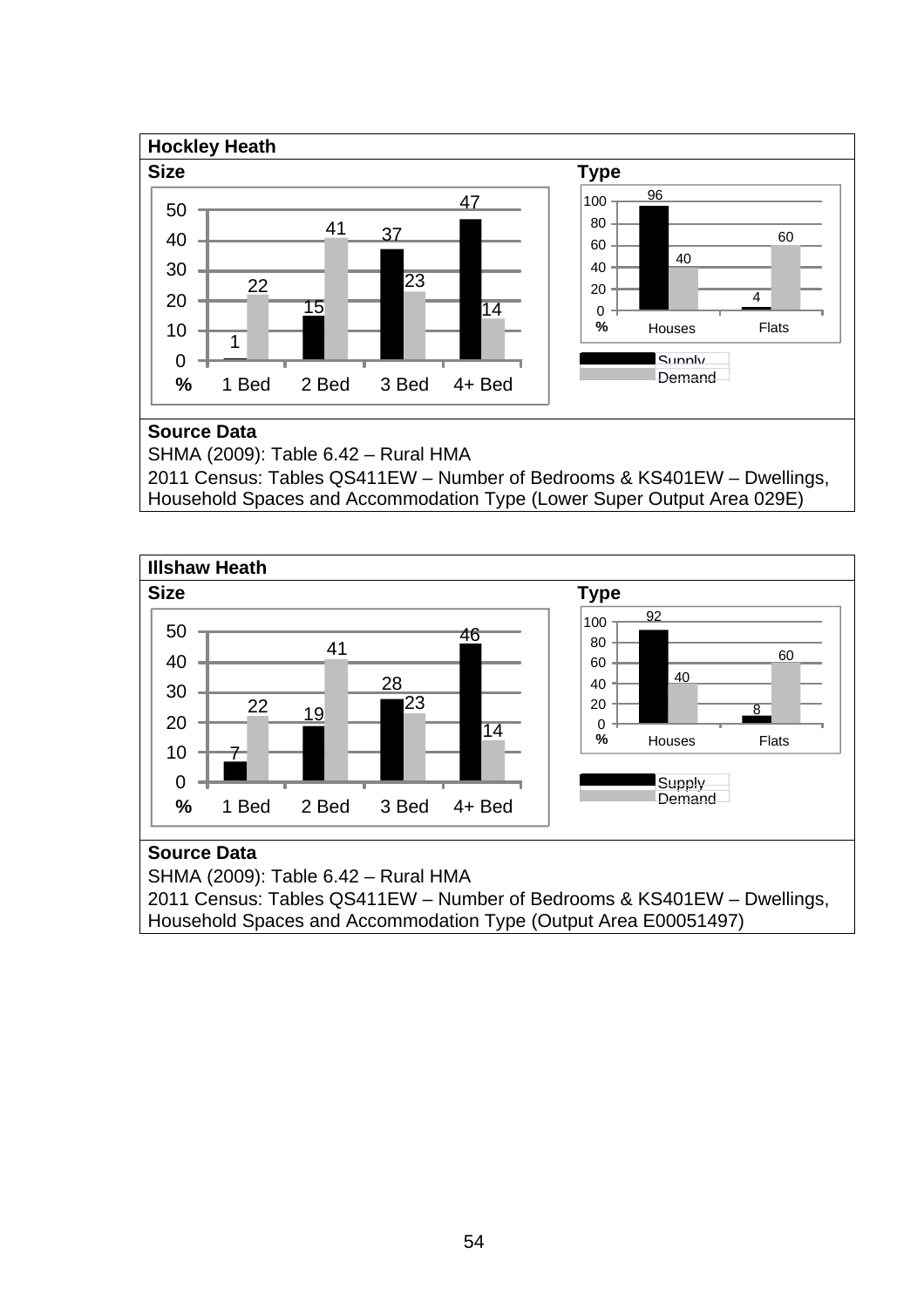

Household Spaces and Accommodation Type (Middle Super Output Areas 026, 028)



## **Source Data**

SHMA (2009): Table 6.42 – Rural HMA

2011 Census: Tables QS411EW – Number of Bedrooms & KS401EW – Dwellings, Household Spaces and Accommodation Type (Lower Super Output Areas 009B, 009D, 009E; Output Areas E00051122, E00051123, E00051138, E00051119, E00051125, E00051130)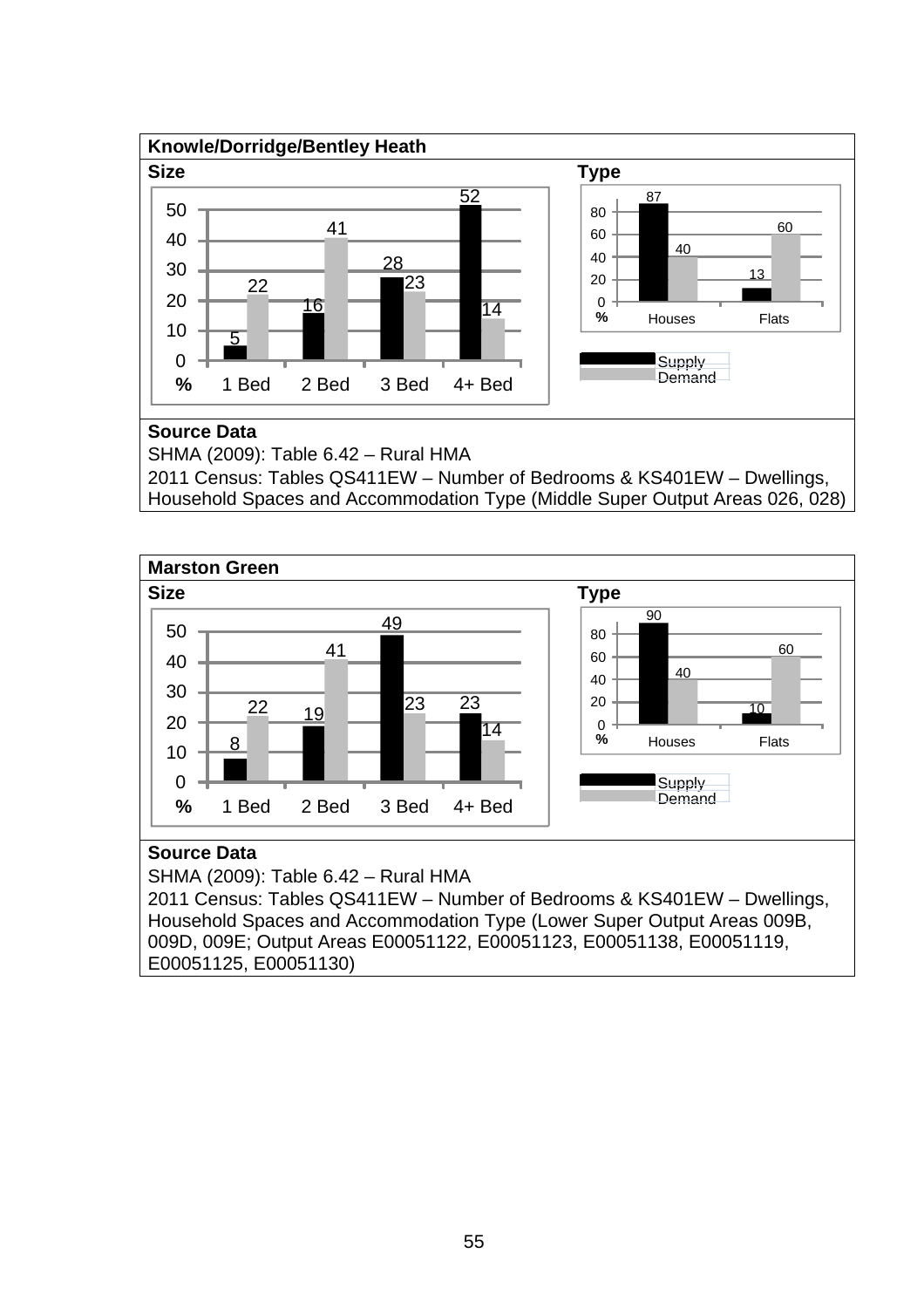

**Meriden Size Type**  I 18  $\frac{18}{214}$  **%** 1 Bed 2 Bed 3 Bed 4+ Bed  $\frac{0}{\%}$  **%** Houses Flats **Supply** Demand

#### **Source Data**

SHMA (2009): Table 6.42 – Rural HMA 2011 Census: Tables QS411EW – Number of Bedrooms & KS401EW – Dwellings, Household Spaces and Accommodation Type (Lower Super Output Area 017C; Output Area E00051416)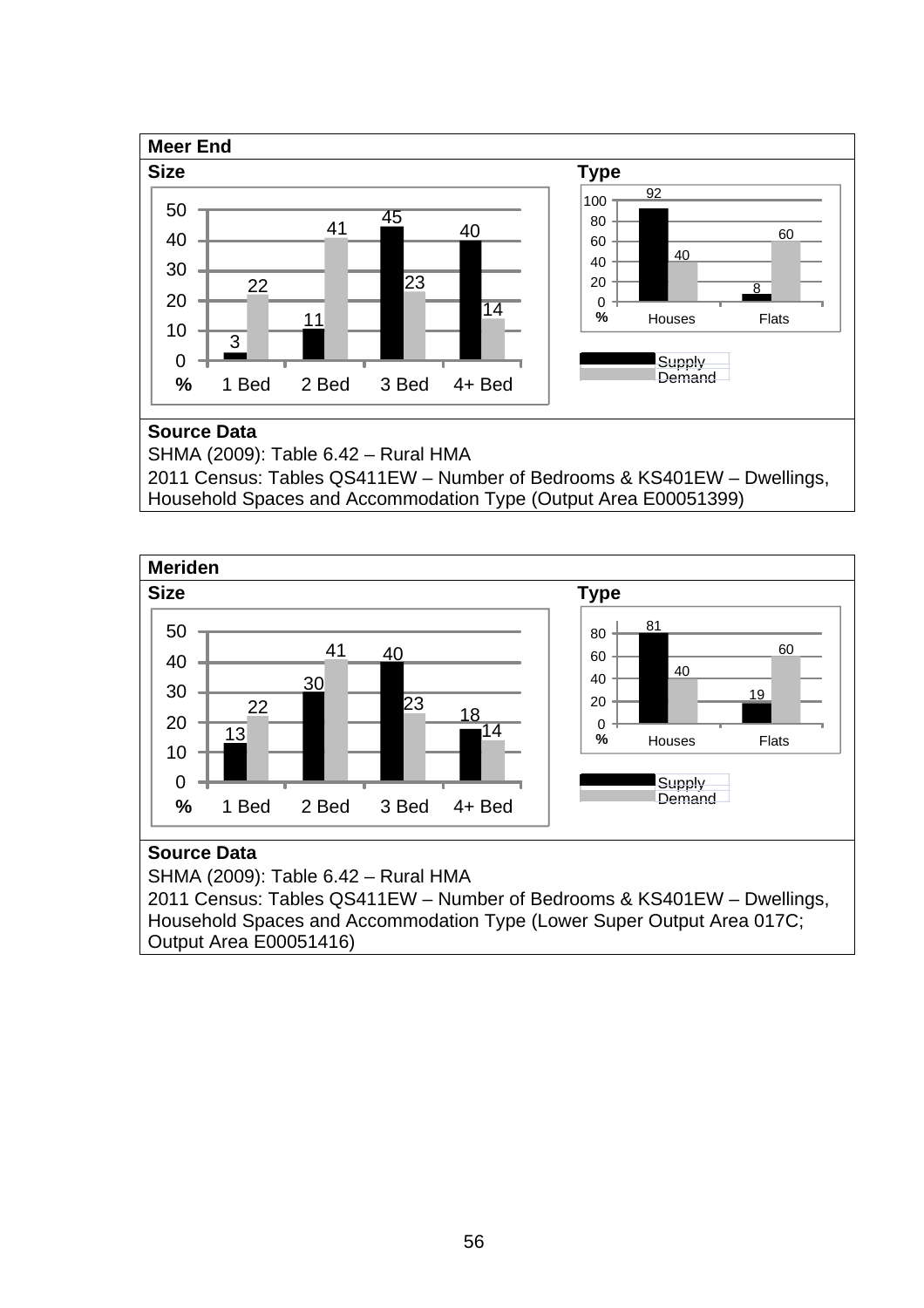

Household Spaces and Accommodation Type (Output Areas E00051417,

E00051418)



## **Source Data**

SHMA (2009): Table 6.42 – Rural HMA

2011 Census: Tables QS411EW – Number of Bedrooms & KS401EW – Dwellings, Household Spaces and Accommodation Type (Output Area E00051397)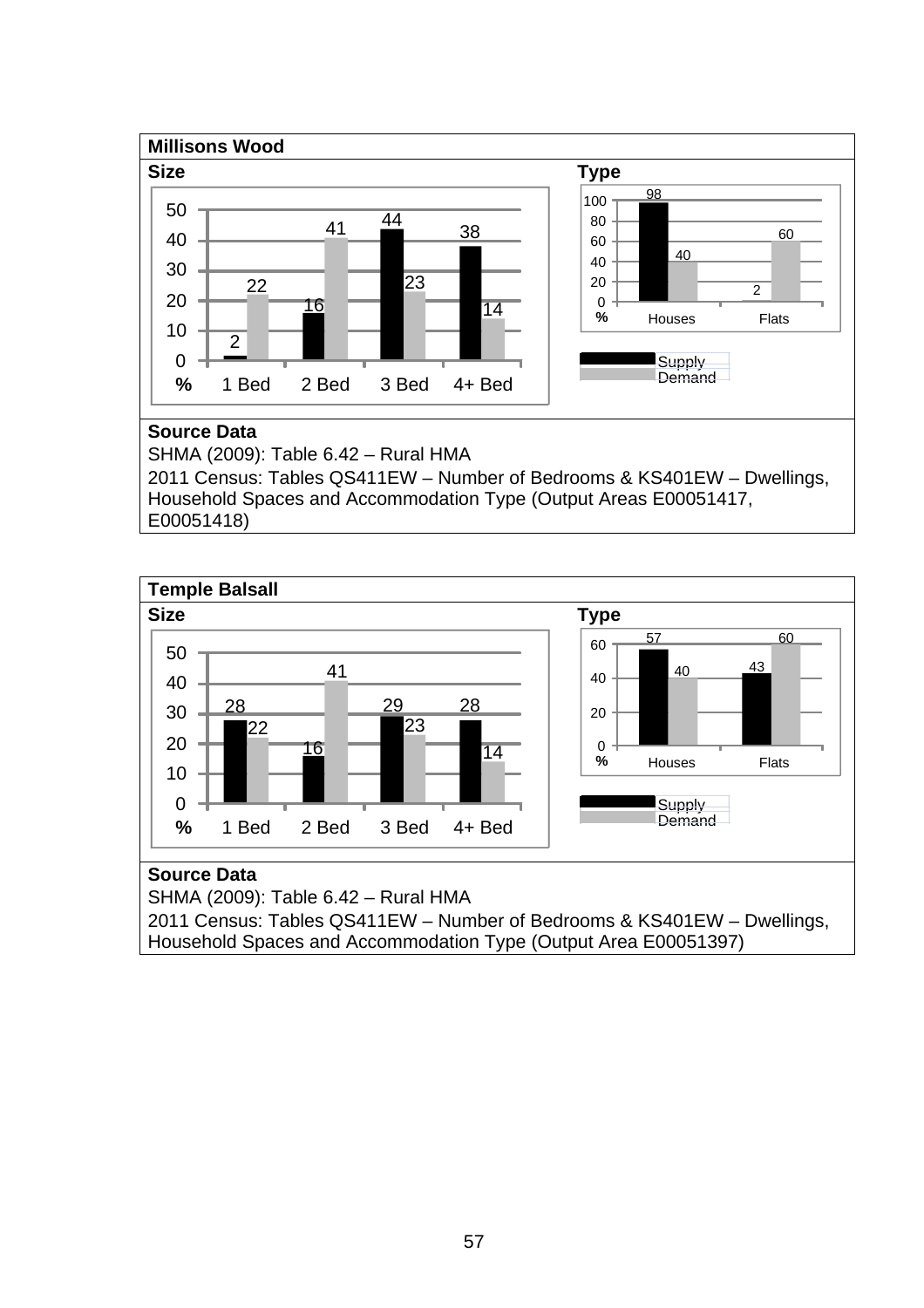

Household Spaces and Accommodation Type (Output Area E00051496,

E00051506)



## **Source Data**

SHMA (2009): Table 6.63 – Urban HMA 2011 Census: Tables QS411EW – Number of Bedrooms & KS401EW – Dwellings, Household Spaces and Accommodation Type (Middle Super Output Areas 001, 003)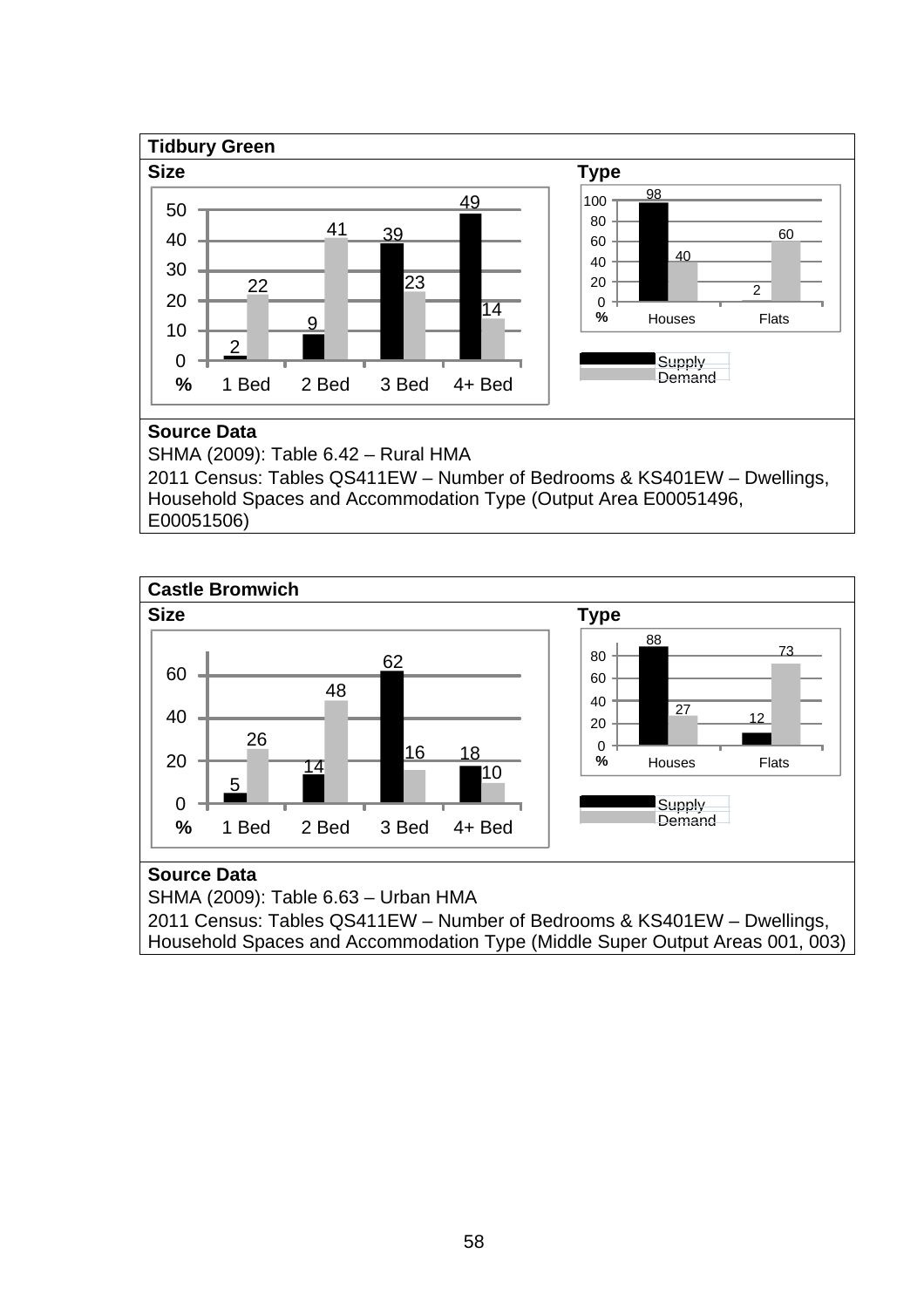

Household Spaces and Accommodation Type (Middle Super Output Areas 010, 011, 012, Lower Super Output Areas 015B, 015E, Output Areas E00051110, E00051111, E00051115, E00051116, E00051718, E00051720, E00051722)



SHMA (2009): Table 6.63 – Urban HMA 2011 Census: Tables QS411EW – Number of Bedrooms & KS401EW – Dwellings, Household Spaces and Accommodation Type (Middle Super Output Areas 013, 014)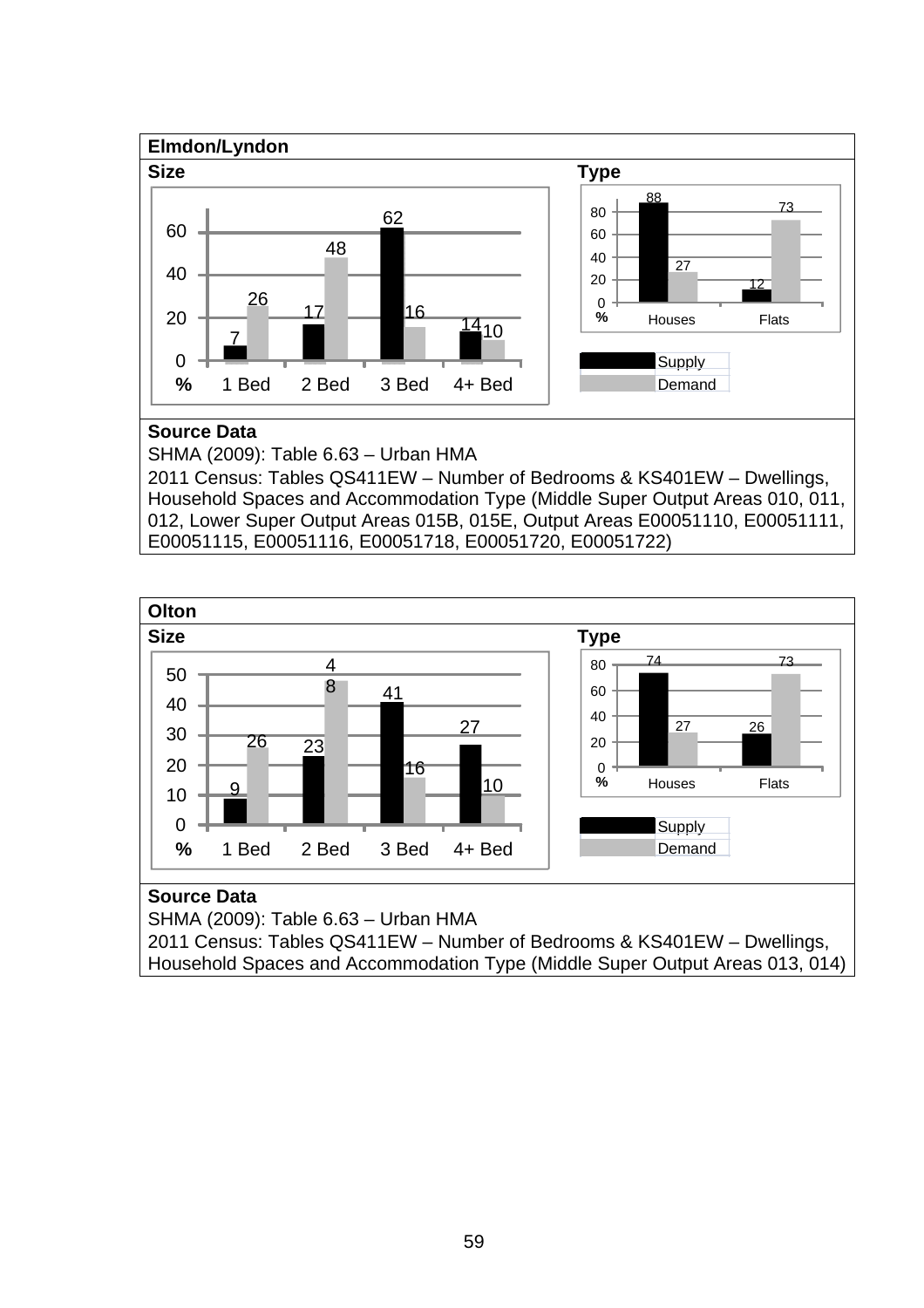

2011 Census: Tables QS411EW – Number of Bedrooms & KS401EW – Dwellings, Household Spaces and Accommodation Type (Middle Super Output Areas 018, 021, 023, 030; Lower Super Output Areas 022B, 022C, 022D, 022E)



## **Source Data**

SHMA (2009): Table 6.63 – Urban HMA

2011 Census: Tables QS411EW – Number of Bedrooms & KS401EW – Dwellings, Household Spaces and Accommodation Type (Middle Super Output Area 016, 019, 024, 027; Lower Super Output Area 022A, Output Areas E00051696, E00051702, E00051705, E00051712, E00051685, E00051721)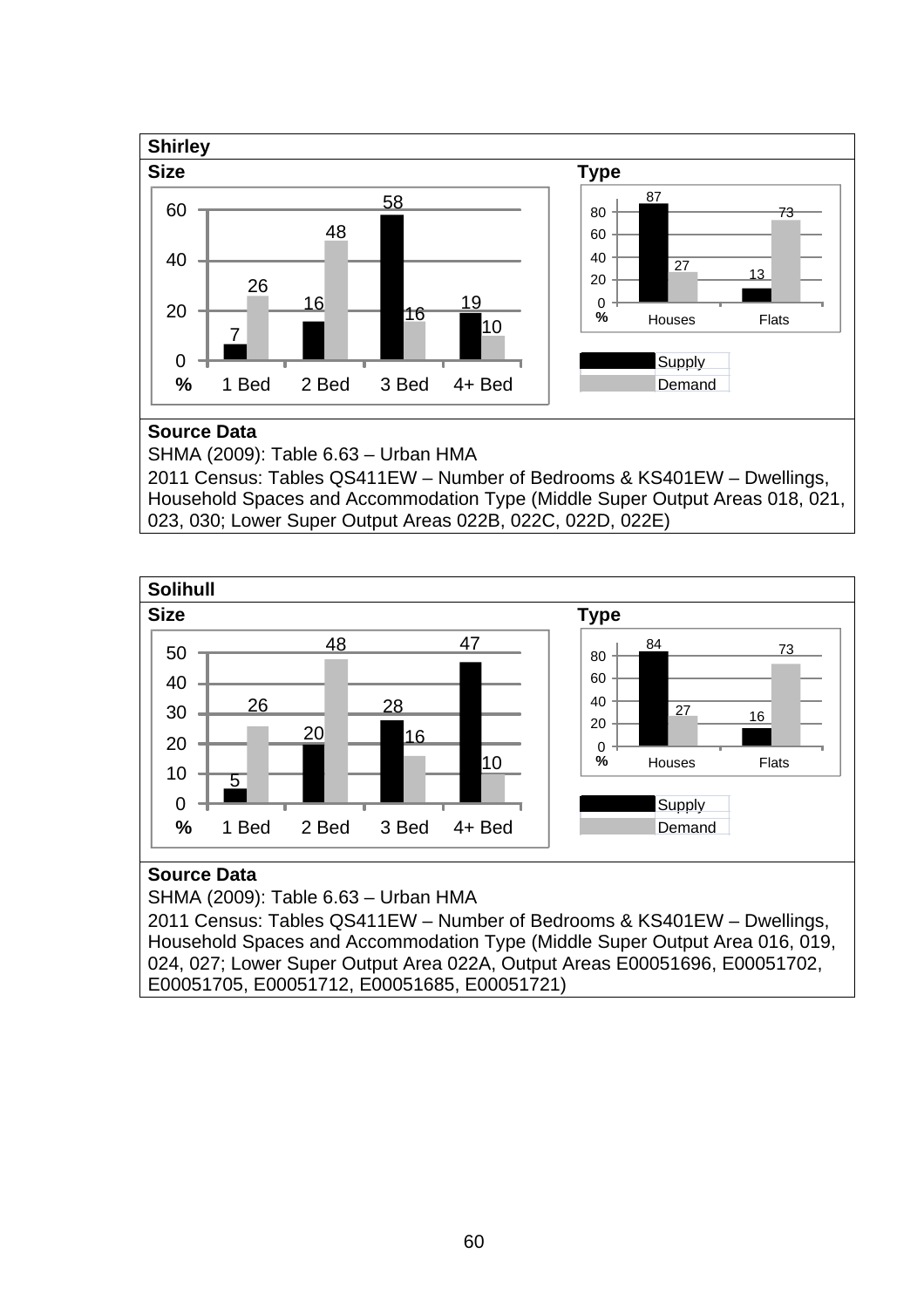#### **Summary – Proportion of 1 and 2 bedroom Dwellings by Housing Market Area and Proposed Proportion of 1 and 2 Bedroom Market Dwellings Sought**

#### **Regeneration Housing Market Area**

| <b>Settlement</b>        | <b>Proportion of 1&amp; 2</b><br><b>Bedroom Dwellings</b> | <b>Proposed Proportion of 1 &amp; 2</b><br><b>Bedroom Market Dwellings</b> |
|--------------------------|-----------------------------------------------------------|----------------------------------------------------------------------------|
| <b>Regeneration Area</b> | 40%                                                       | 30%                                                                        |

#### **Rural Housing Market Area**

| <b>Settlement</b>               | <b>Proportion of 1&amp; 2</b><br><b>Bedroom Dwellings</b> | <b>Proposed Proportion of 1 &amp; 2</b><br><b>Bedroom Market Dwellings</b> |
|---------------------------------|-----------------------------------------------------------|----------------------------------------------------------------------------|
| Fen End                         | 4%                                                        | 50%                                                                        |
| <b>Barston</b>                  | 7%                                                        |                                                                            |
| <b>Cheswick Green</b>           | 9%                                                        |                                                                            |
| <b>Tidbury Green</b>            | 12%                                                       |                                                                            |
| <b>Carol Green/Reeves Green</b> | 13%                                                       |                                                                            |
| Meer End                        | 14%                                                       |                                                                            |
| <b>Hockley Heath</b>            | 16%                                                       |                                                                            |
| Eastcote                        | 17%                                                       |                                                                            |
| <b>Balsall Common</b>           | 18%                                                       |                                                                            |
| Millisons Wood                  | 18%                                                       |                                                                            |
| Knowle/Dorridge/Bentley         |                                                           | 40%                                                                        |
| Heath                           | 20%                                                       |                                                                            |
| <b>Bickenhill</b>               | 25%                                                       |                                                                            |
| <b>Berkswell</b>                | 26%                                                       |                                                                            |
| <b>Illshaw Heath</b>            | 26%                                                       |                                                                            |
| Catherine-de-Barnes             | 27%                                                       |                                                                            |
| <b>Marston Green</b>            | 28%                                                       |                                                                            |
| Hampton-in-Arden                | 29%                                                       |                                                                            |
| <b>Chadwick End</b>             | 31%                                                       |                                                                            |
| Meriden                         | 42%                                                       | 30%                                                                        |
| <b>Temple Balsall</b>           | 43%                                                       |                                                                            |
| Dickens Heath                   | 45%                                                       |                                                                            |
| Eaves Green                     | 47%                                                       |                                                                            |

## **Urban Housing Market Area**

| <b>Settlement</b> | <b>Proportion of 1&amp; 2</b><br><b>Bedroom Dwellings</b> | <b>Proposed Proportion of 1 &amp; 2</b><br><b>Bedroom Market Dwellings</b> |
|-------------------|-----------------------------------------------------------|----------------------------------------------------------------------------|
| Castle Bromwich   | 19%                                                       | 50%                                                                        |
| Shirley           | 23%                                                       |                                                                            |
| Elmdon/Lyndon     | 24%                                                       |                                                                            |
| Solihull          | 25%                                                       |                                                                            |
| Olton             | 32%                                                       | 40%                                                                        |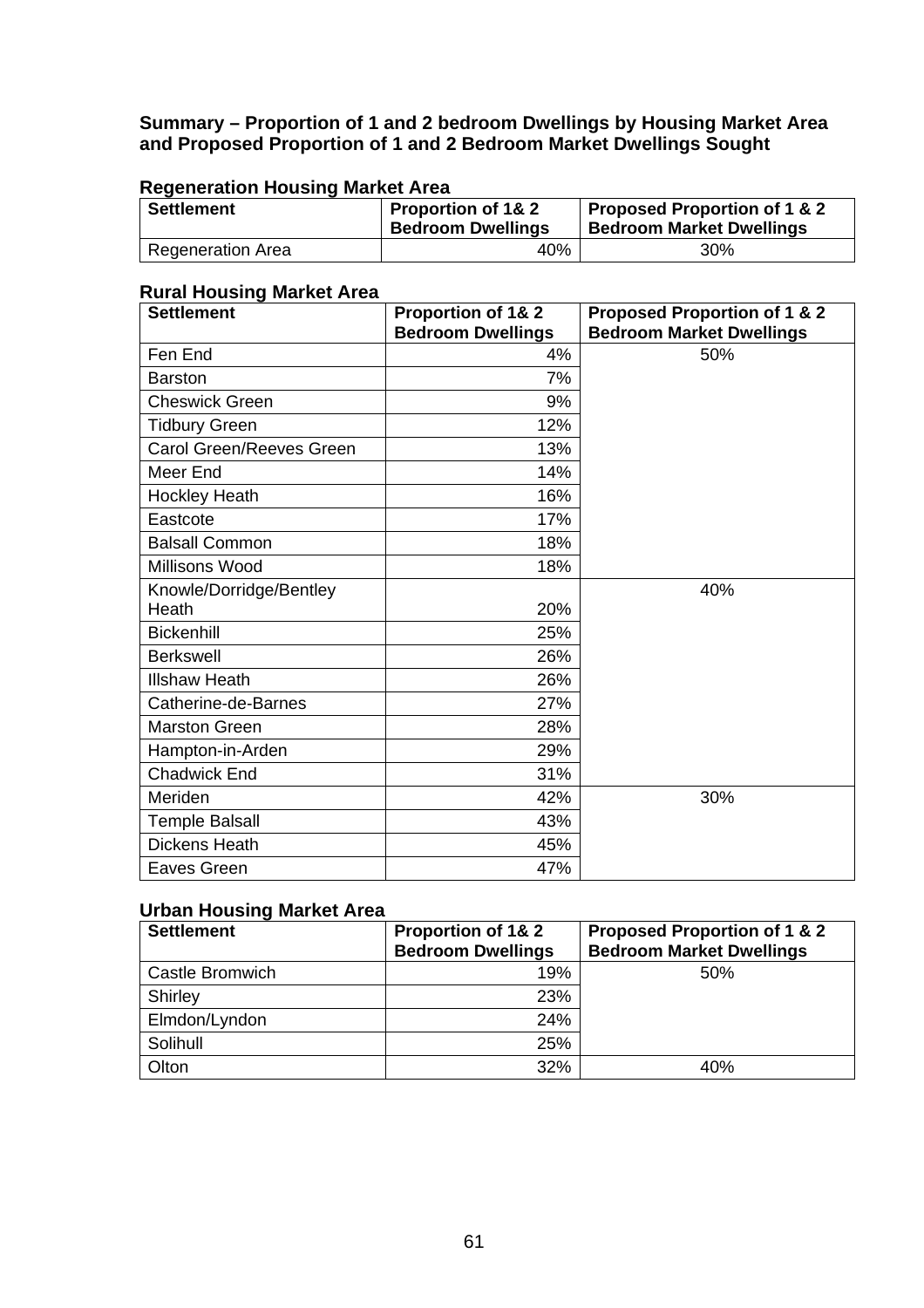## **Appendix 6**

#### **Glossary**

Affordable Rent - A form of social housing, involving homes being made available at a rent level of up to 80% of the local market rent (inclusive of service charges); the principal product available as new supply thorough the Homes and Communities Agency's Affordable Homes Programme in 2011-15.

Department for Communities and Local Government (DCLG) – Central Government department with responsibility for planning, building and the environment, housing, local government and regeneration and economic growth.

Discounted Market - This is where the developer agrees that properties are sold at a discount (e.g. 25%) from open market value. The discount is protected in perpetuity by a legal agreement. A Registered Provider would not normally be involved.

Eligible Household – Households who qualify to join the Council's waiting list for housing.

Equity Loan - Buyers are provided with an equity loan. Specific details vary but this is normally up to 20% of purchase price. This is funded by the developer, sometimes on a shared basis with the Homes and Communities Agency (HCA). The equity loans are interest free for the first five years. After that, the household pays a fee on each of the equity loans of 1.75%, rising annually by the increase (if any) in the Retail Price Index (RPI) plus 1%.

Purchasers are able to redeem the equity loan in tranches, purchasing up to 100% equity after their initial purchase by buying additional equity at the market rate. If this is not done, the equity loan must be repaid when the home is sold. The purchaser must repay the same percentage of the proceeds of the sale to the HCA and the house builder as the initial equity loans (i.e. if an equity loan for 20% of the purchase price were received then 20% of the proceeds of the sale must be repaid). A Registered Provider would not normally be involved.

Homes and Communities Agency (HCA) - The national housing and regeneration agency for England. The HCA provides public investment for new affordable housing and to improve existing social housing, as well as for regenerating land. Since 1 April 2012 the HCA has also been the Regulator of Social Housing.

Lifetime Homes - Lifetime Homes standards are a set of features that make housing more functional and future proof. There are 16 key requirements and specific features. More information on Lifetime Homes standards is available at: www.lifetimehomes.org.uk

Local Market Rents - Local market rents are calculated using the Royal Institution for Chartered Surveyors (RICS) approved valuation methods.